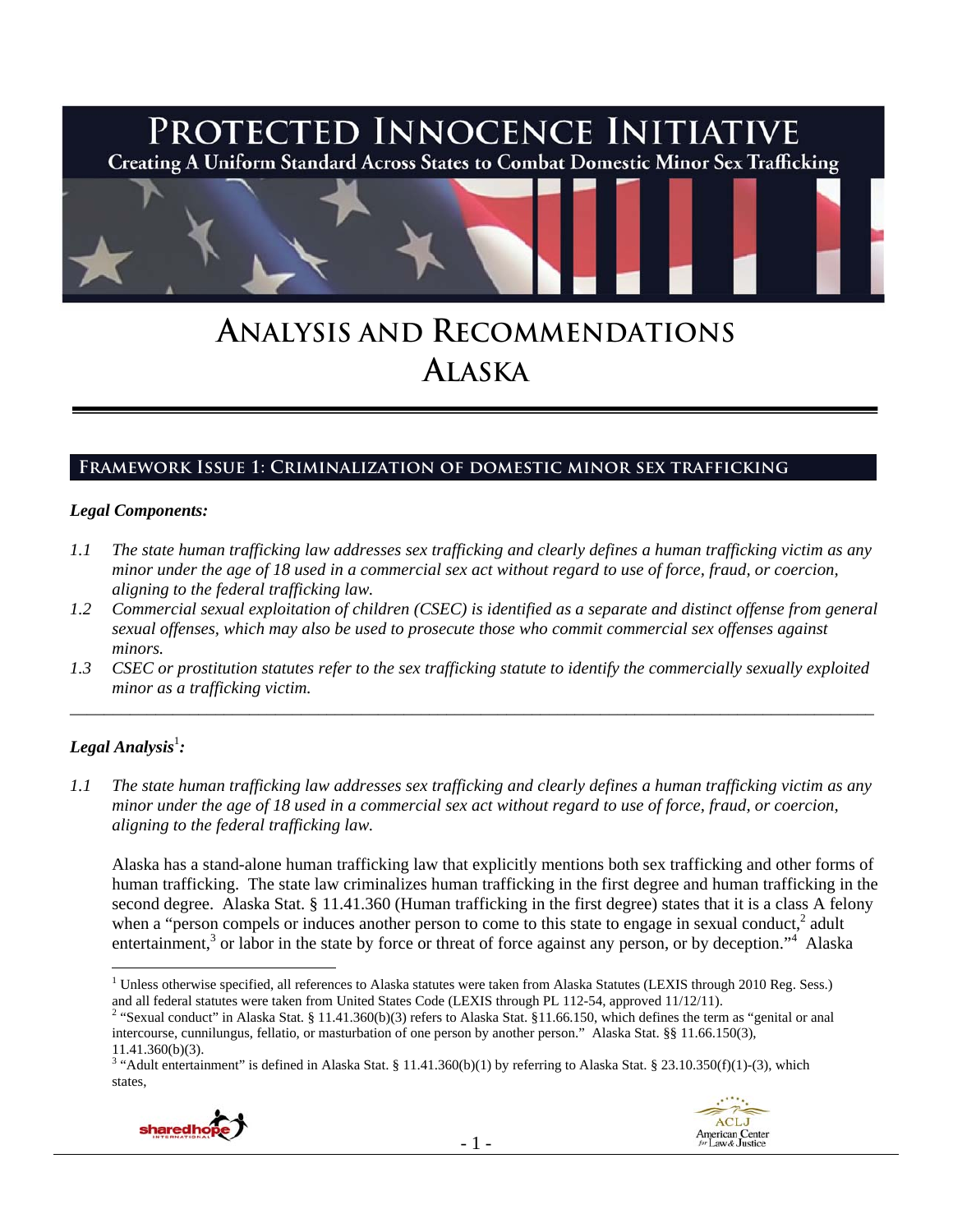Stat. § 11.41.365(a) (Human trafficking in the second degree) states that "[a] person commits the crime of human trafficking in the second degree if the person obtains a benefit from the commission of human trafficking under AS 11.41.360 [Human trafficking in the first degree], with reckless disregard that the benefit is a result of the trafficking." This crime is a class B felony. Alaska Stat. § 11.41.365(b).

- 1.1.1 Recommendation: The state human trafficking laws should be amended to differentiate between the trafficking of a minor and the trafficking of an adult, eliminate the requirement to prove force, threat of force, or deception in the sex trafficking of a minor, and to remove the requirement of movement.<sup>5</sup>
- *1.2 Commercial sexual exploitation of children (CSEC) is identified as a separate and distinct offense from general sexual offenses, which may also be used to prosecute those who commit sex offenses against minors.*

The following laws criminalize CSEC in Alaska:

1. A violation of Alaska Stat. § 11.66.110(a)(2) (Promoting prostitution in the first degree), which states that it is a crime when a person "as other than a patron of a prostitute, induces or causes a person under 18 years of age to engage in prostitution," is an unclassified felony that may be punishable by imprisonment for 20–35 years, depending on the victim's age, and a possible fine not to exceed \$500,000.<sup>6</sup> Alaska Stat.

 (f) A minor under the age of 18 may not be employed or allowed to work in any capacity on the premises of a business that offers adult entertainment. In this subsection, "business that offers adult entertainment" means a business in which one or more individuals are employed or contracted to, wholly or in part, or permitted to entertain others by

(1) removing clothes or other items that clothe or hide the person's body;

(2) dancing or in any other manner exhibiting the individual's body in a completely or almost completely unclothed state;

- (3) participating in an actual or simulated illegal, indecent, or lewd exhibition, act, or practice including (A) sexual penetration;
	- (B) the lewd exhibition or touching of a person's genitals, anus, or breast; or
	-

(C) bestiality. 4 "Deception" is defined in Alaska Stat. § 11.41.360(b)(2) by referring to Alaska Stat. § 11.46.180, which states in subsection (c), "As used in this section, 'deception' has the meaning ascribed to it in AS 11.81.900 but does not include falsity as to matters having no pecuniary significance or 'puffing' by statements unlikely to deceive reasonable persons in the group addressed." Alaska Stat. § 11.81.900(18) states,

(18) "deception" means to knowingly

(A) create or confirm another's false impression that the defendant does not believe to be true, including false impressions as to law or value and false impressions as to intention or other state of mind;

- (B) fail to correct another's false impression that the defendant previously has created or confirmed;
- (C) prevent another from acquiring information pertinent to the disposition of the property or service involved;

(D) sell or otherwise transfer or encumber property and fail to disclose a lien, adverse claim, or other legal

impediment to the enjoyment of the property, whether or not that impediment is a matter of official record; or

(E) promise performance that the defendant does not intend to perform or knows will not be performed;

Section 1.1 being previously or simultaneously implemented.<br><sup>6</sup> Unless otherwise specified, the sentences of imprisonment for all felonies provided throughout this report are based on the assumption that the defendant has no prior felony convictions, and that none of the aggravating or mitigating factors listed in Alaska Stat. §§ 12.55.155–12.55.175 or in the sentencing provisions themselves are present. A defendant with prior felony convictions will be subject to a greater minimum sentence of imprisonment. Alaska Stat. § 12.55.125. The presence of aggravating factors, such as where "the defendant was the leader of a group of three or more persons who participated in the offense" or "the offense was [certain sexual offenses or distribution of indecent material to minors] and the defendant was 10 or more years older than the victim" "may allow imposition of a sentence above the presumptive range," while the presence of mitigating factors "may allow imposition of a sentence below the presumptive range ...." Alaska Stat. § 12.55.155(c)(3),  $(18)(E)$ ,  $(d)$ .





 $\sim$  Subsequent recommendations in this report that advise to amend a law to refer any case of a commercial sex offense against a child to Alaska Stat. § 11.41.360 (Human trafficking in the first degree) are predicated upon the recommendations contained in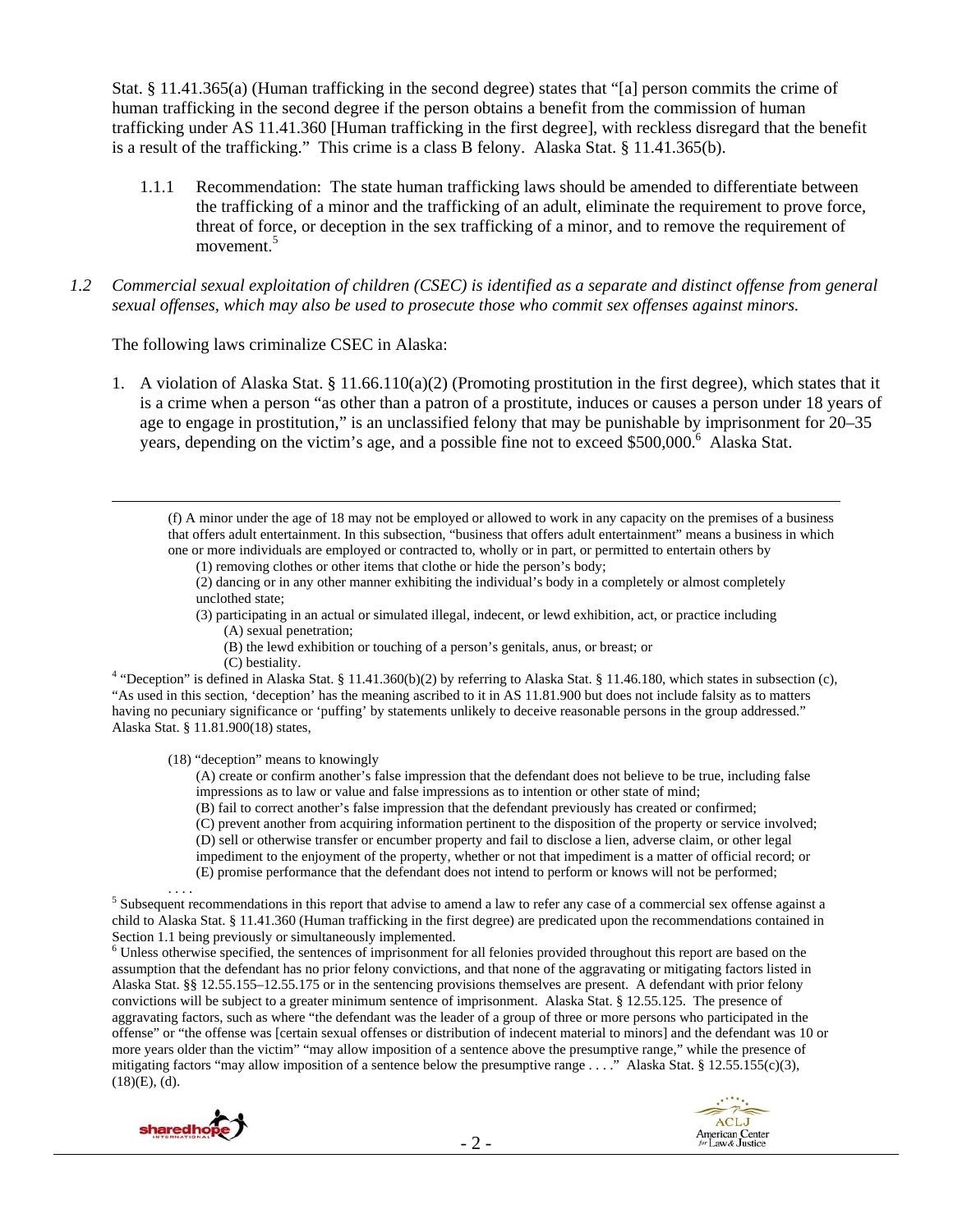$\S$ § 11.66.110(d), 12.55.125(i)(1)(A), 12.55.035(b)(1).<sup>7</sup> On the other hand, it is a Class A felony if a person "(1) induces or causes a person to engage in prostitution through the use of force; ... or (3) induces or causes a person in that person's legal custody to engage in prostitution." Alaska Stat. § 11.66.110(a), (c). Class A felonies are punishable by imprisonment for 5–8 years and a possible fine not to exceed \$250,000. Alaska Stat. §§ 12.55.125(c)(1), 12.55.035(b)(2).

- 2. Alaska Stat. § 11.66.120(a) (Promoting prostitution in the second degree) makes it a crime when a person "(1) manages, supervises, controls, or owns, either alone or in association with others, a prostitution enterprise other than a place of prostitution; (2) procures or solicits a patron for a prostitute; or (3) offers, sells, advertises, promotes, or facilitates travel that includes commercial sexual conduct as enticement for the travel  $\dots$ <sup>8</sup> Promoting prostitution in the second degree is a Class B felony and is punishable by imprisonment for 1-3 years and a possible fine not to exceed \$100,000. Alaska Stat. §§ 11.66.120(b),  $12.55.125(d)(1), 12.55.035(b)(3).$
- 3. Alaska Stat. § 11.41.455 (Unlawful exploitation of a minor) states in part,

(a) A person commits the crime of unlawful exploitation of a minor if, in the state and with the intent of producing a live performance, film, audio, video, electronic, or electromagnetic recording,<sup>9</sup> photograph, negative, slide, book, newspaper, magazine, or other material that visually or aurally depicts the conduct listed in (1)–(7) of this subsection, the person knowingly induces or employs a child under 18 years of age to engage in, or photographs, films, records, or televises a child under 18 years of age engaged in, the following actual or simulated conduct:

- (1) sexual penetration;
- (2) the lewd touching of another person's genitals, anus, or breast;
- (3) the lewd touching by another person of the child's genitals, anus, or breast;
- (4) masturbation;
- (5) bestiality;
- (6) the lewd exhibition of the child's genitals; or
- (7) sexual masochism or sadism.

(b) A parent, legal guardian, or person having custody or control of a child under 18 years of age commits the crime of unlawful exploitation of a minor if, in the state, the person permits the child to engage in conduct described in (a) of this section knowing that the conduct is intended to be used in producing a live performance, film, audio, video, electronic, or electromagnetic recording, photograph, negative, slide, book, newspaper, magazine, or other material that visually or aurally depicts the conduct.

This crime is a Class B felony that is punishable by imprisonment for 5–15 years and a possible fine not to exceed \$100,000. Alaska Stat. §§ 11.41.455(c)(1), 12.55.125(i)(3)(A), 12.55.035(b)(3). Pursuant to Alaska Stat. § 11.41.455(c)(2), the crime is a "class A felony if the person has been previously convicted of unlawful exploitation of a minor in this jurisdiction or a similar crime in this or another jurisdiction."

Other sexual exploitation laws that may apply in cases of commercial sexual exploitation of a child, although they do not specify commercial exchanges, include the following:

 $9$  Under Alaska Stat. § 11.41.455(d), "audio recording" is defined as "a nonbook prerecorded item without a visual component, and includes a record, tape, cassette, and compact disc."





<sup>&</sup>lt;sup>7</sup> Here and elsewhere in this report that Alaska Stat. § 12.55.125 is quoted or cited, it has been updated to reflect the amendments added by the passage of House Bill 127. 2011 Alaska Sess. Laws 20 (effective July 1, 2011). As of August 2, 2011, Lexis does not indicate that House Bill 127 has amended Alaska Stat. § 12.55.125.

<sup>&</sup>lt;sup>8</sup> "Commercial sexual conduct" is defined as "sexual conduct for which anything of value is given or received by any person." Alaska Stat. § 11.66.120(a)(3).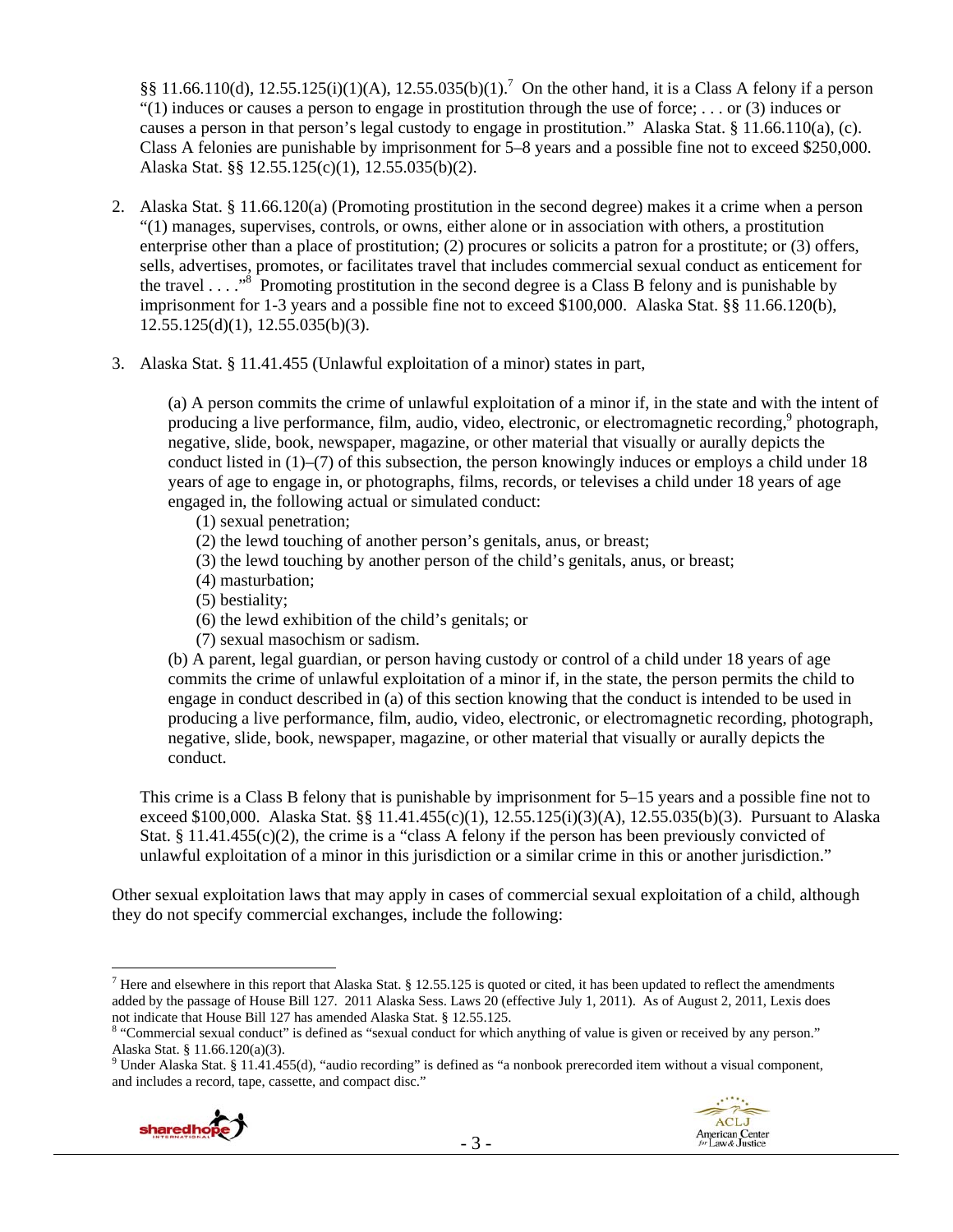- 1. Alaska Stat. § 11.41.434(a)(1) (Sexual abuse of a minor in the first degree) states, "(a) An offender commits the crime of sexual abuse of a minor in the first degree if (1) being 16 years of age or older, the offender engages in sexual penetration with a person who is under 13 years of age or aids, induces, causes, or encourages a person who is under 13 years of age to engage in sexual penetration with another person." Sexual abuse of a minor in the first degree is an unclassified felony and is punishable by imprisonment for 20–35 years, depending on the age of the victim, and a possible fine not to exceed \$500,000. Alaska Stat. §§ 11.41.434(b), 12.55.125(i)(1)(A), 12.55.035(b)(1).
- 2. Alaska Stat. § 11.41.436(a) (Sexual abuse of a minor in the second degree) is a Class B felony if

(1) being 17 years of age or older, the offender engages in sexual penetration with a person who is 13, 14, or 15 years of age and at least four years younger than the offender, or aids, induces, causes, or encourages a person who is 13, 14, or 15 years of age and at least four years younger than the offender to engage in sexual penetration with another person;

(2) being 16 years of age or older, the offender engages in sexual contact with a person who is under 13 years of age or aids, induces, causes, or encourages a person under 13 years of age to engage in sexual contact with another person;

. . .

. . .

(4) being 16 years of age or older, the offender aids, induces, causes, or encourages a person who is under 16 years of age to engage in conduct described in AS 11.41.455(a)(2)–(6);<sup>10</sup>

(7) being under 16 years of age, the offender engages in sexual penetration with a person who is under 13 years of age and at least three years younger than the offender.

An offense is punishable by imprisonment for 5-15 years and a possible fine not to exceed \$100,000. Alaska Stat. §§ 11.41.436(b), 12.55.125(i)(3)(A), 12.55.035(b)(3).

- 1.2.1 Recommendation: Amend CSEC and sexual offense laws to refer cases of commercial sexual exploitation of minors to Alaska Stat. § 11.41.360 (Human trafficking in the first degree) to ensure parity of penalties and treatment of victims.
- *1.3 CSEC or prostitution statutes refer to the sex trafficking statute to identify the commercially sexually exploited minor as a trafficking victim.*

Alaska's CSEC statutes (listed above) do not refer to Alaska Stat. § 11.41.360 (Human trafficking in the first degree) or § 11.41.365 (Human trafficking in the second degree).

1.3.1 Recommendation: Add specific references to Alaska Stat. § 11.41.360 (Human trafficking in the first degree) and § 11.41.365 (Human trafficking in the second degree) in the CSEC statutes to ensure that CSEC victims are properly identified as human trafficking victims.

<sup>&</sup>lt;sup>10</sup> Alaska Stat. § 11.41.455 (a)(2)–(6) states, "(2) the lewd touching of another person's genitals, anus, or breast; (3) the lewd touching by another person of the child's genitals, anus, or breast; (4) masturbation; (5) bestiality; (6) the lewd exhibition of the child's genitals."



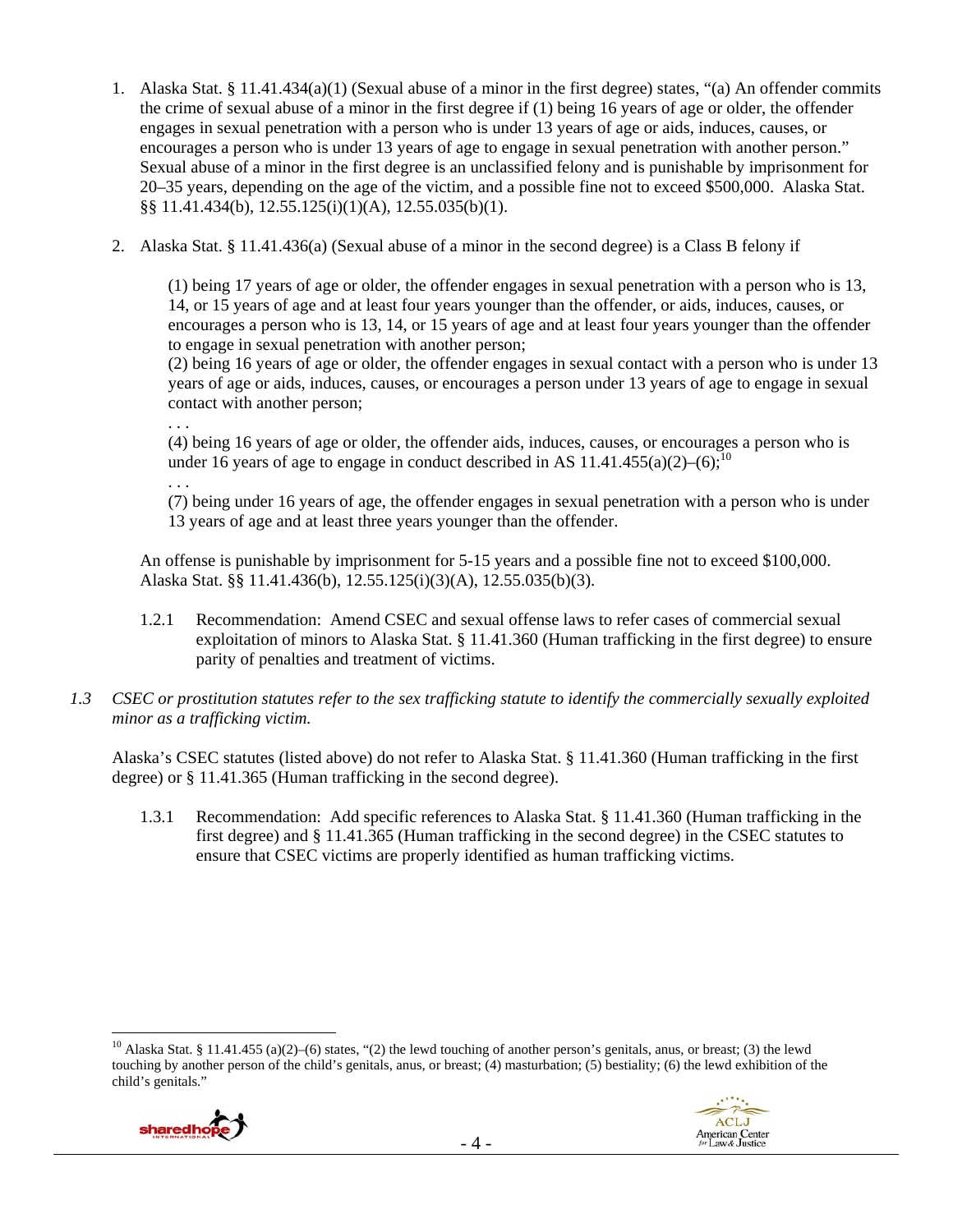## Framework Issue 2: Criminal provisions addressing demand

## *Legal Components:*

- *2.1 The state sex trafficking law can be applied to the buyers of commercial sex acts with a victim of domestic minor sex trafficking.*
- *2.2 Buyers of commercial sex acts with a minor can be prosecuted under CSEC laws.*
- *2.3 Solicitation laws differentiate buying sex acts with an adult and buying sex acts with a minor under 18.*
- *2.4 Penalties for buyers of commercial sex acts with minors are as high as federal penalties.*
- *2.5 Using the Internet to lure, entice, or purchase, or attempt to lure, entice, or purchase commercial sex acts with a minor is a separate crime or results in an enhanced penalty for buyers.*
- *2.6 No age mistake defense is permitted for a buyer of commercial sex acts with any minor under 18.*
- *2.7 Base penalties for buying sex acts with a minor are sufficiently high for all minors under 18 and not reduced for older minors.*
- *2.8 Financial penalties for buyers of commercial sex acts with minors are sufficiently high to make it difficult for buyers to hide the crime.*
- *2.9 Buying and possessing child pornography carries penalties as high as similar federal offenses.*
- *2.10 Convicted buyers of commercial sex acts with minors and child pornography are required to register as sex offenders*.

\_\_\_\_\_\_\_\_\_\_\_\_\_\_\_\_\_\_\_\_\_\_\_\_\_\_\_\_\_\_\_\_\_\_\_\_\_\_\_\_\_\_\_\_\_\_\_\_\_\_\_\_\_\_\_\_\_\_\_\_\_\_\_\_\_\_\_\_\_\_\_\_\_\_\_\_\_\_\_\_\_\_\_\_\_\_\_\_\_\_\_\_\_\_

#### *Legal Analysis:*

*2.1 The state sex trafficking law can be applied to the buyers of commercial sex acts with a victim of domestic minor sex trafficking.* 

It seems unlikely that Alaska Stat. § 11.41.360 (Human trafficking in the first degree) would be interpreted to apply to buyers of commercial sex with minors. Subsection (a) states that "[a] person commits the crime of human trafficking in the first degree if the person compels or induces another person to come to this state to engage in sexual conduct, adult entertainment, or labor in the state by force or threat of force against any person, or by deception." Thus, the terms "compels" and "induces" would need to be interpreted to apply to the act of buying a commercial sex act and there would need to be movement into the state. Furthermore, force, threat of force, or deception would need to be shown.

Alaska Stat. § 11.41.365(a) (Human trafficking in the second degree) provides that "[a] person commits the crime of human trafficking in the second degree if the person obtains a benefit from the commission of human trafficking under AS 11.41.360 [Human trafficking in the first degree], with reckless disregard that the benefit is a result of the trafficking." It is possible that the term "benefit" could be applicable to a buyer who benefits from the trafficking of a minor.<sup>11</sup> If applicable, proof that the buyer engaged in the commercial sex act "with reckless disregard that the benefit is a result of the trafficking" would be required.

2.1.1 Recommendation: Amend Alaska Stat. § 11.41.360 (Human trafficking in the first degree) by including language to clarify that it applies to the act of buying commercial sex with a minor.

 $\overline{a}$ <sup>11</sup> Alaska Stat. § 11.81.900(b)(4) (Definitions) states, "In this title [11 (Criminal law], unless otherwise specified or unless the context requires otherwise, . . .(4) 'benefit' means a present or future gain or advantage to the beneficiary or to a third person pursuant to the desire or consent of the beneficiary."



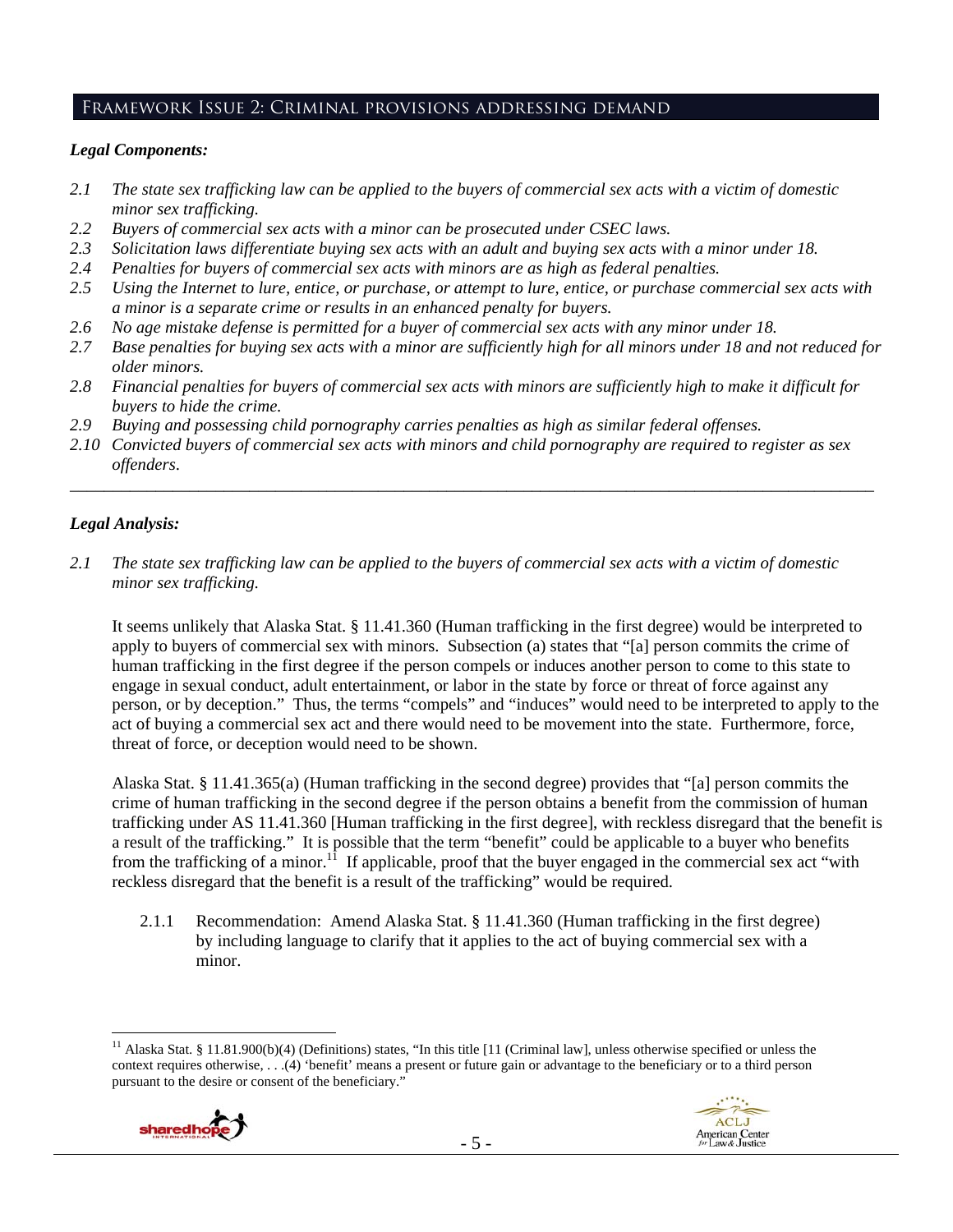*2.2 Buyers of commercial sex acts with a minor can be prosecuted under CSEC laws.* 

Alaska Stat. § 11.41.455 (Unlawful exploitation of a minor) is unlikely to apply to most, if not all, buyers, and does not refer to the state human trafficking statutes as the applicable law in cases of commercial sexual exploitation.

Alaska's relevant sexual offense laws, Alaska Stat. § 11.41.434 (Sexual abuse of a minor in the first degree) and § 11.41.436 (Sexual abuse of a minor in the second degree), could be applied to certain buyers in cases of domestic minor sex trafficking. However, the minor would not be properly identified as a commercial sexual exploitation victim or a trafficking victim if these provisions were used because neither of these statutes refers to the state human trafficking statute. Furthermore, these statutes do not protect older minors.

- 2.2.1 Recommendation: Amend sexual offense laws to refer cases of commercial sexual abuse of a minor to Alaska Stat. § 11.41.360 (Human trafficking in the first degree).
- *2.3 Solicitation laws differentiate between buying sex acts with an adult and buying sex acts with a minor under 18.*

Under Alaska Stat. § 11.66.100(a) (Prostitution), "A person commits the crime of prostitution if the person (1) engages in or agrees or offers to engage in sexual conduct in return for a fee; or (2) offers a fee in return for sexual conduct." The statutory text does not differentiate between buying sex with an adult and a minor. A violation is a Class B misdemeanor, regardless of age. Alaska Stat. § 11.66.100(b).

- 2.3.1 Recommendation: Make buying or attempting to buy sex with a minor a separate crime from solicitation of an adult for prostitution. In addition, amend Alaska Stat. § 11.66.100 (Prostitution) to refer to the state human trafficking statutes for purposes of classifying a minor victimized through prostitution as a trafficking victim.
- *2.4 Penalties for buyers of commercial sex acts with minors are as federal penalties.*

Penalties for buyers of commercial sex acts with minors vary depending on what statute is used to prosecute the buyer. Although unlikely, if Alaska. Stat. § 11.41.360 (Human trafficking in the first degree) can be used to prosecute buyers, a buyer faces a Class A felony, which may be punishable by imprisonment for 5-8 years and a possible fine not to exceed \$250,000. Alaska Stat. §§ 11.41.360(c), 12.55.125(c)(1), 12.55.035(b)(2).<sup>12</sup> A violation of Alaska Stat. § 11.41.365 (Human trafficking in the second degree), if applicable to buyers, is a Class B felony punishable by imprisonment for 1-3 years and a possible fine up to \$100,000. Alaska Stat. §§ 11.41.365(b), 12.55.125(d)(1), 12.55.035(b)(3).

However, if convicted of soliciting prostitution under Alaska Stat. § 11.66.100(a)(2) (Prostitution), a buyer would be guilty of a Class B misdemeanor, which is punishable by up to 90 days' imprisonment and possible fine not to exceed \$2,000, regardless of the age of the person solicited. Alaska Stat. §§ 11.66.100(b), 12.55.135(b), 12.55.035(b)(6).

If the act of purchasing commercial sex with a minor is prosecuted as a sexual offense, a violation of Alaska Stat. § 11.41.434 (Sexual abuse of a minor in the first degree) is an unclassified felony that is punishable by imprisonment for 20–35 years, depending on the victim's age, and a maximum possible fine of \$500,000. Alaska Stat. §§ 11.41.434(b), 12.55.125(i)(1)(A), 12.55.035(b)(1). Alaska Stat. § 11.41.436 (Sexual abuse of a minor in the second degree) is a Class B felony and is punishable by imprisonment for 5–15 years and a possible maximum fine of \$100,000. Alaska Stat. §§ 11.41.436(b),  $12.55.125(i)(3)(A)$ ,  $12.55.035(b)(3)$ .

 $\overline{a}$ <sup>12</sup> *See supra* note 7.



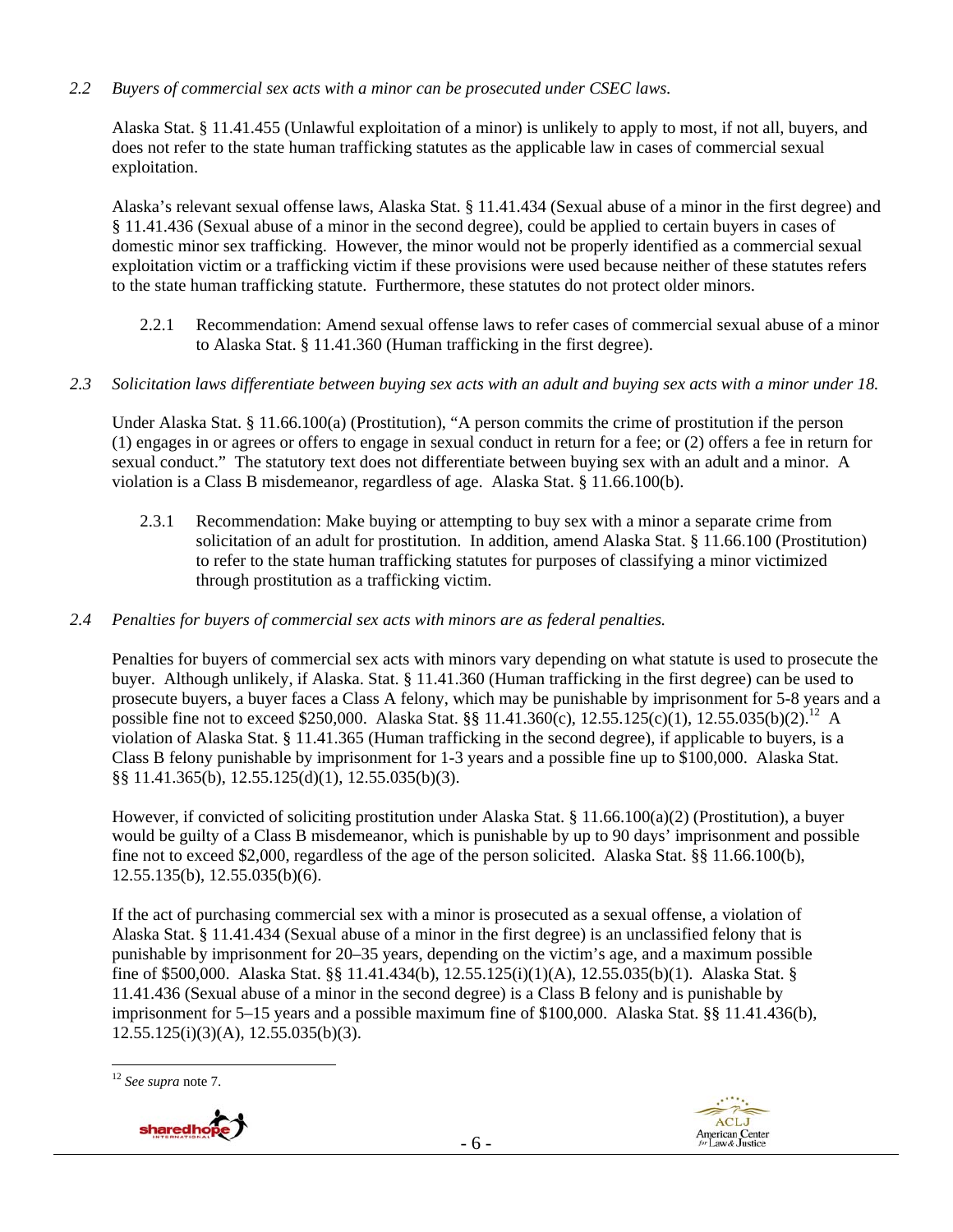In comparison, if the victim is under the age of 14, a conviction under the Trafficking Victims Protection Act  $(TVPA)^{13}$  for child sex trafficking is punishable by 15 years to life imprisonment and a fine not to exceed \$250,000. 18 U.S.C. §§ 1591(b)(1), 3559(a)(1), 3571(b)(3). If the victim is between the ages of 14–17, a conviction is punishable by 10 years to life imprisonment and a fine not to exceed \$250,000. 18 U.S.C. §§ 1591(b)(2), 3559(a)(1), 3571(b)(3). A conviction is punishable by mandatory life imprisonment, however, if the buyer has a prior conviction for a federal sex offense $14$  against a minor. 18 U.S.C. § 3559(e)(1). To the extent buyers can be prosecuted under other federal CSEC laws,<sup>15</sup> a conviction is punishable by penalties ranging from a fine not to exceed \$250,000 to life imprisonment and a fine not to exceed \$250,000.16

- 2.4.1 Recommendation: Amend Alaska Stat. § 11.66.100 (Prostitution) to include a separate provision criminalizing the solicitation of minors and referring those cases to the human trafficking statutes, Alaska Stat. § 11.41.360 (Human trafficking in the first degree) and § 11.41.365(Human trafficking in the second degree), to identify the minors as trafficking victims, and to make it a Class A felony to solicit sex with a minor.
- *2.5 Using the Internet to lure, entice, or purchase, or attempt to lure, entice, or purchase commercial sex acts with a minor is a separate crime or results in an enhanced penalty for buyers.*

Using the Internet to "entice, solicit, or encourage" a minor under 16 years of age to engage in one of the sexual acts listed in Alaska Stat. § 11.41.455<sup>17</sup> (Unlawful exploitation of a minor statute) is prohibited pursuant to Alaska Stat. § 11.41.452 (Online enticement of a minor).<sup>18</sup> However, the online enticement of a minor statute does not refer specifically to a commercial sexual arrangement. The statute states in part that a person is guilty of the online enticement of a minor if a person who is "18 years of age or older, knowingly uses a computer to communicate with another person to entice, solicit, or encourage the person to engage in an act described in AS  $11.41.455(a)(1)$ –(7) [Unlawful exploitation of a minor] and (1) the other person is a child under 16 years of age; or (2) the person believes that the other person is a child under 16 years of age." Alaska Stat. § 11.41.452(a).

<sup>&</sup>lt;sup>18</sup> Here and elsewhere in this report that Alaska Stat. § 11.41.452 is quoted or cited, it has been updated to reflect the amendments added by the passage of House Bill 127. 2011 Alaska Sess. Laws 20 (effective July 1, 2011).





<sup>&</sup>lt;sup>13</sup> Trafficking Victims Protection Act (TVPA) of 2000, Pub. L. No. 106-386, 114 Stat. 1464, 1466 (codified in scattered sections of 18 and 22 U.S.C.).

<sup>&</sup>lt;sup>14</sup> Pursuant to 18 U.S.C. § 3559(e)(2), "federal sex offense" is defined as

an offense under section 1591 [18 USCS § 1591] (relating to sex trafficking of children), 2241 [18 USCS § 2241] (relating to aggravated sexual abuse),  $2242$  [18 USCS § 2242] (relating to sexual abuse),  $2244(a)(1)$  [18 USCS §  $2244(a)(1)$ ] (relating to abusive sexual contact),  $2245$  [18 USCS § 2245] (relating to sexual abuse resulting in death), 2251 [18 USCS § 2251] (relating to sexual exploitation of children), 2251A [18 USCS § 2251A] (relating to selling or buying of children), 2422(b) [18 USCS § 2422(b)] (relating to coercion and enticement of a minor into prostitution), or 2423(a) [18 USCS § 2423(a)] (relating to transportation of minors).

<sup>&</sup>lt;sup>15</sup> 18 U.S.C. §§ 2251A(b) (Selling or buying of children), 2251(a) (Sexual exploitation of children), 2423(a) (Transportation of a minor with intent for minor to engage in criminal sexual activity), 2422(a) (Coercion and enticement), 2252(a)(2), (a)(4) (Certain activities relating to material involving the sexual exploitation of minors).

<sup>&</sup>lt;sup>16</sup> 18 U.S.C. §§ 2251A(b) (conviction punishable by imprisonment for 30 years to life and a fine), 2251(e) (conviction punishable by imprisonment for 15–30 years and a fine), 2423(a) (conviction punishable by imprisonment for 10 years to life and a fine),  $2422(a)$  (conviction punishable by a fine, imprisonment up to 20 years, or both),  $2252(a)(2)$ , (4) (stating that a conviction under subsection (a)(2) is punishable by imprisonment for  $5-20$  years and a fine, while a conviction under subsection (a)(4) is punishable by imprisonment up to 10 years, a fine, or both.); *see also* 18 U.S.C §§ 3559(a)(1) (classifying all of the above listed offenses as felonies), 3571(b)(3) (providing a fine up to \$250,000 for any felony convict

<sup>&</sup>lt;sup>17</sup> The acts described in Alaska Stat. § 11.41.455(a)(1)–(7) are, "(1) sexual penetration; (2) the lewd touching of another person's genitals, anus, or breast; (3) the lewd touching by another person of the child's genitals, anus, or breast; (4) masturbation; (5) bestiality; (6) the lewd exhibition of the child's genitals; or (7) sexual masochism or sad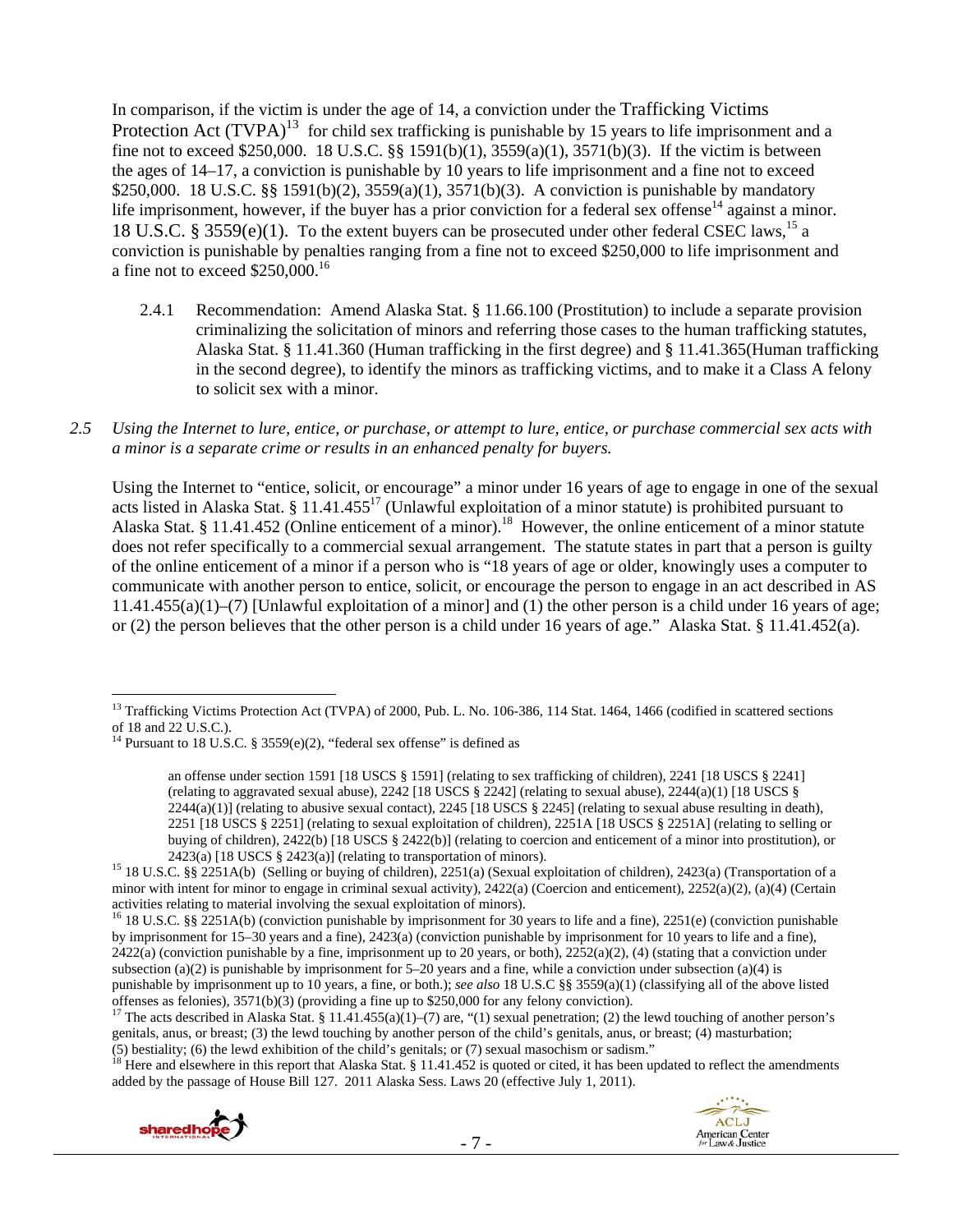Online enticement of a minor is a Class B felony and is punishable by imprisonment for 5–15 years and a possible fine not to exceed \$100,000. Alaska Stat. §§ 11.41.452(d), 12.55.125(i)(3)(A), 12.55.035(b)(3). It is a Class A felony, punishable by imprisonment for 15–30 years, depending on the age of the victim, and a \$250,000 fine, "if the defendant was, at the time of the offense, required to register as a sex offender or child kidnapper under AS 12.63 or a similar law of another jurisdiction." Alaska Stat. §§ 11.41.452(e), 12.55.125(i)(2)(A), 12.55.035(b)(2).

2.5.1 Recommendation: Amend the statute to provide protection to all minors under the age of 18.

#### *2.6 No age mistake defense is permitted for a buyer of commercial sex acts with any minor under 18.*

The human trafficking and CSEC statutes that apply to buyers<sup>19</sup> are silent on the availability of a defense based on age mistake; however, affirmative defenses are available to defendants in the sexual abuse statutes. Alaska Stat. § 11.41.445(b) (General provisions) states in part that, "[i]n a prosecution under AS 11.41.410–11.41.440 [Sexual assault in the first through fourth degrees; Sexual abuse of a minor in the first through fourth degrees], whenever a provision of law defining an offense depends upon a victim's being under a certain age, it is an affirmative defense that, at the time of the alleged offense, the defendant (1) reasonably believed the victim to be that age or older; and (2) undertook reasonable measures to verify that the victim was that age or older."

2.6.1 Recommendation: Amend Alaska Stat. § 11.41.360 (Human trafficking in the first degree) and § 11.41.365 (Human trafficking in the second degree) to prohibit a defense based on mistake of age.

#### *2.7 Base penalties for buying sex acts with a minor are sufficiently high for all minors under 18 and not reduced for older minors.*

Alaska Stat. § 11.41.360 (Human trafficking in the first degree), if applicable to buyers, does not differentiate between the human trafficking of a minor and the trafficking of an adult, providing a single penalty for the trafficking of adult and minor victims. It is a Class A felony, which is punishable by imprisonment for 5–8 years and a possible fine not to exceed \$250,000. Alaska Stat. §§ 11.41.360(c), 12.55.125(c)(1), 12.55.035(b)(2). In addition, Alaska Stat. § 11.41.365 (Human trafficking in the second degree), if applicable to buyers, is a Class B felony, which is punishable by imprisonment for 1–3 years and a possible fine not to exceed \$100,000. Alaska Stat. §§ 11.41.365(b), 12.55.125(d)(1), 12.55.035(b)(3).

Alaska Stat. § 11.66.100(a)(2) (Prostitution) makes no distinction between soliciting prostitution from a minor or from an adult. A conviction under Alaska Stat. § 11.66.100(a)(2) is punishable as a Class B misdemeanor by imprisonment for up to 90 days and a possible fine not to exceed \$2,000. Alaska Stat. §§ 11.66.100(b), 12.55.135(b), 12.55.035(b)(6).

Alaska's statutes on sexual abuse of a minor provide staggered penalties based on the victim's and perpetrator's ages. Pursuant to Alaska Stat. § 11.41.434(a)(1), if a person 16 or older engages in sexual penetration with a person under the age of 13, it is an unclassified felony and is punishable by imprisonment for 25–35 years and a possible fine not to exceed \$500,000. Alaska Stat. §§ 11.41.434(b), 12.55.125(i)(1)(A)(i), 12.55.035(b)(1). If, however, under Alaska Stat. § 11.41.436(a)(1) a person 17 or older "engages in sexual penetration with a person who is 13, 14, or 15 years of age and at least four years younger than the offender," it is a Class B felony that is punishable by imprisonment for 5–15 years, with a possible fine not to exceed \$100,000. Alaska Stat. §§ 11.41.436(a)(1), 12.55.125(i)(3)(A), 12.55.035(b)(3).

 $\overline{a}$ <sup>19</sup> Alaska Stat. § 11.66.110(b) (Promoting prostitution in the first degree), while not applicable to buyers, states, "In a prosecution under  $(a)(2)$  of this section, it is not a defense that the defendant reasonably believed that the person induced or caused to engage in prostitution was 18 years of age or older."



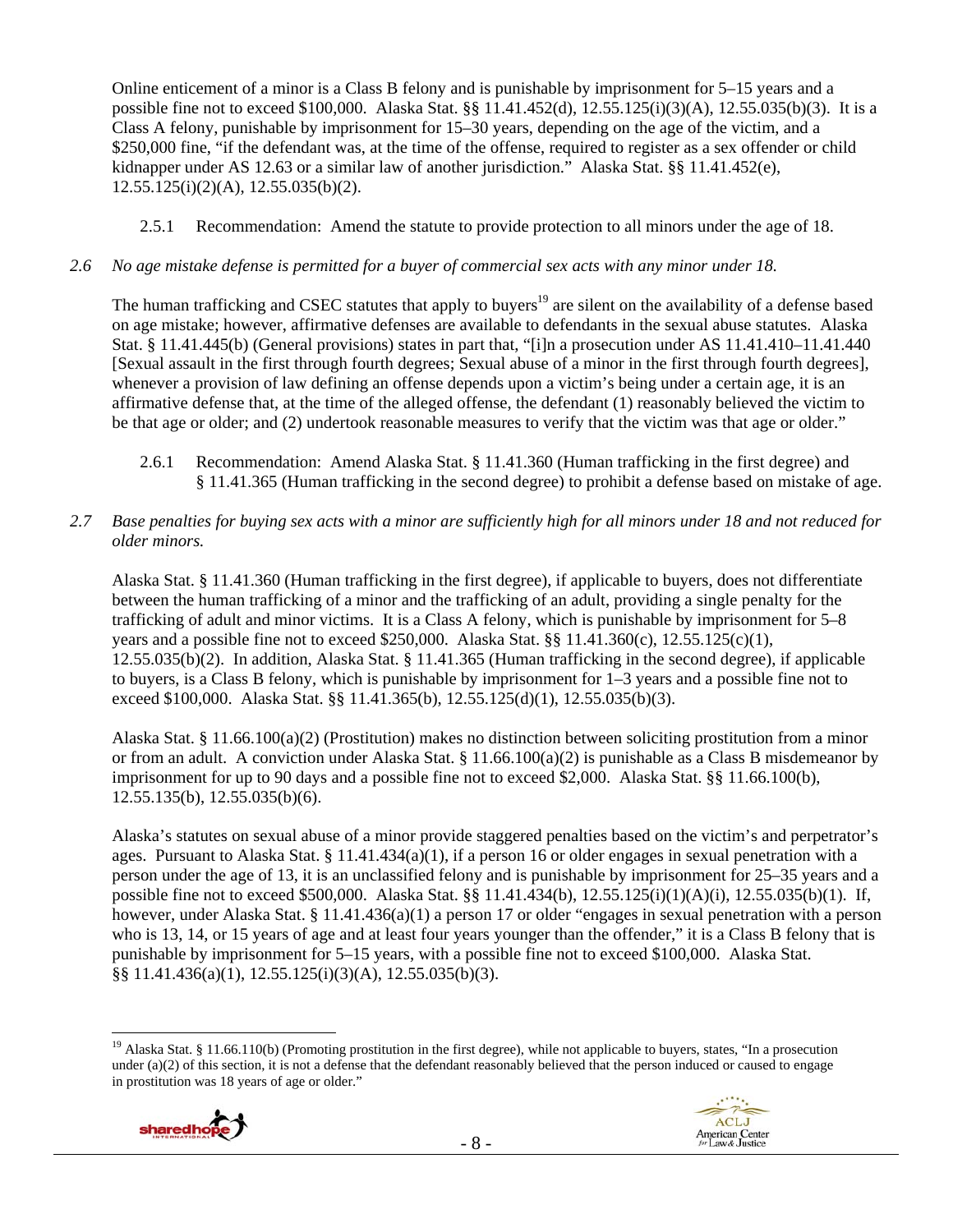Some first degree sexual abuse cases can, however, involve minors over the age of 13, such as when the offender (age 18 or older) occupies a position of authority over the victim who is under 16, pursuant to Alaska Stat. § 11.41.434(a)(3). In these cases, a violation is still an unclassified felony, but a first offense is punishable by imprisonment for 20–30 years. Alaska Stat. §§ 11.41.434(b), 12.55.125(i)(1)(A)(ii).

#### *2.8 Financial penalties for buyers of commercial sex acts with minors are sufficiently high to make it difficult for buyers to hide the crime.*

A buyer convicted under Alaska Stat. § 11.41.360 (Human trafficking in the first degree) commits a Class A felony and is subject to a fine not to exceed \$250,000. Alaska Stat. §§ 11.41.360(c), 12.55.035(b)(2). If found guilty under Alaska Stat. § 11.41.365 (Human trafficking in the second degree), a buyer of sex with a minor would be guilty of a Class B felony and a maximum penalty of \$100,000 may be assessed. Alaska Stat. §§ 11.41.365(b), 12.55.035(b)(3).

If the act of commercially purchasing sex is prosecuted as a sexual offense, a violation of Alaska Stat. § 11.41.434 (Sexual abuse of a minor in the first degree) is an unclassified felony that is punishable by a possible fine not to exceed \$500,000. Alaska Stat. §§ 11.41.434(b), 12.55.035(b)(1). A violation of Alaska Stat. § 11.41.436 (Sexual abuse of a minor in the second degree) is a Class B felony and punishable by a maximum fine of \$100,000. Alaska Stat. §§ 11.41.436(b), 12.55.035(b)(3).

Alaska Stat. § 11.41.468(a) (Forfeiture of property used in sexual offense) provides that "[p]roperty<sup>20</sup> used to aid a violation of AS 11.41.410–11.41.458 [Sexual assault in the first through fourth degrees; Sexual abuse of a minor in the first through fourth degrees; Incest; Online enticement of a minor; Unlawful exploitation of a minor; and Indecent exposure in the first degree] or to aid the solicitation of, attempt to commit, or conspiracy to commit a violation of AS 11.41.410–11.41.458 may be forfeited to the state upon the conviction of the offender."

Likewise, Alaska Stat. § 11.61.129(a) (Forfeiture of property used in indecent viewing or photography or child pornography) provides that "[p]roperty<sup>21</sup> used to aid a violation of AS 11.61.123–11.61.128<sup>22</sup> [Indecent] viewing or photography; Distribution of child pornography; Possession of child pornography; and Distribution of indecent material to minors] or to aid the solicitation of, attempt to commit, or conspiracy to commit a violation of AS 11.61.123–11.61.128 may be forfeited to the state upon the conviction of the offender."

In addition, a court may order a buyer to pay restitution. Alaska Stat. § 12.55.045(a) (Restitution and compensation) provides in part that "[t]he court shall, when presented with credible evidence, unless the victim or other person expressly declines restitution, order a defendant convicted of an offense to make restitution as provided in this section, including restitution to the victim or other person injured by the offense, to a public, private, or private nonprofit organization that has provided or is or will be providing counseling, medical, or

used in a sexual offense). Alaska Stat. § 11.61.129(b).<br><sup>22</sup> Alaska Stat. § 11.61.128 was found unconstitutional in *Am. Booksellers Foundation for Free Expression v. Sullivan*, No. 3:10cv-0193-RRB, 2011 U.S. Dist. LEXIS 70414 (D. Alaska June 30, 2011), on First Amendment grounds because, "[T]here could be a chilling effect on protected speech under the . . . statute . . . . Individuals who fear the possibility of a minor receiving speech intended for an adult may refrain from exercising their right to free speech at all—an unacceptable result. The Government may not reduce the adult population to only what is fit for children." *Id.* at 12 (citing Reno v. ACLU, 521 U.S. 844, 875 (1997)).





<sup>&</sup>lt;sup>20</sup> "Property" is defined in Alaska Stat. § 11.41.468(b) as

computer equipment, telecommunications equipment, photography equipment, video or audio equipment, books, magazines, photographs, videotapes, audiotapes, and any equipment or device, regardless of format or technology employed, that can be used to store, create, modify, receive, transmit, or distribute digital or analog information,

including images, motion pictures, and sounds.<br><sup>21</sup> In Alaska Stat. § 11.41.468(b) (Forfeiture of property<sup>21</sup> In Alaska Stat. § 11.41.468(b) (Forfeiture of property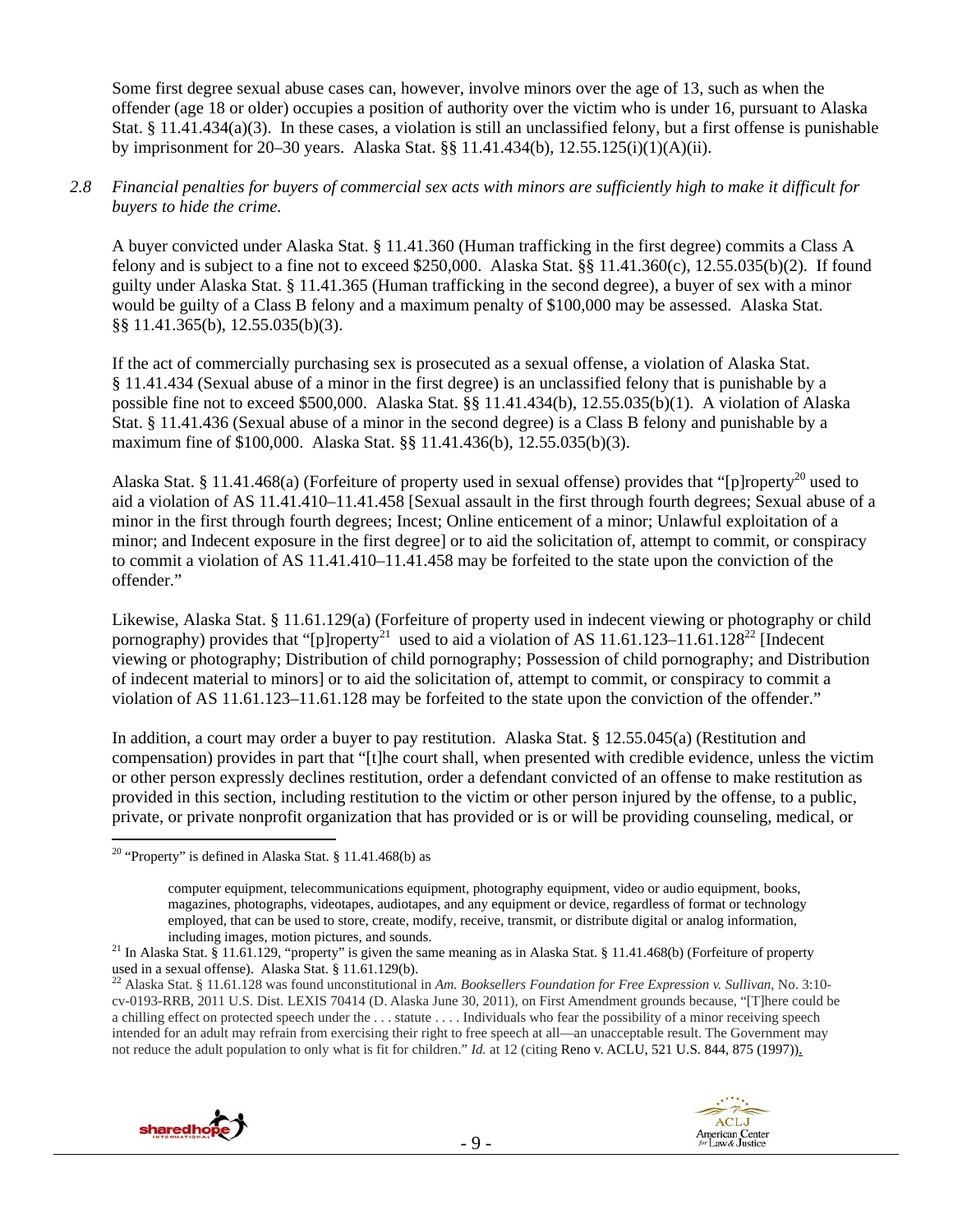shelter services to the victim or other person injured by the offense, or as otherwise authorized by law." The court considers the following two factors in determining the restitution amount and payment method: "(1) public policy that favors requiring criminals to compensate for damages and injury to their victims; and (2) financial burden placed on the victim and those who provide services to the victim and other persons injured by the offense as a result of the criminal conduct of the defendant." Alaska Stat. § 12.55.045(a).

2.8.1 Recommendation: Enact a statute to provide for impoundment of vehicles used in the commission of Alaska Stat. § 11.41.360 (Human trafficking in the first degree) and § 11.41.365 (Human trafficking in the second degree) and Alaska Stat. § 11.66.100(a)(2) (Prostitution) in the solicitation of prostitution.

#### *2.9 Buying and possessing child pornography carries penalties as high as similar federal offenses.*

Alaska Stat. § 11.61.127(a) (Possession of child pornography) states, "A person commits the crime of possession of child pornography if the person knowingly possesses or knowingly accesses on a computer with intent to view any material that visually depicts conduct described in AS 11.41.455(a) [Unlawful exploitation of a minor] knowing that the production of the material involved the use of a child under 18 years of age who engaged in the conduct or a depiction of a part of an actual child under 18 years of age who, by manipulation, creation, or modification, appears to be engaged in the conduct." The statute provides in subsection (c) that "[e]ach film, audio, video, electronic, or electromagnetic recording, photograph, negative, slide, book, newspaper, magazine, or other material that visually or aurally depicts conduct described in AS 11.41.455(a) [Unlawful exploitation of a minor] that is possessed or accessed in violation of (a) of this section is a separate violation of this section." Possession of child pornography is a Class C felony that is punishable by imprisonment for 2-12 years and a possible fine not to exceed \$50,000. Alaska Stat. §§ 11.61.127(g), 12.55.125(i)(4)(A), 12.55.035(b)(3).

Alaska Stat. § 11.61.123 (Indecent viewing or photography) states,

(a) A person commits the crime of indecent viewing or photography if, in the state, the person knowingly views, or produces a picture of, the private exposure of the genitals, anus, or female breast of another person and the view or production is without the knowledge or consent of

(1) the parent or guardian of the person viewed, or who is shown in the picture, if the person who is viewed or shown is under 16 years of age; and

(2) the person viewed or shown in the picture, if the person viewed or shown is at least 13 years of age.

(b) Each viewing of a person, and each production of a picture of a person, whose genitals, anus, or female breast are viewed or are shown in a picture constitutes a separate violation of this section.<sup>23</sup>

If the victim is a minor, a violation is a Class C felony that is punishable by imprisonment up to 2 years and a possible fine not to exceed \$50,000. Alaska Stat. §§ 11.61.123(f)(1), 12.55.125(e)(1),  $12.55.035(b)(3)$ .

<sup>(2) &</sup>quot;private exposure" means that a person has exposed the person's body or part of the body in a place, and under circumstances, that the person reasonably believed would not result in the person's body or body parts being (A) viewed by the defendant; or (B) produced in a picture; "private exposure" does not include the exposure of a person's body or body parts in a law enforcement facility, correctional facility, designated treatment facility, or a juvenile detention facility . . . .



 $\overline{a}$ <sup>23</sup> Alaska Stat. § 11.61.123 $(e)$  states in part,

<sup>(1) &</sup>quot;picture" means a film, photograph, negative, slide, book, newspaper, or magazine, whether in print, electronic, magnetic, or digital format; and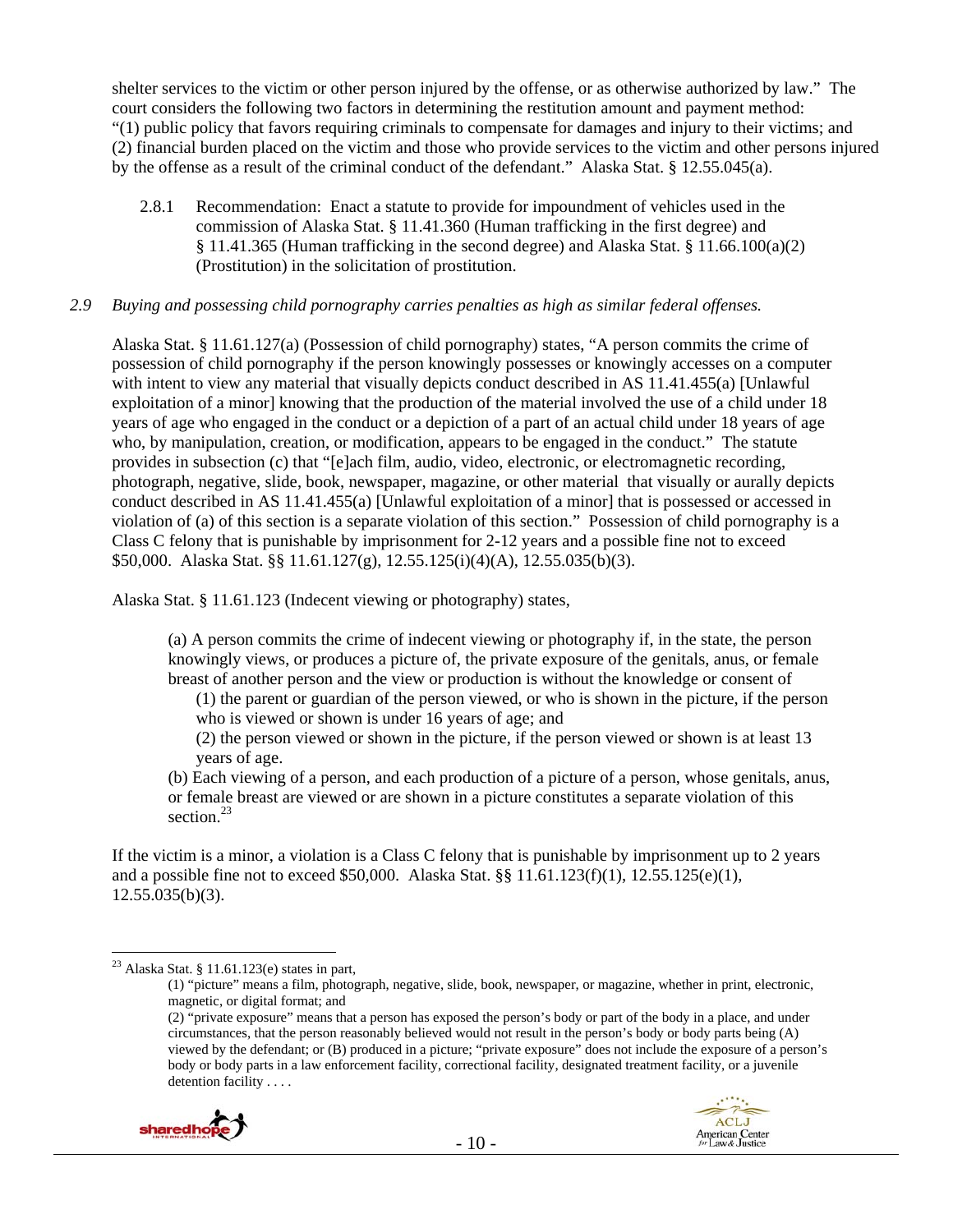In comparison, a federal conviction for possession of child pornography<sup>24</sup> is generally punishable by imprisonment for 5–20 years and a fine not to exceed \$250,000.<sup>25</sup> Subsequent convictions, however, are punishable by imprisonment up to 40 years and a fine not to exceed  $$250,000.<sup>26</sup>$ 

#### *2.10 Convicted buyers of commercial sex acts with minors and child pornography are required to register as sex offenders*.

Under Alaska Stat. § 12.63.010(a) (Registration of sex offenders and related requirements), "A sex offender or child kidnapper who is physically present in the state shall register as provided in this section." Alaska Stat. § 12.63.100(5) defines "sex offender" as "a person convicted of a sex offense . . . in this state or another jurisdiction regardless of whether the conviction occurred before, after, or on January 1, 1999."

The definition of "sex offense" in Alaska Stat. § 12.63.100(6)(C) (Definitions) includes "a crime, or an attempt, solicitation, or conspiracy to commit a crime, under the following statutes or a similar law of another jurisdiction:"

(i) AS 11.41.410–11.41.438 [Sexual assault in the first through fourth degrees; Sexual abuse of a minor in the first through third degrees];

(ii) AS  $11.41.440(a)(2)$  [Sexual abuse of a minor in the fourth degree];

(iii) AS 11.41.450–11.41.458 [Incest; Online enticement of a minor; Unlawful exploitation of a minor; and Indecent exposure in the first degree];

(iv) AS 11.41.460 [Indecent exposure in the second degree] if the indecent exposure is before a person under 16 years of age and the offender has a previous conviction for that offense; (v) AS 11.61.125–11.61.128 [Distribution of child pornography; Possession of child pornography; and Distribution of indecent material to minors];

(vi) AS 11.66.110 [Promoting prostitution in the first degree] or  $11.66.130(a)(2)$  [Promoting prostitution in the third degree] if the person who was induced or caused to engage in prostitution was 16 or 17 years of age at the time of the offense;

. . . .

"Aggravated sex offense" is defined in Alaska Stat. §  $12.63.100(1)(C)$  (Definitions) as including "a crime, or an attempt, solicitation, or conspiracy to commit a crime, under AS 11.41.410 [Sexual assault in the first degree], 11.41.434 [Sexual abuse of a minor in the first degree], or a similar law of another jurisdiction or a similar provision under a former law of this state."

2.10.1 Recommendation: Add Alaska Stat. § 11.41.360 (Human trafficking in the first degree) and § 11.41.365 (Human trafficking in the second degree) where the trafficking involves a minor used

<sup>&</sup>lt;sup>26</sup> 18 U.S.C. §§ 2252(b) (stating if a person has a prior conviction under subsection (a)(2), or a list of other statutes, a conviction is punishable by a fine and imprisonment for 15–40 years, but if a person has a prior conviction under subsection (a)(4), or a list of other statutes, a conviction is punishable by a fine and imprisonment for 10–20 years), 2252A(b)(1) (stating if a person has a prior conviction under subsection (a)(2), (a)(3), or a list of other statutes, a conviction is punishable by a fine and imprisonment for 15–40 years), 1466A(a), (b) (stating that the penalty scheme for section 2252A(b) applies); *see also* 18 U.S.C §§ 3559(a)(1) (classifying all of the above listed offenses as felonies),  $3571(b)(3)$  (providing a fine up to \$250,000 for any felony conviction).



 $\overline{a}$ <sup>24</sup> 18 U.S.C. §§ 2252(a)(2), (a)(4) (Certain activities relating to material involving the sexual exploitation of minors), 2252A(a)(2)–(3) (Certain activities relating to material constituting or containing child pornography), 1466A(a), (b) (Obscene visual representations of the sexual abuse of children).

<sup>&</sup>lt;sup>25</sup> 18 U.S.C. §§ 2252(b) (stating that a conviction under subsection (a)(2) is punishable by imprisonment for 5–20 years and a fine, while a conviction under subsection (a)(4) is punishable by imprisonment up to 10 years, a fine, or both),  $2252A(b)(1)$  (a conviction is punishable by imprisonment for  $5-20$  years and a fine),  $1466A(a)$ , (b) (stating that a conviction under subsection (a) is "subject to the penalties provided in section 2252A(b)(1)," imprisonment for 5–20 years and a fine, while a conviction under subsection (b) is "subject to the penalties provided in section 2252A(b)(2)," imprisonment up to 10 years, a fine, or both); *see also* 18 U.S.C §§ 3559(a)(1) (classifying all of the above listed offenses as felonies), 3571(b)(3) (providing a fine up to \$250,000 for any felony conviction).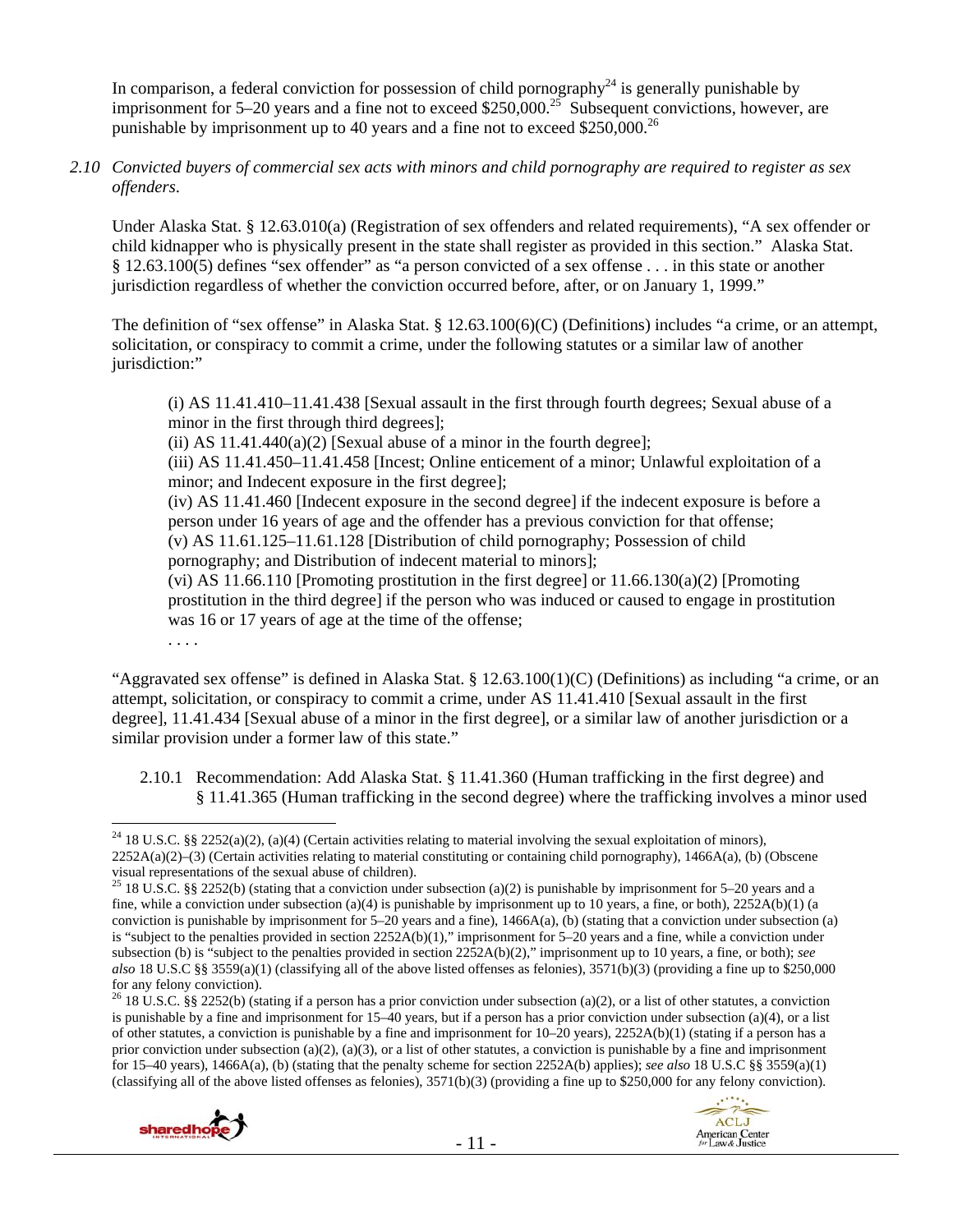in a commercial sex act to the list of "sex offense" crimes in Alaska Stat. § 12.63.100(6)(C) (Definitions) for which a convicted person must register as a sex offender.

# Framework Issue 3: Criminal provisions for traffickers

#### *Legal Components:*

- *3.1 Penalties for trafficking a child for sexual exploitation are as high as federal penalties.*
- *3.2 Creating and distributing child pornography carries penalties as high as similar federal offenses*.
- *3.3 Using the Internet to lure, entice, recruit or sell commercial sex acts with a minor is a separate crime or results in an enhanced penalty for traffickers.*
- *3.4 Financial penalties for traffickers, including asset forfeiture, are sufficiently high.*
- *3.5 Convicted traffickers are required to register as sex offenders.*
- *3.6 Laws relating to termination of parental rights for certain offenses include sex trafficking or CSEC offenses in order to remove the children of traffickers from their control and potential exploitation. \_\_\_\_\_\_\_\_\_\_\_\_\_\_\_\_\_\_\_\_\_\_\_\_\_\_\_\_\_\_\_\_\_\_\_\_\_\_\_\_\_\_\_\_\_\_\_\_\_\_\_\_\_\_\_\_\_\_\_\_\_\_\_\_\_\_\_\_\_\_\_\_\_\_\_\_\_\_\_\_\_\_\_\_\_\_\_\_\_\_\_\_\_\_*

## *Legal Analysis:*

*3.1 Penalties for trafficking a child for sexual exploitation are as high as federal penalties.* 

A violation of Alaska Stat. § 11.41.360 (Human trafficking in the first degree) is a Class A felony, which is punishable by imprisonment for 5–8 years and a possible fine not to exceed \$250,000. Alaska Stat.  $\S$ § 11.41.360(c), 12.55.125(c)(1), 12.55.035(b)(2).<sup>27</sup>

A violation of Alaska Stat. § 11.66.110(a)(1), (3) (Promoting prostitution in the first degree) is a Class A felony that occurs when a person "(1) induces or causes a person to engage in prostitution through the use of force;  $\dots$ or (3) induces or causes a person in that person's legal custody to engage in prostitution." Class A felonies are punishable by imprisonment for 5-8 years and a possible fine not to exceed \$250,000. Alaska Stat. §§  $12.55.125(c)(1)$ ,  $12.55.035(b)(2)$ . A person who "as other than a patron of a prostitute, induces or causes a person under 18 years of age to engage in prostitution" is guilty of an unclassified felony, which is punishable by imprisonment for 20-35 years, depending on the victim's age, and a maximum possible fine of \$500,000. Alaska Stat. §§ 11.66.110(a)(2), (d), 12.55.125(i)(1)(A), 12.55.035(b)(1).

A first time violation of Alaska Stat. § 11.41.455 (Unlawful exploitation of a minor) is a Class B felony that may be punishable by imprisonment for 5–15 years and a possible fine not to exceed \$100,000. Alaska Stat. §§ 11.41.455(c)(1), 12.55.125(i)(3)(A), 12.55.035(b)(3). Under subsection (c)(2), "Unlawful exploitation of a minor is a . . . class A felony if the person has been previously convicted of unlawful exploitation of a minor in this jurisdiction or a similar crime in this or another jurisdiction."

Alaska Stat. § 11.41.434(a)(1) (Sexual abuse of a minor in the first degree) states, "(a) An offender commits the crime of sexual abuse of a minor in the first degree if (1) being 16 years of age or older, the offender engages in sexual penetration with a person who is under 13 years of age or aids, induces, causes, or encourages a person who is under 13 years of age to engage in sexual penetration with another person." Sexual abuse of a minor in the first degree is an unclassified felony and is punishable by imprisonment for 20–35 years, depending on the victim's age, and a possible fine not to exceed \$500,000. Alaska Stat. §§ 11.41.434(b), 12.55.125(i)(1)(A),  $12.55.035(b)(1)$ .

 $\overline{a}$ <sup>27</sup> *See supra* note 7.



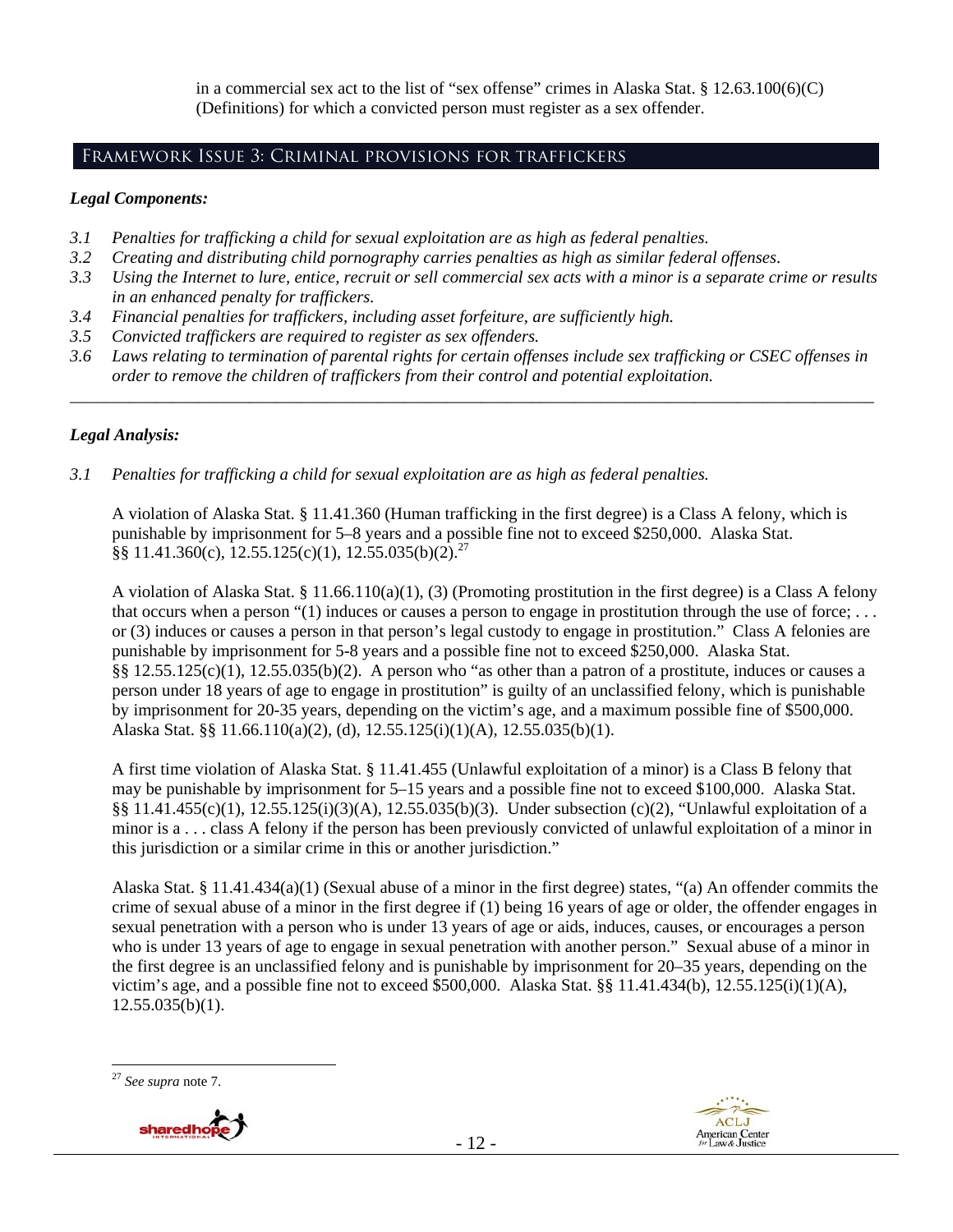In comparison, if the victim is under the age of 14, a conviction under the Trafficking Victims Protection Act  $(TVPA)<sup>28</sup>$  for child sex trafficking is punishable by 15 years to life imprisonment and a fine not to exceed \$250,000. 18 U.S.C. §§ 1591(b)(1), 3559(a)(1), 3571(b)(3). If the victim is between the ages of 14–17, a conviction is punishable by 10 years to life imprisonment and a fine not to exceed \$250,000. 18 U.S.C. §§ 1591(b)(2), 3559(a)(1), 3571(b)(3). A conviction is punishable by mandatory life imprisonment, however, if the trafficker has a prior conviction for a federal sex offense<sup>29</sup> against a minor.

3.1.1 Recommendation: Refer cases of promoting prostitution of a minor under Alaska Stat. § 11.66.110 (Promoting prostitution in the first degree) to Alaska Stat. § 11.41.360 (Human trafficking in the first degree) to ensure minor victims of prostitution are correctly identified as sex trafficking victims.

#### *3.2 Creating and distributing child pornography carries penalties as high as similar federal offenses*.

Alaska Stat. § 11.61.123 (Indecent viewing or photography) states,

(a) A person commits the crime of indecent viewing or photography if, in the state, the person knowingly views, or produces a picture of, the private exposure of the genitals, anus, or female breast of another person and the view or production is without the knowledge or consent of

(1) the parent or guardian of the person viewed, or who is shown in the picture, if the person who is viewed or shown is under 16 years of age; and

(2) the person viewed or shown in the picture, if the person viewed or shown is at least 13 years of age.

(b) Each viewing of a person, and each production of a picture of a person, whose genitals, anus, or female breast are viewed or are shown in a picture constitutes a separate violation of this section  $30$ 

If the victim is a minor, a violation is a Class C felony that is punishable by imprisonment up to 2 years and a possible fine not to exceed \$50,000. Alaska Stat. §§ 11.61.123(f)(1), 12.55.125(e)(1), 12.55.035(b)(3).

Alaska Stat. § 11.41.455 (Unlawful exploitation of a minor), is a Class B felony that is punishable by 5–15 imprisonment for years and a possible fine not to exceed \$100,000. Alaska Stat. §§ 11.41.455(c)(1), 12.55.125(i)(3)(A), 12.55.035(b)(4). Pursuant to Alaska Stat. § 11.41.455(c)(2), the crime is a "class A felony if the person has been previously convicted of unlawful exploitation of a minor in this jurisdiction or a similar crime in this or another jurisdiction."

In comparison, if the victim is under the age of 14, a conviction under the TVPA for child sex trafficking is punishable by 15 years to life imprisonment and a fine not to exceed \$250,000. 18 U.S.C. §§ 1591(b)(1),  $3559(a)(1)$ ,  $3571(b)(3)$ . If the victim is between the ages of  $14-17$ , a conviction is punishable by 10 years to life imprisonment and a fine not to exceed \$250,000. 18 U.S.C. §§ 1591(b)(2), 3559(a)(1), 3571(b)(3). A conviction is punishable by mandatory life imprisonment, however, if the trafficker has a prior conviction for a federal sex offense<sup>31</sup> against a minor. Additionally, a federal conviction for distribution of child pornography<sup>32</sup>

<sup>&</sup>lt;sup>29</sup> See supra note 14.<br><sup>30</sup> See supra note 23.<br><sup>31</sup> See supra note 23.<br><sup>31</sup> See supra note 14.<br><sup>32</sup> 18 U.S.C. §§ 2252(a)(1), (a)(2), (a)(3) (Certain activities relating to material involving the sexual exploitation of mi  $2252A(a)(2)$ , (a)(3) (Certain activities relating to material constituting or containing child pornography), 1466A(a) (Obscene visual representations of the sexual abuse of children).



<sup>&</sup>lt;sup>28</sup> See supra note 13.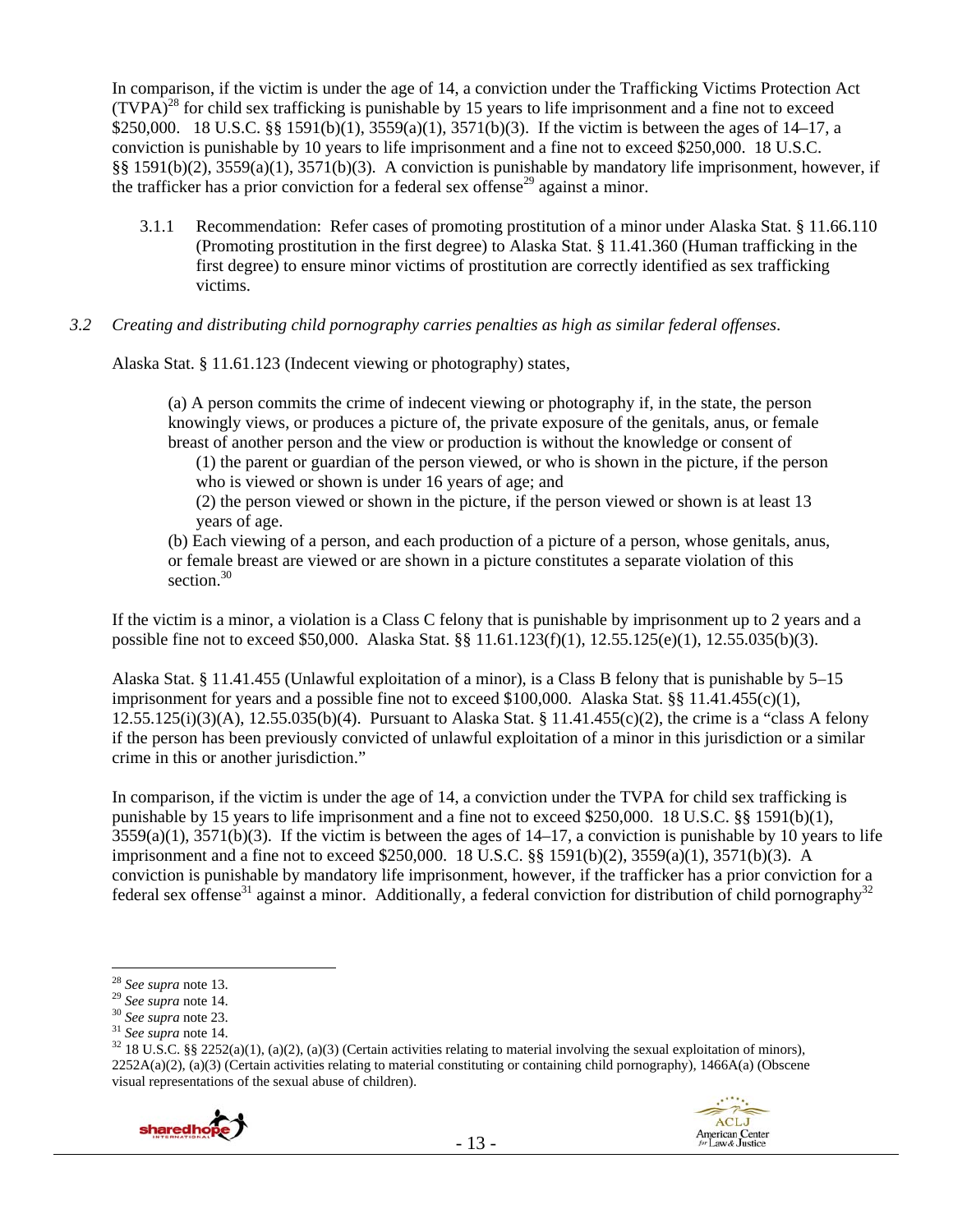is generally punishable by imprisonment for  $5-20$  years and a fine not to exceed \$250,000.<sup>33</sup> Subsequent convictions, however, are punishable by imprisonment up to 40 years and a fine not to exceed \$250,000.<sup>34</sup>

*3.3 Using the Internet to lure, entice, recruit or sell commercial sex acts with a minor is a separate crime or results in an enhanced penalty for traffickers.* 

Alaska Stat. § 11.41.452(a)<sup>35</sup> (Online enticement of a minor) provides that "[a] person commits the crime of online enticement of a minor if the person, being 18 years of age or older, knowingly uses a computer to communicate with another person to entice, solicit, or encourage the person to engage in an act described in AS 11.41.455(a)(1)–(7) and (1) the other person is a child under 16 years of age; or (2) the person believes that the other person is a child under 16 years of age." Online enticement is a Class B felony that is punishable by imprisonment for 5–15 years and a possible fine not to exceed \$100,000.<sup>36</sup> Alaska Stat. §§ 11.41.452(d),  $12.55.125(i)(3)(A), 12.55.035(b)(3).$ 

*3.4 Financial penalties for traffickers, including asset forfeiture, are sufficiently high*.

A convicted trafficker under Alaska Stat. § 11.41.360 (Human trafficking in the first degree) commits a Class A felony and is subject to a possible fine not exceeding \$250,000. Alaska Stat. §§ 11.41.360(c), 12.55.035(b)(2). Unlawful exploitation of a minor under Alaska Stat. § 11.41.455, a Class B felony, is punishable by a maximum penalty of \$100,000. Alaska Stat. §§ 11.41.455(c)(1), 12.55.035(b)(3).

A violation of Alaska Stat. 11.66.110(a)(2) (Promoting prostitution in the first degree) is an unclassified felony and carries a possible fine not to exceed \$500,000. Alaska Stat. §§ 11.66.110(d), 12.55.035(b)(1). A trafficker convicted under Alaska Stat. 11.66.120 (Promoting prostitution in the second degree) may be assessed a Class B felony with a possible maximum fine of \$100,000. Alaska Stat. §§ 11.66.120(b), 12.55.035(b)(3).

Alaska provides for forfeiture for promoting prostitution offenses in some instances. Alaska Stat. § 11.66.145 (Forfeiture) states that "[p]roperty used to institute, aid, or facilitate, or received or derived from, a violation of AS 11.66.110–11.66.135 [Promoting prostitution in the first through fourth degrees] shall be forfeited."

In addition, Alaska Stat. § 11.41.468 (Forfeiture of property used in sexual offense) provides that "[p]roperty<sup>37</sup> used to aid a violation of AS 11.41.410–11.41.458 [Sexual assault in the first through fourth degrees; Sexual abuse of a minor in the first through fourth degrees; Incest; Online enticement of a minor; Unlawful exploitation of a minor; and Indecent exposure in the first degree] or to aid the solicitation of, attempt to commit, or conspiracy to commit a violation of AS 11.41.410–11.41.458 may be forfeited to the state upon the conviction of the offender."

<sup>&</sup>lt;sup>35</sup> See supra note 18.<br><sup>36</sup> However, Alaska Stat. § 11.41.452(e) provides that "[o]nline enticement is a class A felony if the defendant was, at the time of the offense, required to register as a sex offender or child kidnapper under AS 12.63 or a similar law of another jurisdiction." <sup>37</sup> *See supra* note 20.





 $\overline{a}$ <sup>33</sup> 18 U.S.C. §§ 2252(b) (stating that a conviction under subsection (a)(1), (a)(2), or (a)(3) is punishable by imprisonment for 5– 20 years and a fine), 2252A(b)(1) (a conviction is punishable by imprisonment for 5–20 years and a fine), 1466A(a), (b) (stating that a conviction under subsection (a) is "subject to the penalties provided in section  $2252A(b)(1)$ ," imprisonment for 5–20 years and a fine, while a conviction under subsection (b) is "subject to the penalties provided in section 2252A(b)(2)," imprisonment up to 10 years, a fine, or both); *see also* 18 U.S.C §§ 3559(a)(1) (classifying all of the above listed offenses as felonies), 3571(b)(3) (providing a fine up to \$250,000 for any felony conviction).

<sup>18</sup> U.S.C. §§ 2252(b) (stating if a person has a prior conviction under subsection (a)(1), (a)(2), or (a)(3) or a list of other statutes, a conviction is punishable by a fine and imprisonment for 15–40 years), 2252A(b)(1) (stating if a person has a prior conviction under subsection (a)(2), (a)(3), or a list of other statutes, a conviction is punishable by a fine and imprisonment for  $15-$ 40 years), 1466A(a), (b) (stating that the penalty scheme for section 2252A(b) applies); *see also* 18 U.S.C §§ 3559(a)(1)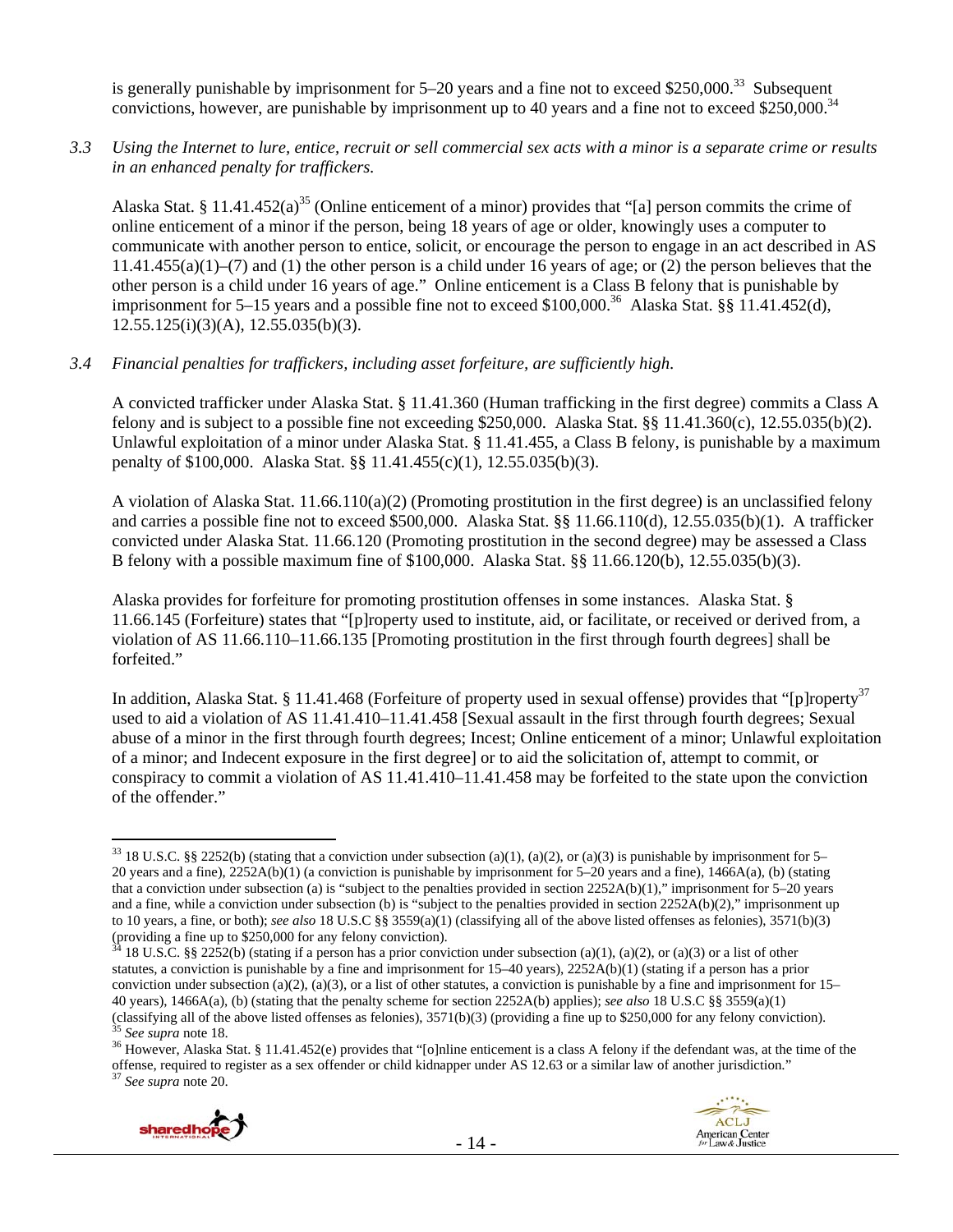A trafficker convicted for child pornography offenses may also be subject to asset forfeiture. Alaska Stat. § 11.61.129 (Forfeiture of property used in indecent viewing or photography or child pornography) states, "Property<sup>38</sup> used to aid a violation of AS 11.61.123–11.61.128 [Indecent viewing or photography; Distribution of child pornography; Possession of child pornography; and Distribution of indecent material to minors] or to aid the solicitation of, attempt to commit, or conspiracy to commit a violation of AS 11.61.123–11.61.128 may be forfeited to the state upon the conviction of the offender."

In addition, a court may order a trafficker to pay restitution. Alaska Stat. § 12.55.045(a) (Restitution and compensation) provides in part that "[t]he court shall, when presented with credible evidence, unless the victim or other person expressly declines restitution, order a defendant convicted of an offense to make restitution as provided in this section, including restitution to the victim or other person injured by the offense, to a public, private, or private nonprofit organization that has provided or is or will be providing counseling, medical, or shelter services to the victim or other person injured by the offense, or as otherwise authorized by law."

The court considers the following two factors in determining the restitution amount and payment method: "(1) public policy that favors requiring criminals to compensate for damages and injury to their victims; and (2) financial burden placed on the victim and those who provide services to the victim and other persons injured by the offense as a result of the criminal conduct of the defendant." Alaska Stat. § 12.55.045(a)(1), (2).

## *3.5 Convicted traffickers are required to register as sex offenders.*

Under Alaska Stat. § 12.63.010(a) (Registration of sex offenders and related requirements), "A sex offender or child kidnapper who is physically present in the state shall register as provided in this section." Alaska Stat. § 12.63.100(5) defines "sex offender" as "a person convicted of a sex offense . . . in this state or another jurisdiction regardless of whether the conviction occurred before, after, or on January 1, 1999."

The definition of "sex offense" in Alaska Stat. § 12.63.100(6)(C) (Definitions) includes the following:

a crime, or an attempt, solicitation, or conspiracy to commit a crime, under the following statutes or a similar law of another jurisdiction:

(i) AS 11.41.410–11.41.438 [Sexual assault in the first through fourth degree; Sexual abuse of a minor in the first through third degree];

(ii) AS  $11.41.440(a)(2)$  [Sexual abuse of a minor in the fourth degree];

(iii) AS 11.41.450–11.41.458 [Incest; Online enticement of a minor; Unlawful exploitation of a minor; and Indecent exposure in the first degree];

(iv) AS 11.41.460 [Indecent exposure in the second degree] if the indecent exposure is before a person under 16 years of age and the offender has a previous conviction for that offense;

(v) AS 11.61.125–11.61.128 [Distribution of child pornography; Possession of child pornography; and Distribution of indecent material to minors];

(vi) AS 11.66.110 [Promoting prostitution in the first degree] or  $11.66.130(a)(2)$  [Promoting prostitution in the third degree] if the person who was induced or caused to engage in prostitution was 16 or 17 years of age at the time of the offense;

. . . .

"Aggravated sex offense" is defined in Alaska Stat. § 12.63.100(1)(C) (Definitions) as including "a crime, or an attempt, solicitation, or conspiracy to commit a crime, under AS 11.41.410 [Sexual assault in the first degree], 11.41.434 [Sexual abuse of a minor in the first degree], or a similar law of another jurisdiction or a similar provision under a former law of this state."

 $\overline{a}$ <sup>38</sup> *See supra* note 21.



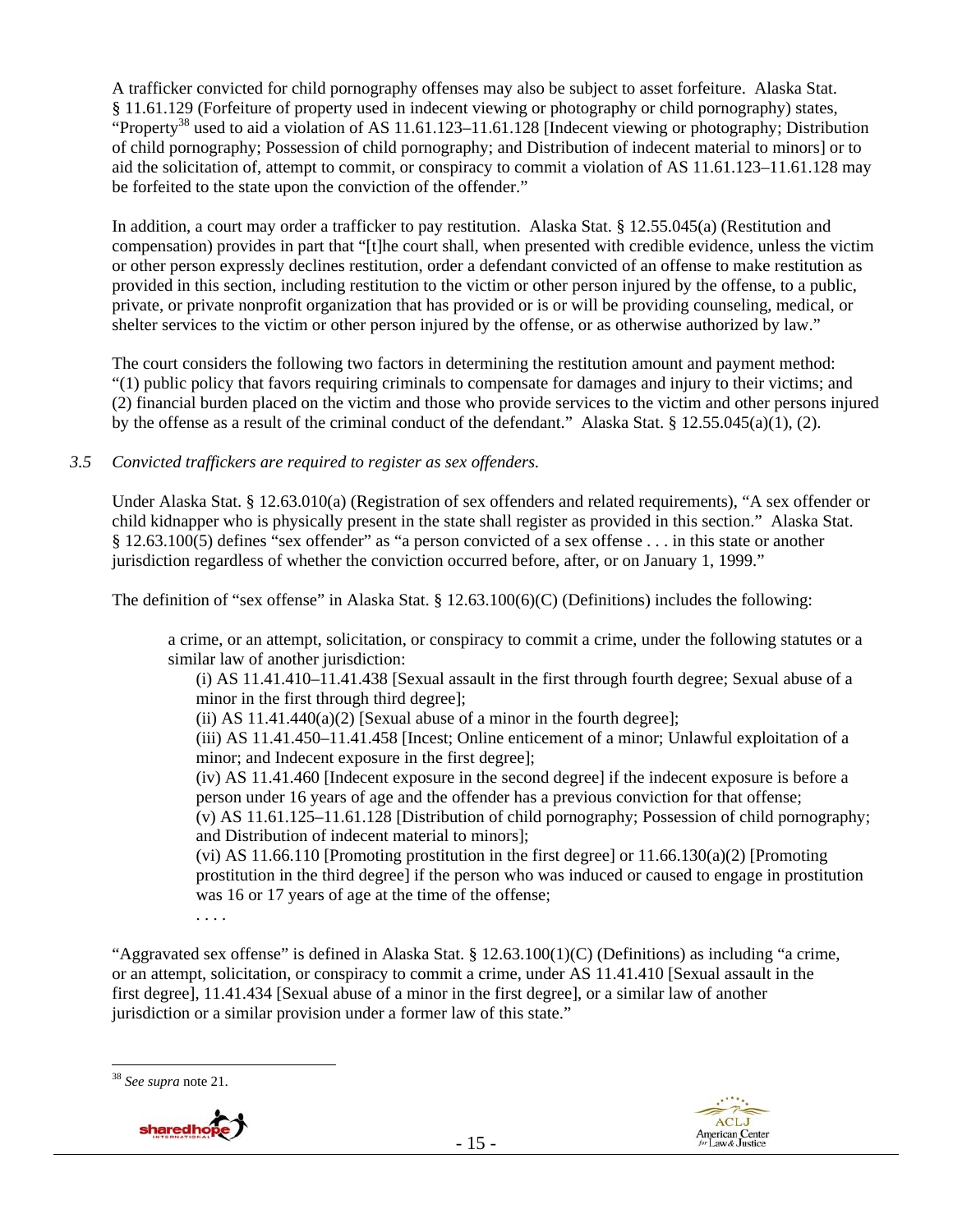- 3.5.1 Recommendation: Add Alaska Stat. § 11.41.360 (Human trafficking in the first degree) and § 11.41.365 (Human trafficking in the second degree) where the trafficking involves a minor used in a commercial sex act to the list of "sex offense" crimes in Alaska Stat. § 12.63.100 (Definitions) for which a convicted person must register as a sex offender.
- *3.6 Laws relating to termination of parental rights for certain offenses include sex trafficking or CSEC offenses in order to remove the children of traffickers from their control and potential exploitation.*

Alaska Stat. § 47.10.088(a) (Involuntary termination of parental rights and responsibilities) states,

(a) Except as provided in AS 47.10.080(o) [concerning incarcerated parent], the rights and responsibilities of the parent regarding the child may be terminated for purposes of freeing a child for adoption or other permanent placement if the court finds by clear and convincing evidence that

(1) the child has been subjected to conduct or conditions described in AS 47.10.011 [Children in need of aid];

(2) the parent

(A) has not remedied the conduct or conditions in the home that place the child at substantial risk of harm; or

(B) has failed, within a reasonable time, to remedy the conduct or conditions in the home that place the child in substantial risk so that returning the child to the parent would place the child at substantial risk of physical or mental injury; and

(3) the department has complied with the provisions of AS 47.10.086 concerning reasonable efforts.

Alaska Stat. § 47.10.011 (Children in need of aid) provides, subject to certain limitations, that "the court may find a child to be a child in need of aid if it finds by a preponderance of the evidence that the child has been subjected to any of the following: . . . (5) the child is habitually absent from home or refuses to accept available care and the child's conduct places the child at substantial risk of physical or mental injury; . . . (7) the child has suffered sexual abuse,39 or there is a substantial risk that the child will suffer sexual abuse, as a result of conduct by or conditions created by the child's parent, guardian, or custodian or by the failure of the parent, guardian, or custodian to adequately supervise the child; . . . ."

Alaska Stat. §§ 47.10.088 or 47.10.011 does not specifically list violations of Alaska Stat. § 11.41.360 (Human trafficking in the first degree), § 11.41.365 (Human trafficking in the second degree), § 11.41.455 (Unlawful exploitation of a minor), or §§ 11.66.110–11.66.120 (Promoting prostitution in the first or second degrees) as grounds for an involuntary termination of parental rights.

3.6.1 Recommendation: Amend Alaska Stat. § 47.10.011 (Children in need of aid) to include as conditions a child may be subject to establishing the child as on in need of aid Alaska Stat. § 11.41.360 (Human trafficking in the first degree), § 11.41.365 (Human trafficking in the

 $\overline{a}$ <sup>39</sup> Alaska Stat. § 47.10.990(31) defines "sexual abuse" as "the conduct described in AS 11.41.410-11.41.460 [Sexual assault in the first through fourth degrees; Sexual abuse of a minor in the first through fourth degrees; Incest; Online enticement of a minor; Unlawful exploitation of a minor; Indecent exposure]; conduct constituting 'sexual exploitation' as defined in AS 47.17.290, and conduct prohibited by AS 11.66.100–11.66.150 [Promoting prostitution in the first through fourth degrees]." "Sexual exploitation" is defined in Alaska Stat. § 47.17.290(16) as including "(A) allowing, permitting, or encouraging a child to engage in prostitution prohibited by AS 11.66.100–11.66.150 [Promoting prostitution in the first through fourth degrees], by a person responsible for the child's welfare; (B) allowing, permitting, encouraging, or engaging in activity prohibited by AS 11.41.455(a), by a person responsible for the child's welfare." "[U]nless the context otherwise requires," the definitions in Alaska Stat. § 47.10.990 apply to chapter 10 (Children in need of aid).



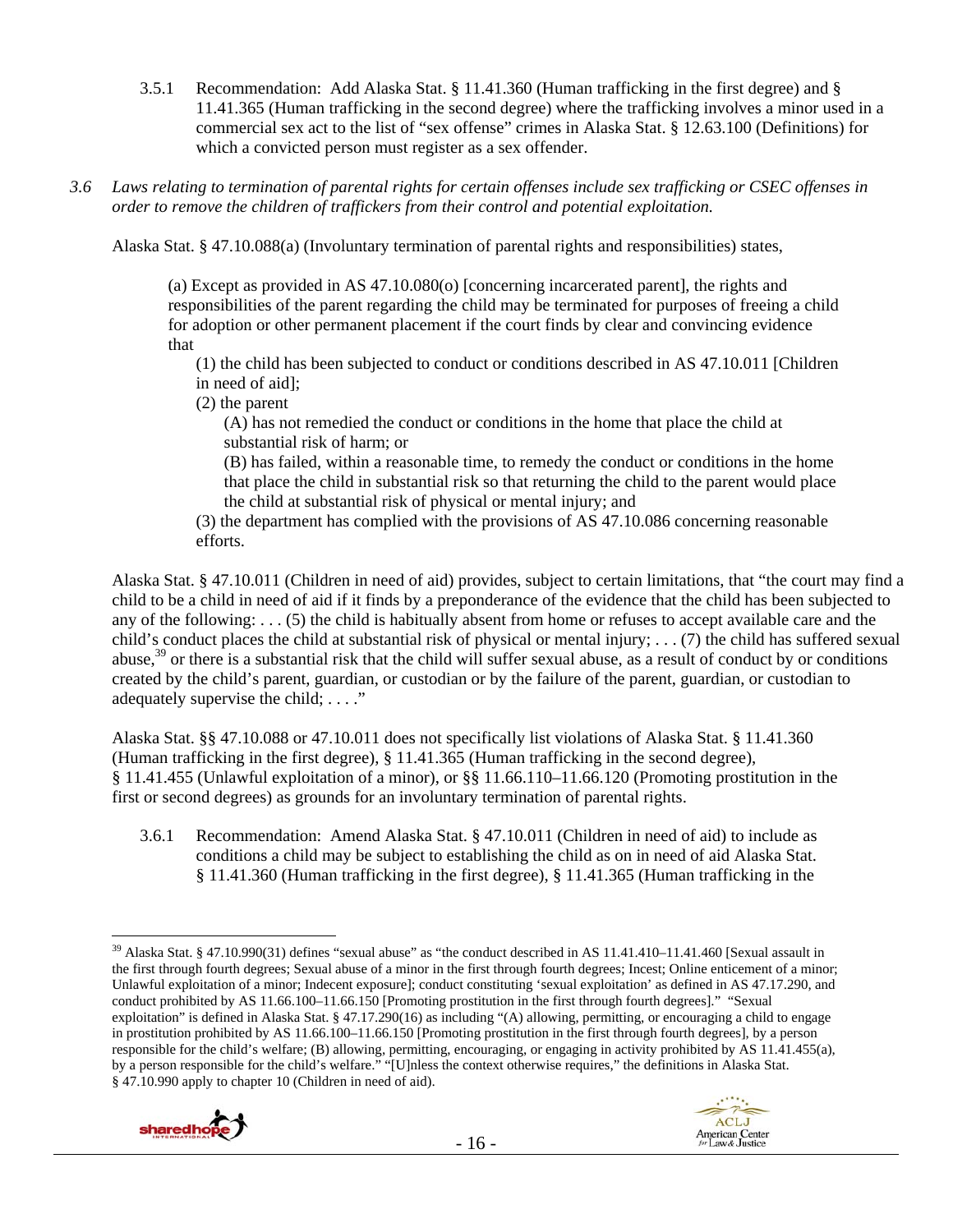second degree),  $\S$  11.41.455 (Unlawful exploitation of a minor), and  $\S$  $\S$  11.66.110–11.66.120 (Promoting prostitution in the first or second degrees)

# **Framework Issue 4: Criminal provisions for facilitators**

## *Legal Components:*

- *4.1 The acts of assisting, enabling, or financially benefitting from child sex trafficking are included as criminal offenses in the state sex trafficking statute.*
- *4.2 Financial penalties, including asset forfeiture laws, are in place for those who benefit financially from or aid and assist in committing domestic minor sex trafficking.*

*\_\_\_\_\_\_\_\_\_\_\_\_\_\_\_\_\_\_\_\_\_\_\_\_\_\_\_\_\_\_\_\_\_\_\_\_\_\_\_\_\_\_\_\_\_\_\_\_\_\_\_\_\_\_\_\_\_\_\_\_\_\_\_\_\_\_\_\_\_\_\_\_\_\_\_\_\_\_\_\_\_\_\_\_\_\_\_\_\_\_\_\_\_\_* 

- *4.3 Promoting and selling child sex tourism is illegal.*
- *4.4 Promoting and selling child pornography is illegal.*

## *Legal Analysis:*

*4.1 The acts of assisting, enabling, or financially benefitting from child sex trafficking are included as criminal offenses in the state sex trafficking law*.

The state human trafficking law makes benefiting from the crime of sex trafficking a crime. Alaska Stat. § 11.41.365(a) (Human trafficking in the second degree) states, "A person commits the crime of human trafficking in the second degree if the person obtains a benefit from the commission of human trafficking under AS 11.41.360 [Human trafficking in the first degree], with reckless disregard that the benefit is a result of the trafficking." A violation of Alaska Stat. § 11.41.365 is a Class B felony, which is punishable by imprisonment for 1-3 years and a possible fine not to exceed \$100,000. Alaska Stat. §§ 11.41.365(b), 12.55.125(d)(1),  $12.55.035(b)(3).^{40}$ 

Facilitators of prostitution with minors or adults may also be prosecuted under Alaska Stat. § 11.66.120(a) (Promoting prostitution in the second degree), which makes it a crime when a person "(1) manages, supervises, controls, or owns, either alone or in association with others, a prostitution enterprise other than a place of prostitution; (2) procures or solicits a patron for a prostitute; or (3) offers, sells, advertises, promotes, or facilitates travel that includes commercial sexual conduct as enticement for the travel  $\dots$ <sup>31</sup> Promoting prostitution in the second degree is a Class B felony and is punishable by imprisonment for 1–3 years and a possible fine not to exceed \$100,000. Alaska Stat. §§ 11.66.120(b), 12.55.125(d)(1), 12.55.035(b)(3).

Also, a facilitator could be charged under Alaska Stat. § 11.66.130(a) (Promoting prostitution in the third degree), which provides that a person who "(1) manages, supervises, controls, or owns, either alone or in association with others, a place of prostitution; (2) as other than a patron of a prostitute, induces or causes a person 18 years of age or older to engage in prostitution; (3) as other than a prostitute receiving compensation for personally rendered prostitution services, receives or agrees to receive money or other property pursuant to an agreement or understanding that the money or other property is derived from prostitution; or (4) engages in conduct that institutes, aids, or facilitates a prostitution enterprise" is guilty of a Class C felony, which is punishable by imprisonment up to 2 years and a possible fine not to exceed \$50,000. Alaska Stat. §§ 11.66.130(b), 12.55.125(e)(1), 12.55.035(b)(4).

Furthermore, a facilitator of prostitution may also be found guilty under Alaska Stat. § 11.66.135(a) (Promoting prostitution in the fourth degree) if he "engages in conduct that institutes, aids, or facilitates prostitution under

<sup>40</sup> *See supra* note 7. 41 *See supra* note 8.





 $40$  See supra note 7.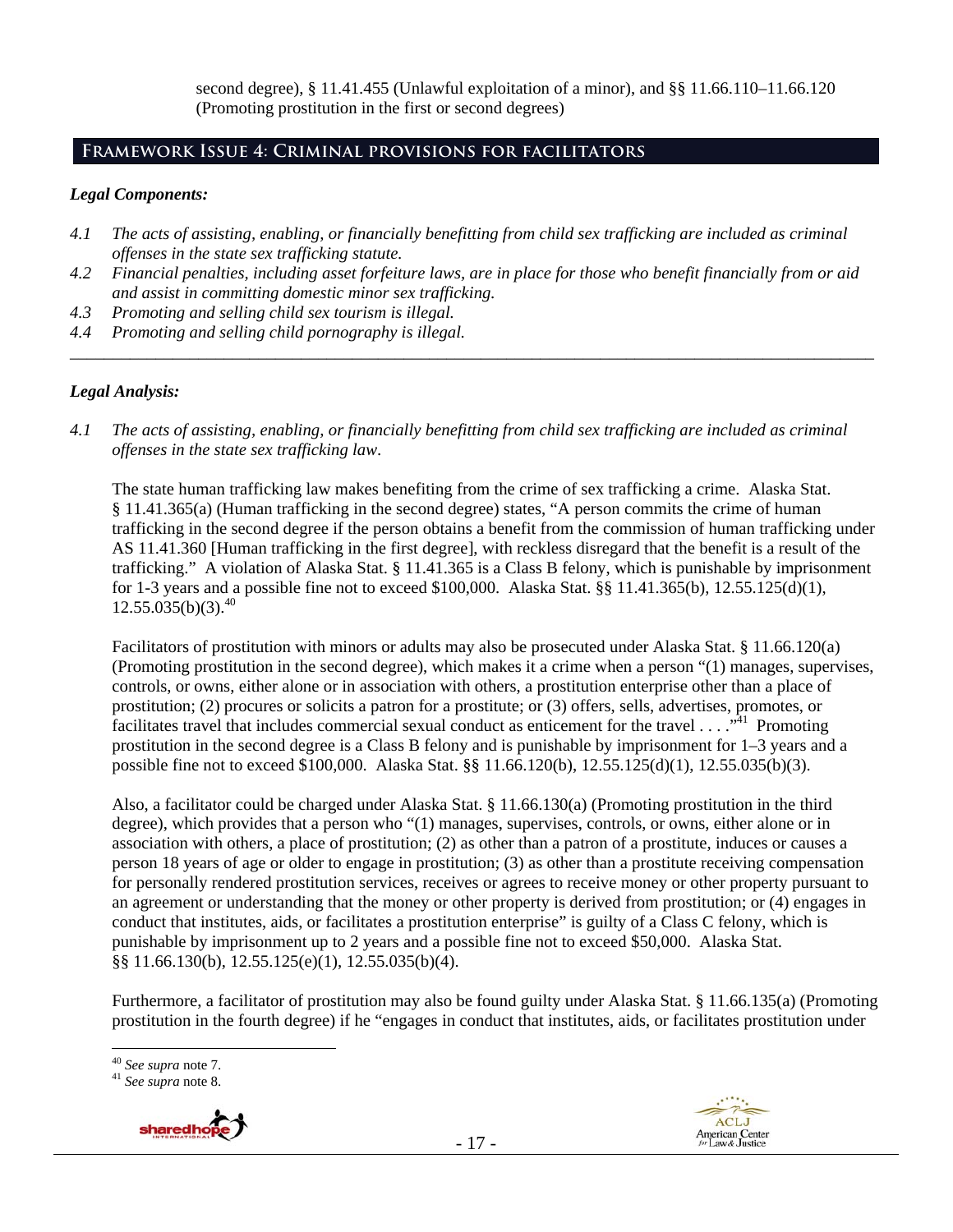circumstances not proscribed under AS  $11.66.130(a)(4)$ ." This crime is a Class A misdemeanor, which is punishable by up to 1 year imprisonment and a possible fine not to exceed \$10,000. Alaska Stat. §§ 11.66.135(b), 12.55.135(a), 12.55.035(b)(5).

#### *4.2 Financial penalties, including asset forfeiture laws, are in place for those who benefit financially from or aid and assist in committing domestic minor sex trafficking.*

A facilitator convicted under Alaska Stat. § 11.41.365 (Human trafficking in the second degree) may be assessed a maximum fine of \$100,000. Alaska Stat. §§ 11.41.365(b), 12.55.035(b)(3). In addition, a facilitator convicted under Alaska Stat. § 11.66.110 (Promoting prostitution in the first degree) may face a possible maximum fine of \$500,000, and a conviction under Alaska Stat. § 11.66.120 (Promoting prostitution in the second degree) may result in a maximum fine of \$100,000. Alaska Stat. §§ 11.66.110(d), 11.66.120(b),  $12.55.035(b)(1)$ , (3).

A court may also order a facilitator to pay restitution. Alaska Stat. § 12.55.045(a) (Restitution and compensation) provides that "[t]he court shall, when presented with credible evidence, unless the victim or other person expressly declines restitution, order a defendant convicted of an offense to make restitution as provided in this section, including restitution to the victim or other person injured by the offense, to a public, private, or private nonprofit organization that has provided or is or will be providing counseling, medical, or shelter services to the victim or other person injured by the offense, or as otherwise authorized by law."

The court considers the following two factors in determining the restitution amount and payment method: "(1) public policy that favors requiring criminals to compensate for damages and injury to their victims; and (2) financial burden placed on the victim and those who provide services to the victim and other persons injured by the offense as a result of the criminal conduct of the defendant." Alaska Stat. § 12.55.045(a)

In addition, facilitators of prostitution may be subject to forfeiture under Alaska Stat. § 11.66.145 (Forfeiture). The statute provides that " $[p]$ roperty<sup>42</sup> used to institute, aid, or facilitate, or received or derived from, a violation of AS 11.66.110–11.66.135 [Promoting prostitution in the first through fourth degrees] shall be forfeited."

Likewise, a facilitator convicted under Alaska Stat. § 11.61.125 (Distribution of child pornography) may also be subject to asset forfeiture. Alaska Stat. § 11.61.129(a) (Forfeiture of property used in indecent viewing or photography or child pornography) states, "Property<sup>43</sup> used to aid a violation of AS 11.61.123–11.61.128 [Indecent viewing or photography; Distribution of child pornography; Possession of child pornography; and Distribution of indecent material to minors] or to aid the solicitation of, attempt to commit, or conspiracy to commit a violation of AS 11.61.123–11.61.128 may be forfeited to the state upon the conviction of the offender."

## *4.3 Promoting and selling child sex tourism is illegal*.

Alaska Stat. § 11.66.120(a)(3) (Promoting prostitution in the second degree) makes it a Class B felony when a person "offers, sells, advertises, promotes, or facilitates travel that includes commercial sexual conduct as enticement for the travel," and the provision defines "commercial sexual conduct" to mean "sexual conduct for which anything of value is given or received by any person." Alaska Stat. § 11.66.120(b).





 $\overline{a}$ <sup>42</sup> *See supra* note 20. 43 See *supra* note 21.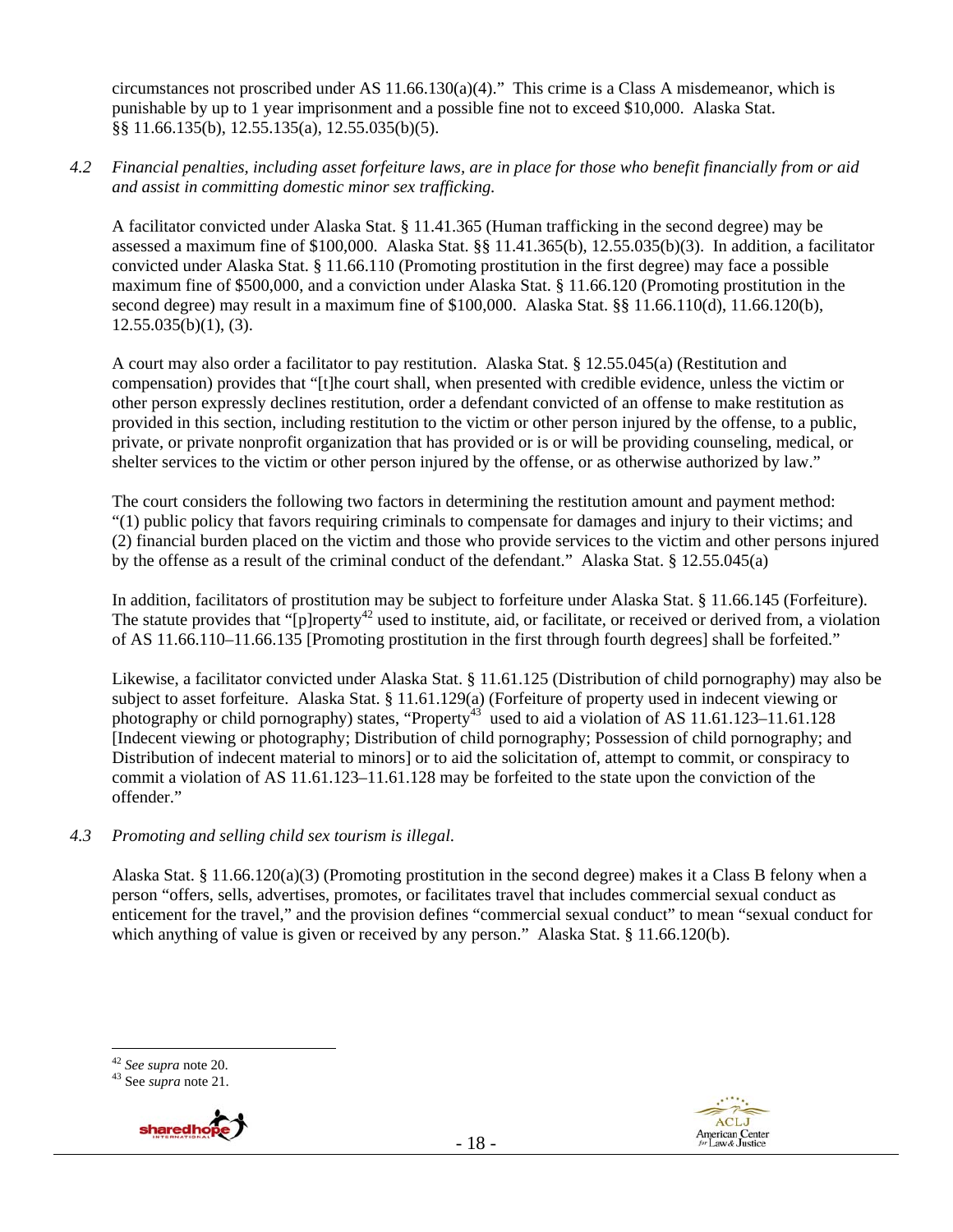#### *4.4 Promoting and selling child pornography is illegal*.

Under Alaska Stat. § 11.61.125 (Distribution of child pornography), "A person commits the crime of distribution of child pornography if the person distributes in this state or advertises, promotes, solicits, or offers to distribute in this state any material that is proscribed under AS 11.61.127 [Possession of child pornography]."44 Subsection (c) explains, "The possession of 100 or more films, audio, video, electronic, or electromagnetic recordings, photographs, negatives, slides, books, newspapers, magazines, or other materials, including a combination of these items totaling 100 or more, is prima facie evidence of distribution and intent to distribute under (a) of this section." A violation of Alaska Stat. § 11.61.125 is a Class B felony that may be punishable by imprisonment for 2-12 years and a possible fine not to exceed \$100,000. Alaska Stat. §§ 11.61.125(e)(1), 12.55.125(i)(4)(A), 12.55.035(b)(3).

 $\overline{a}$  $44$  "Distribution" is defined in Alaska Stat. § 11.61.125(d) as including "whether or not for monetary or other consideration: delivering, selling, renting, leasing, lending, giving, circulating, exhibiting, presenting, providing, exchanging, placing on a computer network or computer system, and providing billing collection, or other ancillary services for or otherwise supporting these activities."



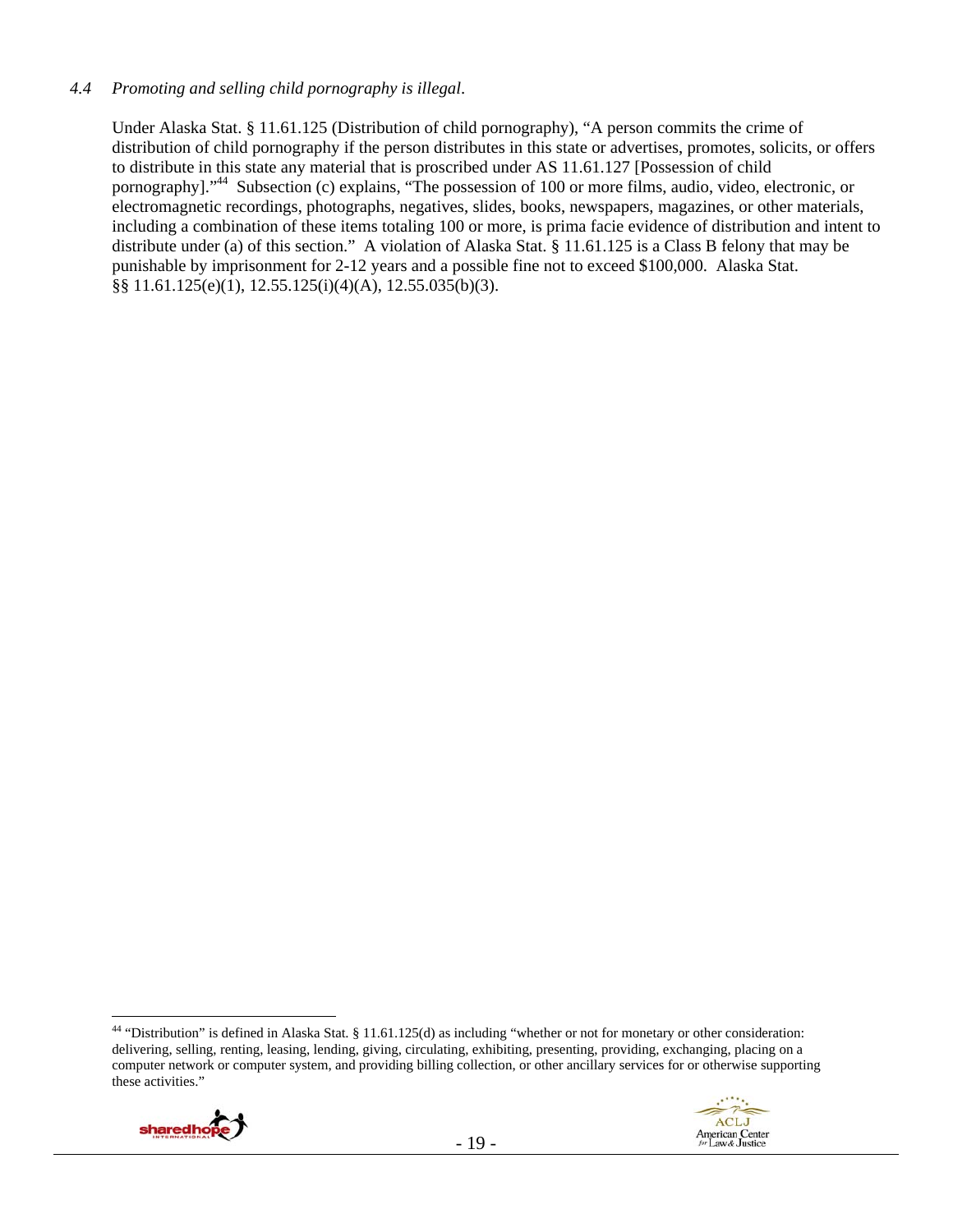# Framework Issue 5: Protective provisions for the child victims

#### *Legal Components:*

- *5.1 A victim of domestic minor sex trafficking or CSEC is defined as a victim for purposes of qualifying for crime victims' compensation and other victim benefits.*
- *5.2 The state sex trafficking statute expressly prohibits a defendant from raising consent of the minor to the commercial sex acts as a defense.*
- *5.3 Prostitution laws apply only to adults, making minors under 18 specifically immune from this offense.*
- *5.4 Commercially sexually exploited children are provided with a child protection response, including specialized shelter and services, and are not detained in juvenile detention facilities.*
- *5.5 Commercial sexual exploitation is identified as a type of abuse and neglect within child protection statutes.*
- *5.6 The definition of "caregiver" (or similar term) in the child welfare statutes is broad enough to include a trafficker who has custody or control of a child in order to bring a trafficked child into protection of child protective services.*
- *5.7 Crime victims' compensation is specifically available to a child victim of sex trafficking or CSEC without regard to ineligibility factors.*
- *5.8 Victim-friendly procedures and protections are provided in the trial process for minors under 18.*
- *5.9 Expungement or sealing of juvenile arrest or criminal records resulting from arrests or adjudications for prostitution-related offenses committed as a result of, or in the course of, the commercial sexual exploitation of a minor is available within a reasonable time after turning 18.*
- *5.10 Victim restitution and civil remedies are authorized by law for minor victims of sex trafficking or CSEC.*
- *5.11 Statutes of limitations for civil and criminal actions for child sex trafficking or CSEC offenses are eliminated or lengthened sufficiently to allow prosecutors and victims a realistic opportunity to pursue criminal actions and legal remedies.*

*\_\_\_\_\_\_\_\_\_\_\_\_\_\_\_\_\_\_\_\_\_\_\_\_\_\_\_\_\_\_\_\_\_\_\_\_\_\_\_\_\_\_\_\_\_\_\_\_\_\_\_\_\_\_\_\_\_\_\_\_\_\_\_\_\_\_\_\_\_\_\_\_\_\_\_\_\_\_\_\_\_\_\_\_\_\_\_\_\_\_\_\_\_\_* 

#### *Legal Analysis:*

*5.1 A victim of domestic minor sex trafficking or CSEC is defined as a victim for purposes of qualifying for crime victims' compensation and other victim benefits.* 

Article 1, Section 24 of the Constitution of Alaska lists the following rights of crime victims:

Crime victims, as defined by law, shall have the following rights as provided by law: the right to be reasonably protected from the accused through the imposition of appropriate bail or conditions of release by the court; the right to confer with the prosecution; the right to be treated with dignity, respect, and fairness during all phases of the criminal and juvenile justice process; the right to timely disposition of the case following the arrest of the accused; the right to obtain information about and be allowed to be present at all criminal or juvenile proceedings where the accused has the right to be present; the right to be allowed to be heard, upon request, at sentencing, before or after conviction or juvenile adjudication, and at any proceeding where the accused's release from custody is considered; the right to restitution from the accused; and the right to be informed, upon request, of the accused's escape or release from custody before or after conviction or juvenile adjudication.

Alaska Stat. § 24.65.010 (Office of victims' rights) establishes an office of victims' rights, which is directed by the victims' advocate. Pursuant to Alaska Stat. § 24.65.100(a) (Jurisdiction; duties), "The victims' advocate has jurisdiction to advocate on behalf of crime victims of felony offenses or class A misdemeanors, if the class A misdemeanor is a crime involving domestic violence or a crime against a person under AS 11.41 [Offenses against the person, including human trafficking in the first and second degrees, sexual abuse of a minor in the first through fourth degrees; Online enticement of a minor; and Unlawful exploitation of a minor], in the courts



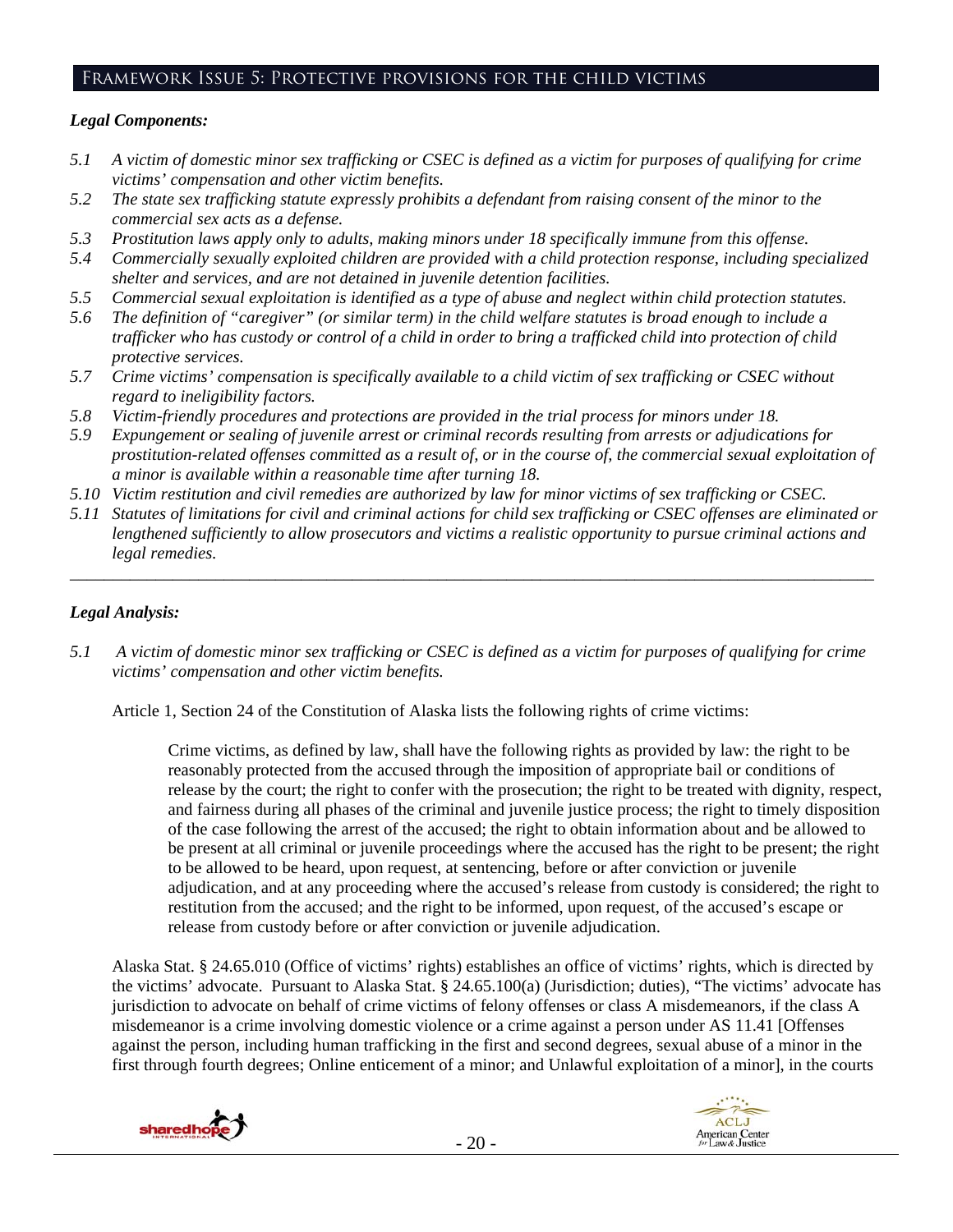of the state and to investigate the complaints of crime victims of felony offenses or class A misdemeanors, if the class A misdemeanor is a crime involving domestic violence or a crime against a person under AS 11.41, that they have been denied their rights under the constitution and the laws of the state."

Additionally, a domestic minor sex trafficking victim could be considered a "child in need of aid" under Alaska Stat. § 47.10.011(a) (Children in need of aid), which provides, subject to certain limitations,<sup>45</sup> that "the court may find a child to be a child in need of aid if it finds by a preponderance of the evidence that the child has been subjected to any of the following: . . . (5) the child is habitually absent from home or refuses to accept available care and the child's conduct places the child at substantial risk of physical or mental injury; . . . (7) the child has suffered sexual abuse,<sup>46</sup> or there is a substantial risk that the child will suffer sexual abuse, as a result of conduct by or conditions created by the child's parent, guardian, or custodian or by the failure of the parent, guardian, or custodian to adequately supervise the child; . . . ."

*5.2 The state sex trafficking statute expressly prohibits a defendant from raising consent of the minor to the commercial sex acts as a defense.* 

The Alaska Code does not specifically prohibit a defendant from raising a defense that the minor consented to the commercial sex act.

- *5.2.1* Recommendation: Enact a provision specifically prohibiting a consent defense to the human trafficking offenses when the victim is a minor.
- *5.3 Prostitution laws apply only to adults, making minors under 18 specifically immune from this offense.*

Alaska Stat. § 11.66.100(a) (Prostitution) applies to both minors and adults and states, "A person commits the crime of prostitution if the person (1) engages in or agrees or offers to engage in sexual conduct in return for a fee; or (2) offers a fee in return for sexual conduct."

- 5.3.1 Recommendation: Amend Alaska Stat. § 11.66.100 (Prostitution) to make a commercially exploited minor immune from a charge for prostitution and to refer to any minor involved in prostitution as a victim of Alaska Stat. § 11.41.360 (Human trafficking in the first degree).
- *5.4 Commercially sexually exploited children are provided with a child protection response, including specialized shelter and services, and are not detained in juvenile detention facilities.*

No statute explicitly states that a commercially sexually exploited child should always be directed through the child protective response system. However, certain procedures allow for immediate intervention through the juvenile court system or through the Office of Children's Services (OCS).

Alaska Stat. § 47.10.142(a) (Emergency custody and temporary placement hearing) states.<sup>47</sup>

<sup>&</sup>lt;sup>47</sup> Under Alaska Stat. § 47.10.142(b), "The department shall offer available counseling services to the person having legal custody of a minor described in AS 47.10.141 [Runaway and missing minors] and to the members of the minor's household if it determines that counseling services would be appropriate in the situation. If, after assessing the situation, offering available counseling services to the legal custodian and the minor's household, and furnishing appropriate social services to the minor, the department considers it necessary, the department may take emergency custody of the minor."



 $\overline{a}$ <sup>45</sup> Alaska Stat. § 47.10.019 (Limitations on determinations) states, "Notwithstanding other provisions of this chapter, the court may not find a minor to be a child in need of aid under this chapter solely on the basis that the child's family is poor, lacks adequate housing, or exhibits a lifestyle that is different from the generally accepted lifestyle standard of the community where the family lives. However, this section may not be construed to prevent a court from finding that a child is in need of aid if the child has been subjected to conduct or conditions described in AS 47.10.011–47.10.015 [Children in need of aid; Abandonment; Neglect; Physical harm]."<br><sup>46</sup> See supra note 39.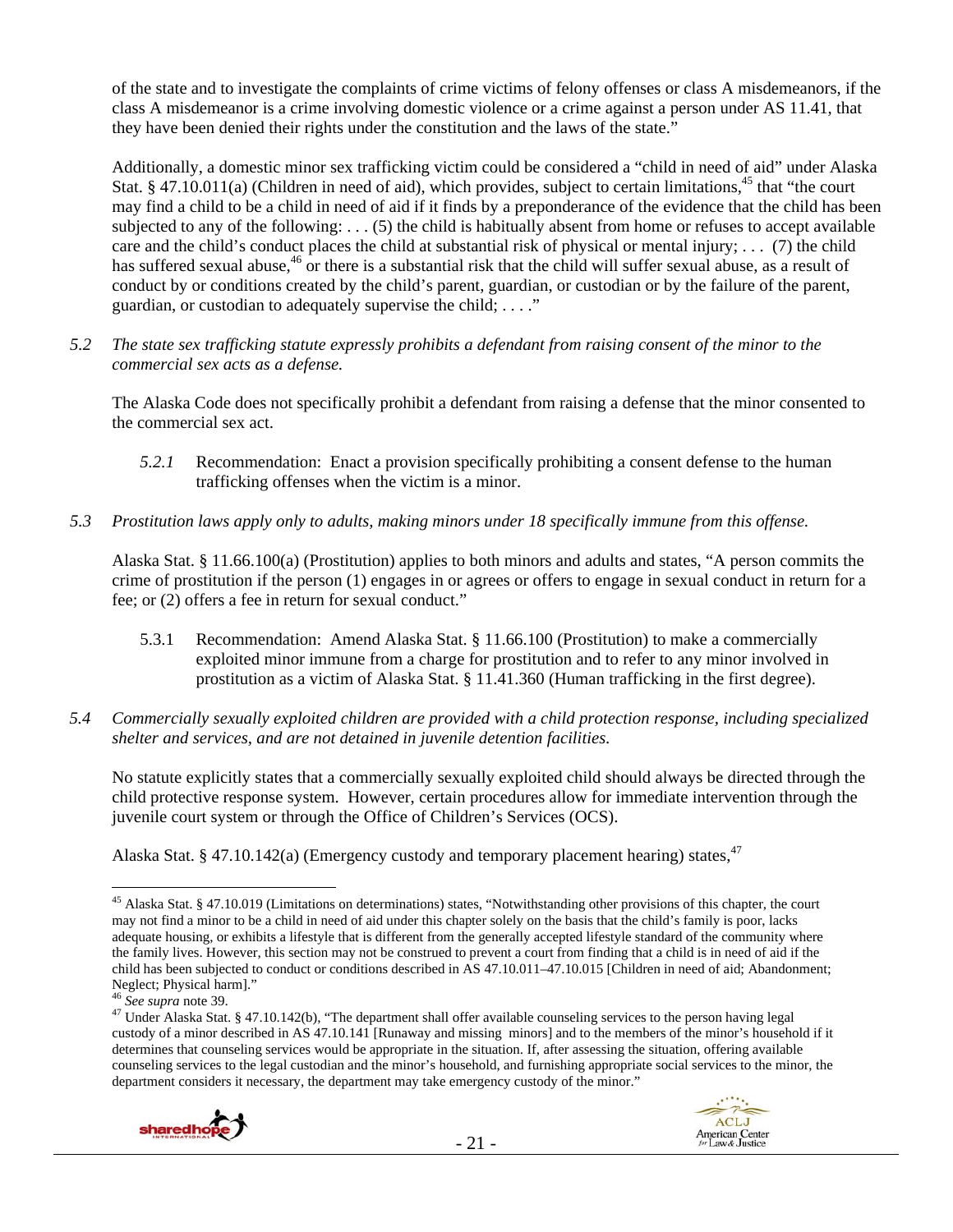(a) The Department of Health and Social Services may take emergency custody of a child upon discovering any of the following circumstances:

(1) the child has been abandoned as abandonment is described in AS 47.10.013 [Abandonment]; (2) the child has been neglected by the child's parents or guardian, as "neglect" is described in AS 47.10.014 [Neglect], and the department determines that immediate removal from the child's surroundings is necessary to protect the child's life or provide immediate necessary medical attention;

(3) the child has been subjected to physical harm by a person responsible for the child's welfare, and the department determines that immediate removal from the child's surroundings is necessary to protect the child's life or that immediate medical attention is necessary; or

(4) the child or a sibling has been sexually abused under circumstances listed in AS 47.10.011(7) [Children in need of aid].<sup>48</sup>

In addition, Alaska Stat. § 47.10.142(c) states in part that "[w]hen a child is taken into custody under (a) or (b) of this section or when the department is notified of a child's presence in either a program for runaway children AS 47.10.300–47.10.390 or a shelter for runaway children under AS 47.10.392–47.10.399, the department shall immediately, and in no event more than 24 hours later unless prevented by lack of communication facilities, notify the parents or the person or persons having custody of the child. If the department determines that continued custody is necessary to protect the child, the department shall notify the court of the emergency custody by filing, within 24 hours after custody was assumed, a petition alleging that the child is a child in need of aid.",49

After notification, the court must hold a temporary custody hearing within 48 hours, absent a transportation problem. Alaska Stat. § 47.10.142(d). At the hearing, "the court shall make a preliminary determination of whether continued placement in the home of the child's parent or guardian would be contrary to the welfare of the child. If a court determines that continued placement in the home of the child's parent or guardian would not be contrary to the welfare of the child, the court shall return the authority to place the child to the child's parent or guardian pending a temporary custody hearing under (e) of this section." Alaska Stat. § 47.10.142(d).

Alaska Stat. § 47.10.142(e) then provides that during the temporary custody hearing, the court will determine whether there is probable cause that the child is "a child in need of aid." If so, the court will "order the child committed to the department for temporary placement, or order the child returned to the custody of the child's parents or guardian, subject to the department's supervision of the child's care and treatment." Alaska Stat.  $§$  47.10.142(e).

Upon receiving a request, Alaska Stat. § 47.10.141 (Runaway and missing minors) allows a police officer to take a minor into protective custody as long as the minor is not subject to arrest or detention. Once taken into protective custody, Alaska Stat. § 47.10.141(b) provides in part,

file with the court a report explaining why the child was taken into custody, why the child was released, and to whom the child was released."





<sup>&</sup>lt;sup>48</sup> Under Alaska Stat. § 47.10.011(7) (Children in need of aid) a court may determine that a child is in need of aid if it finds that "the child has suffered sexual abuse, or there is a substantial risk that the child will suffer sexual abuse, as a result of conduct by or conditions created by the child's parent, guardian, or custodian or by the failure of the parent, guardian, or custodian to adequately supervise the child." The determination must be made by a preponderance of the evide <sup>49</sup> The remainder of Alaska Stat. § 47.10.142(c) explains, "If the department releases the child within 24 hours after taking the child into custody and does not file a child in need of aid petition, the department shall, within 24 hours after releasing the child,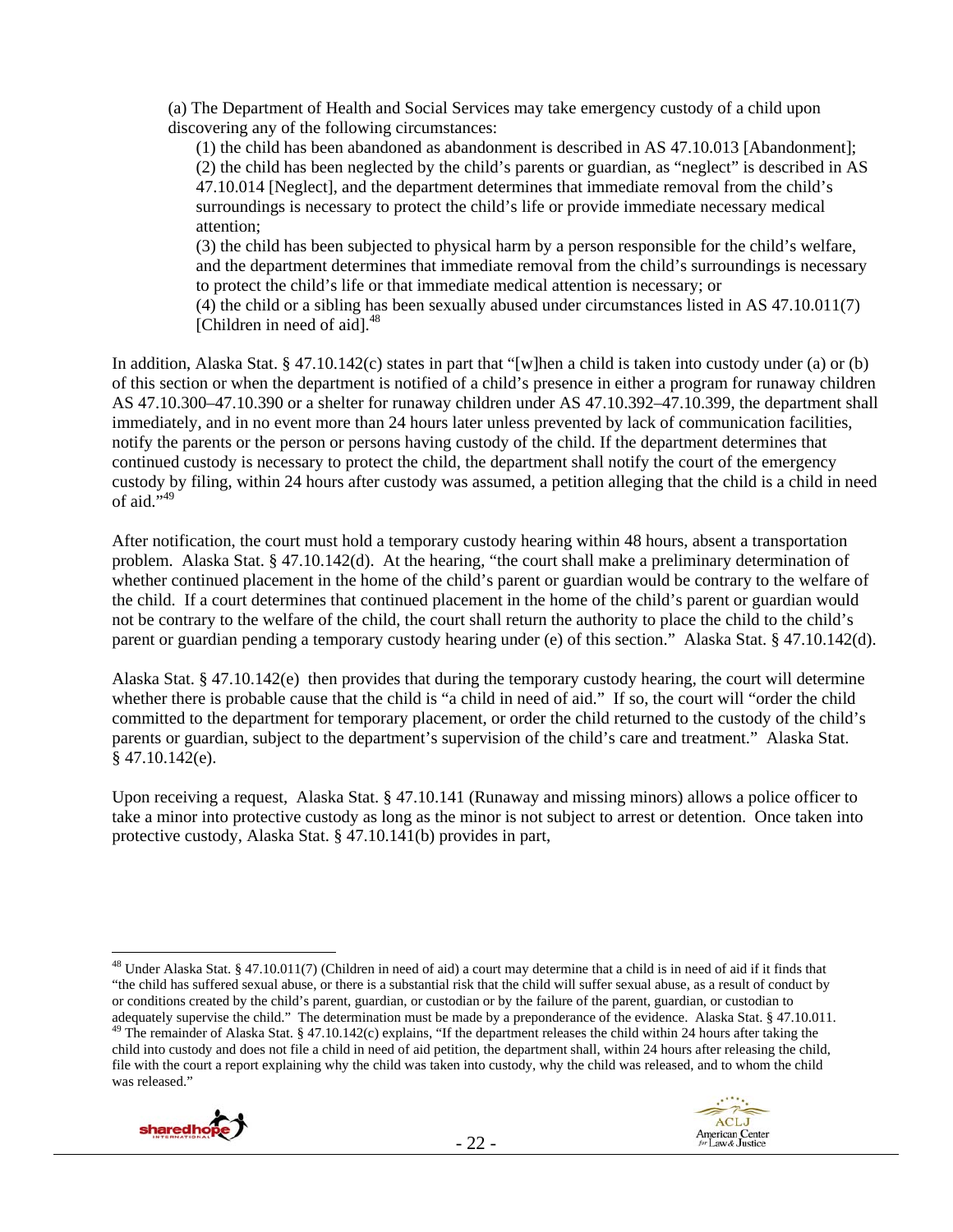(1) the peace officer shall

(A) return the minor to the minor's parent or guardian at the parent's or guardian's residence if the residence is in the same community where the minor was found and if the minor's parent or guardian consents to the return, except that the officer may not use this option if the officer has reasonable cause to believe that the minor has experienced physical or sexual abuse in the parent's or guardian's household;

(B) take the minor to a nearby location agreed to by the minor's parent or guardian if the parent or guardian does not consent to return of the minor under (A) of this paragraph and the officer does not have reasonable cause to believe that the minor has experienced physical or sexual abuse in the parent's or guardian's household; or

(C) if disposition of the minor is not made under (A) or (B) of this paragraph, take the minor to

(i) an office specified by the Department of Health and Social Services;

(ii) a program for runaway minors licensed by the department under AS 47.10.310;

(iii) a shelter for runaways that has a permit from the department under AS 47.32 that agrees to shelter the minor;

(iv) a facility or contract agency of the department; or

(v) another suitable location and promptly notify the department if an office specified by the department, a licensed program for runaway minors, a shelter for runaways that will accept the minor, or a facility or contract agency of the department does not exist in the community;

(2) if the peace officer plans to take the minor to an office, program, shelter, or facility under  $(1)(C)$  of this subsection, the peace officer shall give the highest priority to taking the minor to an office, program, shelter, or facility that is semi-secure;

. . . .

Additionally, Alaska Stat. § 47.10.141(b)(3) (Runaway and missing minors) states that "a minor under protective custody may not be housed in a jail or other detention facility but may be housed in a semi-secure portion of an office, program, shelter, or other facility under (1)(C) of this subsection."

However, Alaska Stat. § 47.10.141(c) provides an exception to subsection (b) and permits a minor to be placed in temporary detention in a local juvenile detention home "if there has been an order issued by a court under a finding of probable cause that (1) the minor is a runaway in wilful violation of a valid court order issued under AS 47.10.080(c)(1) [Judgments and orders], 47.10.142(f) [Emergency custody and temporary placement hearing], AS 47.12.120(b)(1) or (3) [Judgments and orders], or 47.12.250(d) [Temporary detention and detention hearing], (2) the minor's current situation poses a severe and imminent risk to the minor's life or safety, and  $(3)$  no reasonable placement alternative exists within the community.<sup> $50$ </sup>

Pursuant to Alaska Stat. § 47.10.080(c) (Judgments and orders), which discusses adjudication hearings,

(c) If the court finds that the child is a child in need of aid, the court shall

(1) order the child committed to the department for placement in an appropriate setting for a period of time not to exceed two years or in any event not to extend past the date the child becomes 19

 $50$  Alaska Stat. § 47.10.141(c) further states, "A minor detained under this subsection shall be brought before a court on the day the minor is detained, or if that is not possible, within 24 hours after the detention for a hearing to determine the most appropriate placement in the best interests of the minor. A minor taken into emergency protective custody under this subsection may not be detained for more than 24 hours, except as provided under AS 47.12.250 [Temporary detention and detention hearing]. Emergency protective custody may not include placement of a minor in a jail or secure facility other than a juvenile detention home, nor may an order for protective custody be enforced against a minor who is residing in a licensed program for runaway minors, as defined in AS 47.10.390 [Definitions]."

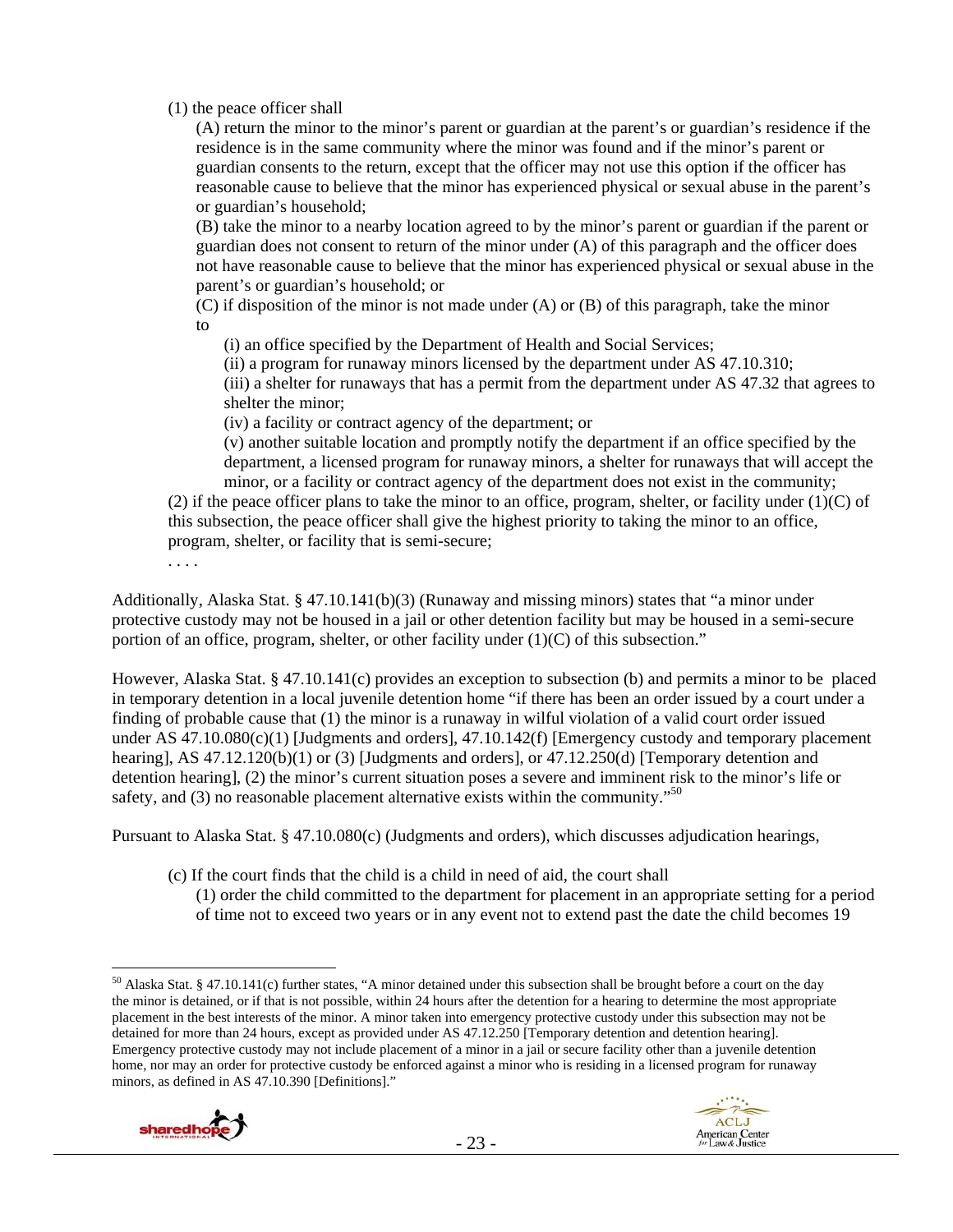years of age, except that the department, the child, or the child's guardian ad litem may petition for and the court may grant in a hearing

(A) one-year extensions of commitment that do not extend beyond the child's 19th birthday if the extension is in the best interests of the child; and

(B) additional one-year extensions of commitment past 19 years of age that do not extend beyond the person's 21st birthday if the continued state custody is in the best interests of the person and the person consents to it;

(2) order the child released to a parent, adult family member, or guardian of the child or to another suitable person, and, in appropriate cases, order the parent, adult family member, guardian, or other person to provide medical or other care and treatment . . . ;

. . .

(3) order, under the grounds specified in (o) of this section or AS 47.10.088, the termination of parental rights and responsibilities of one or both parents and commit the child to the custody of the department, and the department shall report quarterly to the court on efforts being made to find a permanent placement for the child.

However, it is possible that a minor may be routed through the juvenile justice system instead. Alaska Stat. § 47.12.245(a)(1)(A) (Arrest) provides that a minor may be arrested "for the commission of an act that subjects the minor to the provisions of this chapter<sup>51</sup> under the same circumstances and in the same manner as would apply to the arrest of an adult for violation of a criminal law of the state or a municipality of the state."

Moreover, under Alaska Stat. § 47.12.250(a) (Temporary detention and detention hearing) a peace officer who has arrested a minor may do any of the following:

(1) have the minor detained in a juvenile detention facility if in the opinion of the peace officer making or continuing the arrest it is necessary to do so to protect the minor or the community; however, the department may direct that a minor who was arrested or whose arrest was continued be released from detention before the hearing required by (c) of this section;

(2) before taking the minor to a juvenile detention facility, release the minor to the minor's parents or guardian if detention is not necessary to

(A) protect the minor or the community; or

(B) ensure the minor's attendance at subsequent court hearings.

Similarly, pursuant to Alaska Stat. § 47.12.250, the following procedures must be followed:

(b) A peace officer who has a minor detained under (a) of this section shall immediately, and in no event more than 12 hours later, notify the court and make reasonable efforts to notify the minor's parents or guardian, the minor's foster parent, and the department of the officer's action. The department may file with the court a petition alleging delinquency before the detention hearing. (c) The court shall immediately, and in no event more than 48 hours later, hold a hearing at which the minor and the minor's parents or guardian if they can be found shall be present. For those minors held securely in correctional facilities that house adult prisoners, the court shall immediately, and in no event

<sup>(</sup>b) Except as otherwise provided in this chapter, proceedings relating to a person who is 18 years of age or over are governed by this chapter if the person is alleged to have committed a violation of the criminal law of the state or a municipality of the state, the violation occurred when the person was under 18 years of age, and the period of limitation under AS 12.10 has not expired.



 $\overline{a}$ <sup>51</sup> Chapter 12 addresses "delinquent minors." Pursuant to Alaska Stat. § 47.12.990(4), "delinquent minor" is defined as "a minor found to be within the jurisdiction of the court under AS 47.12.020." Alaska Stat. § 47.12.020 states,

<sup>(</sup>a) Proceedings relating to a minor under 18 years of age residing or found in the state are governed by this chapter, except as otherwise provided in this chapter, when the minor is alleged to be or may be determined by a court to be a delinquent minor as a result of violating a criminal law of the state or a municipality of the state.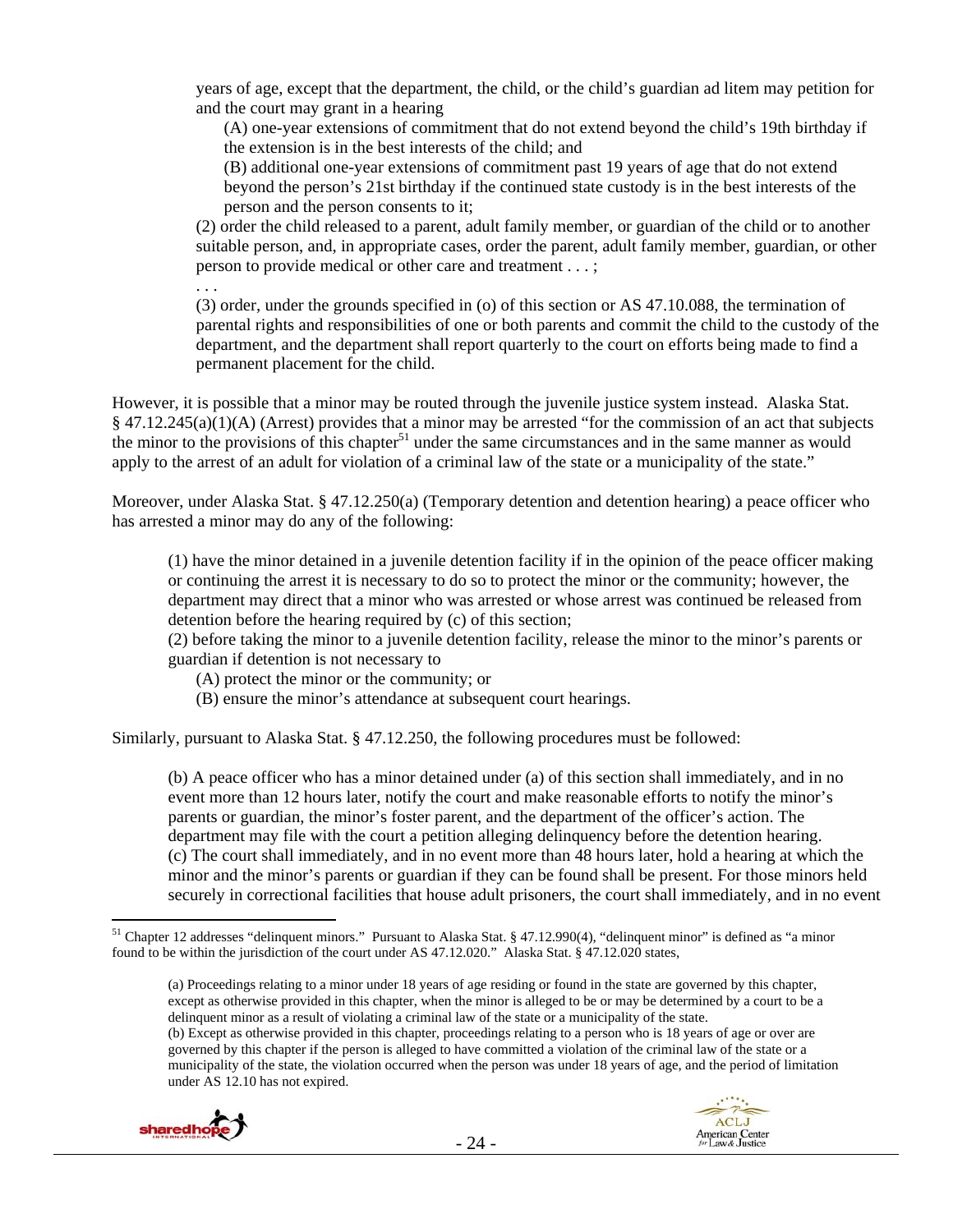more than 24 hours after the custody begins, hold a hearing at which the minor and the minor's parents or guardian if they can be found shall be present. The court shall determine whether probable cause exists for believing the minor to be delinquent. The court shall inform the minor of the reasons alleged to constitute probable cause and the reasons alleged to authorize the minor's detention. The minor is entitled to counsel. The court shall give the minor's foster parent the opportunity to be heard at the hearing.

(d) If the court finds that probable cause exists, it shall determine whether the minor should be detained pending the hearing on the petition or released. It may either order the minor held in detention or released to the custody of a suitable person pending the hearing on the petition. If the court finds no probable cause, it shall order the minor released and close the case.

(e) Except for temporary detention pending a detention hearing, a minor may be detained only by court order.

Alaska Stat. § 47.12.120 (Judgments and orders) provides the judicial process framework that is to be followed depending on whether the court finds the minor delinquent or not delinquent. If the minor is found delinquent, the department's options include placing "the minor in the juvenile facility that the department considers appropriate and that may include a juvenile correctional school, juvenile work camp, treatment facility, detention home, or detention facility." Alaska Stat. § 47.12.120(b)(1).

5.4.1 Recommendation: Enact a law to route commercially sexually exploited children directly into a protective response system.

## *5.5 Commercial sexual exploitation is identified as a type of abuse and neglect within child protection statutes*

For purposes of the chapter on "children in need of aid," Alaska Stat. § 47.10.011(a) (Children in need of aid) provides, subject to certain limitations,<sup>52</sup> that "the court may find a child to be a child in need of aid if it finds by a preponderance of the evidence that the child has been subjected to any of the following: . . . (5) the child is habitually absent from home or refuses to accept available care and the child's conduct places the child at substantial risk of physical or mental injury; ... (7) the child has suffered sexual abuse,  $53$  or there is a substantial risk that the child will suffer sexual abuse, as a result of conduct by or conditions created by the child's parent, guardian, or custodian or by the failure of the parent, guardian, or custodian to adequately supervise the child;  $\dots$ ."

Alaska Stat. § 47.10.014 allows "neglect" of a child to be found by a court, for purposes of chapter 10 (Children in need of aid), "if the parent, guardian, or custodian fails to provide the child with adequate food, clothing, shelter, education, medical attention, or other care and control necessary for the child's physical and mental health and development, though financially able to do so or offered financial or other reasonable means to do so."

Under Alaska Stat. § 47.17.290(2), "child abuse or neglect" is defined as "the physical injury or neglect, mental injury,<sup>54</sup> sexual abuse, sexual exploitation, or maltreatment of a child under the age of 18 by a person under circumstances that indicate that the child's health or welfare is harmed or threatened thereby." Alaska Stat. § 47.17.290(10) defines "neglect" as "the failure by a person responsible for the child's welfare to provide necessary food, care, clothing, shelter, or medical attention for a child."

<sup>52</sup> *See supra* note 45. 53 *See supra* note 39. 54 "Mental injury" is defined as "injury to the emotional well-being, or intellectual or psychological capacity of a child, as evidenced by an observable and substantial impairment in the child's ability to function." Alaska Stat. § 47.17.290(2).





 $^{52}$  See supra note 45.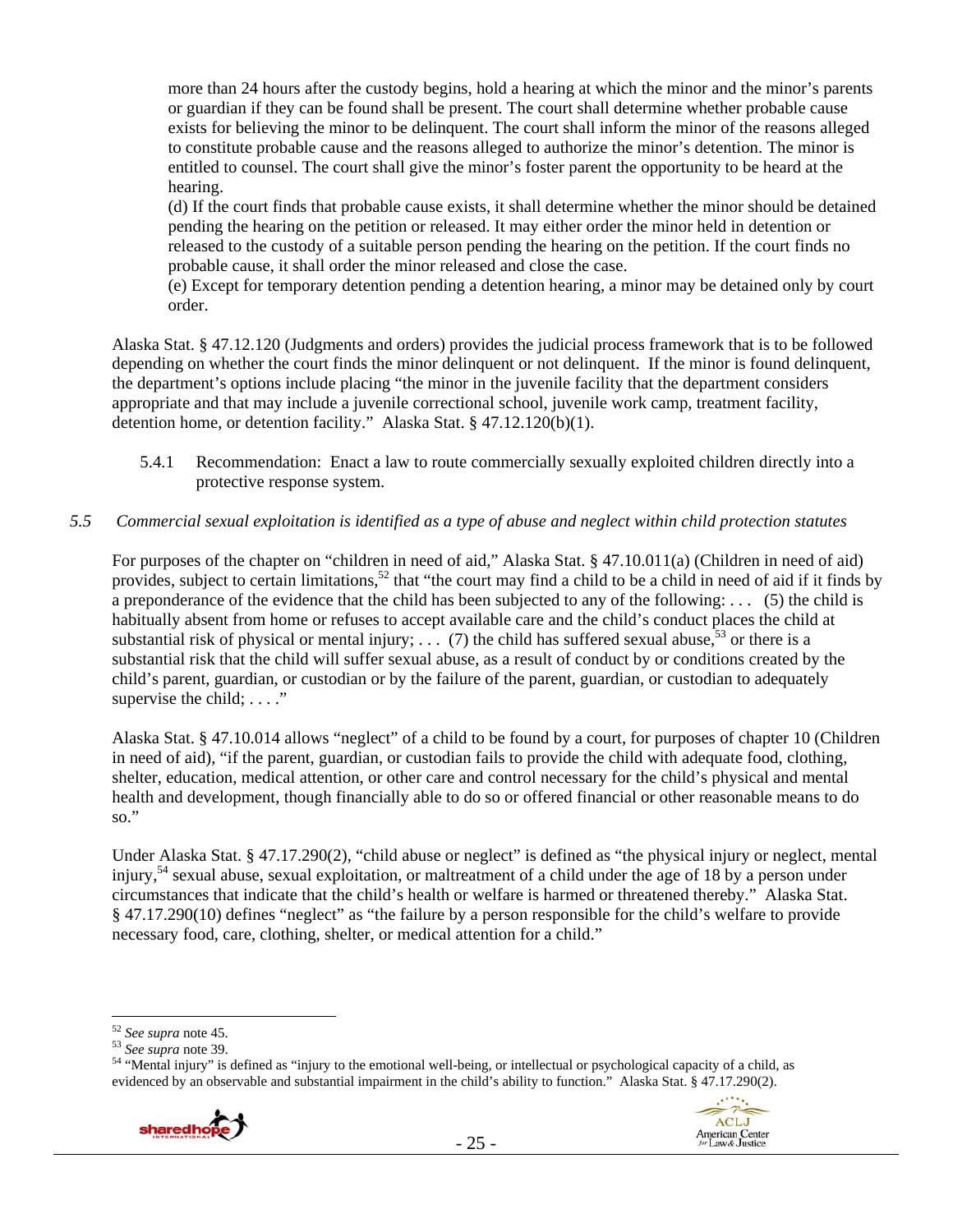5.5.1 Recommendation: Amend Alaska Stat. § 47.17.290(16) to include the following: "(C) allowing, permitting, encouraging, or engaging in any activity prohibited by Alaska Stat. § 11.41.360 [Human trafficking in the first degree]."

#### *5.6 The definition of "caregiver" (or similar term) in the child welfare statutes is broad enough to include a trafficker who has custody or control of a child in order to bring a trafficked child into protection of child protective services.*

For the chapter on "child protection," which contains statutes on mandatory child abuse reporters, Alaska Stat. § 47.17.290(12) defines "person responsible for the child's welfare" as the "the child's parent, guardian, foster parent, a person responsible for the child's care at the time of the alleged child abuse or neglect, or a person responsible for the child's welfare in a public or private residential agency or institution."

For purposes of the chapter on "children in need of aid," Alaska Stat. § 47.10.011(a) (Children in need of aid) provides, subject to certain limitations,<sup>55</sup> that "the court may find a child to be a child in need of aid if it finds by a preponderance of the evidence that the child has been subjected to any of the following: . . . (5) the child is habitually absent from home or refuses to accept available care and the child's conduct places the child at substantial risk of physical or mental injury; ... (7) the child has suffered sexual abuse,<sup>56</sup> or there is a substantial risk that the child will suffer sexual abuse, as a result of conduct by or conditions created by the child's parent, guardian, or custodian or by the failure of the parent, guardian, or custodian to adequately supervise the child; ...." "Custodian" is defined in Alaska Stat. 47.10.990(7), as "a natural person 18 years of age or older to whom a parent or guardian has transferred temporary physical care, custody, and control of the child for a period of time."

5.6.1 Recommendation: Amend Alaska Stat. § 47.17.290(12) to include as a "person responsible for the child's welfare" a person in control of a child at the time of the abuse or neglect and amend § 47.10.990(7) to include as a "custodian" a person who has assumed "temporary physical care, custody, and control" of the child with or without parental consent.

# *5.7 Crime victims' compensation is specifically available to a child victim of sex trafficking or CSEC without regard to ineligibility factors.*

Pursuant to Alaska Stat. § 18.67.101, the Alaska Violent Crimes Compensation Board "may order the payment of compensation in accordance with the provisions of this chapter for personal injury or death that resulted from (1) an attempt on the part of the applicant to prevent the commission of crime, or to apprehend a suspected criminal, or aiding or attempting to aid a police officer to do so, or aiding a victim of crime; or (2) the commission or attempt on the part of one other than the applicant to commit any of the following offenses: . . . (F) sexual assault in any degree; (G) sexual abuse of a minor; . . . (I) threats to do bodily harm . . . ."

The Violent Crimes Compensation program contains ineligibility criteria that could operate to bar a domestic minor sex trafficking victim's claim for compensation. Not only are the human trafficking and CSEC statutes not included as crimes whose victims are eligible for compensation, but Alaska Stat. § 18.67.080 (Awarding Compensation) also provides,

(c) In determining whether to make an order under this section, the board shall consider all circumstances determined to be relevant, including provocation, consent, or any other behavior of the victim that directly or indirectly contributed to the victim's injury or death, the prior case or social

<sup>55</sup> See supra note 45.

<sup>55</sup> *See supra* note 45. 56 *See supra* note 39.



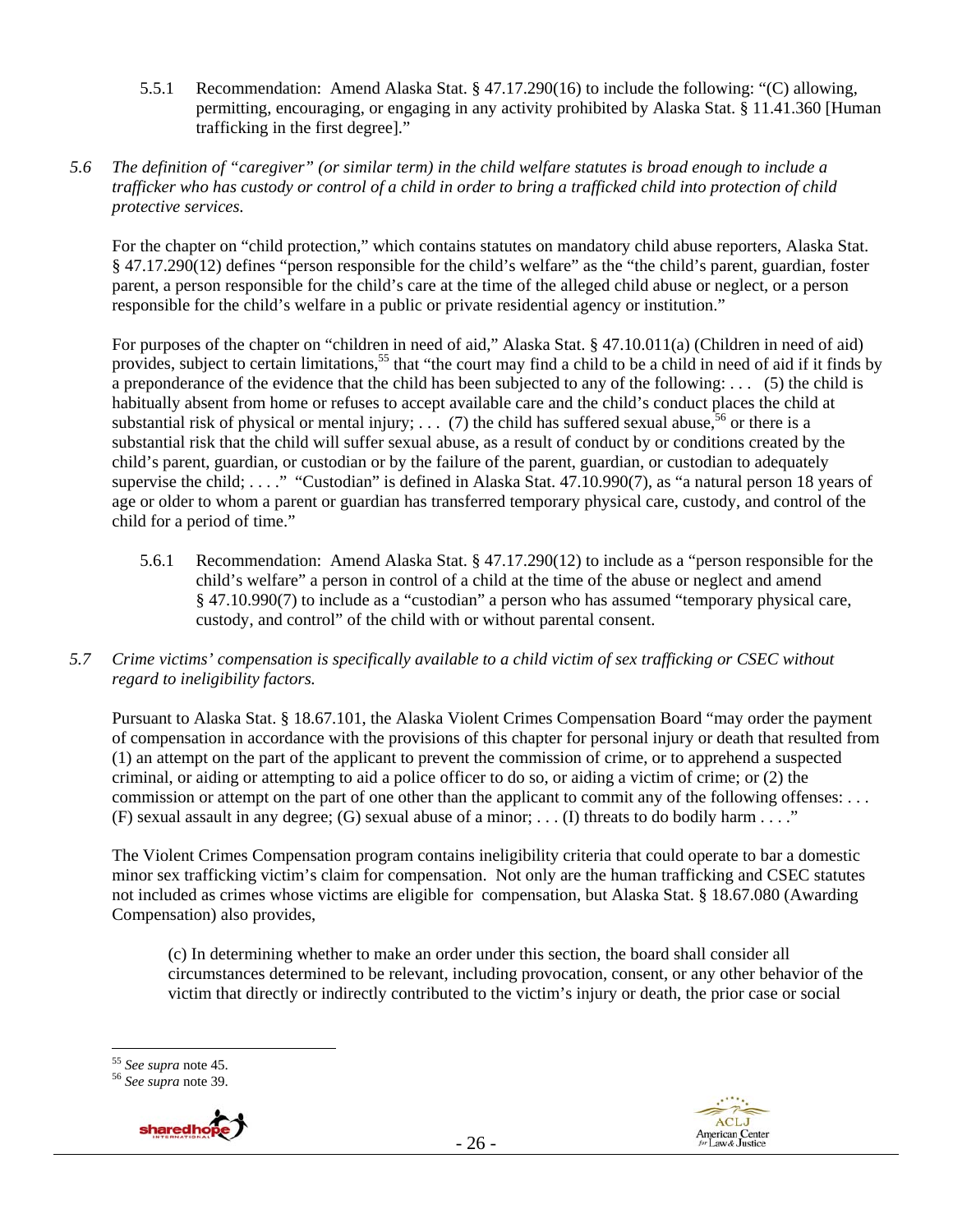history, if any, of the victim, the victim's need for financial aid, and any other relevant matters. In applying this subsection,

(1) the board may not deny an order based on the factors in this subsection, unless those factors relate significantly to the occurrence that caused the victimization and are of such a nature and quality that a reasonable or prudent person would know that the factors or actions could lead to the crime and the victimization;

(2) with regard to circumstances in which the victim consented to, provoked, or incited the criminal act, the board may consider those circumstances only if the board finds that it is more probable than not that those circumstances occurred and were the cause of the crime and the victimization; . . .

(4) if a claim is based on a crime involving domestic violence or on a crime of sexual abuse of a minor or sexual assault and the offender is

(A) convicted of one of those crimes, notwithstanding  $(1)$ – $(3)$  of this subsection, the board may not deny an order based on considerations of provocation, the use of alcohol or drugs by the victim, or the prior social history of the victim; or

(B) not convicted of one of those crimes, the board may not deny an order based on the involvement or behavior of the victim.

In addition, Alaska Stat. § 18.67.130 (Limitations on awarding compensation) sets limits on the victim's ability to receive compensation. Under subsection (a)(1), an application must be made within two years of the injury. Alaska Stat. § 18.67.130(a)(1). Pursuant to subsection (a)(2), the victim cannot receive compensation under Alaska Stat. § 18.67.080 unless, "the personal injury or death was the result of an incident or offense listed in AS 18.67.101 that had been reported to the police within five days of its occurrence or, if the incident or offense could not reasonably have been reported within that period, within five days of the time when a report could reasonably have been made." Alaska Stat. § 18.67.130(a)(2). Subsection (a)(3) states that victim compensation will not be granted unless "in the discretion of the board, the applicant has cooperated with law enforcement and prosecution officials to further prosecution of the offender if appropriate and to avoid further injury by the offender to the applicant and injury to persons in the care of the applicant who are exposed to possible injury by the offender." The provision goes on to say that compensation will not be awarded in the event that the victim "violated a penal law of the state, which violation caused or contributed to the victim's injuries or death." Alaska Stat. § 18.67.130(b)(3).

- 5.7.1 Recommendation: Amend Alaska Stat. § 18.67.101 defining offenses for which a victim is eligible for compensation to include minor victims of Alaska Stat. § 11.41.360 (Human trafficking in the first degree), § 11.41.365 (Human trafficking in the second degree), § 11.66.110(a)(2), (Promoting prostitution in the first degree), Alaska Stat. § 11.66.120(a) (Promoting prostitution in the second degree), and § 11.41.455 (Unlawful exploitation of a minor). Amend Alaska Stat. § 18.67.080 and § 18.67.130(a)(1)–(2), (b) to include an exception to ineligibility factors for child victims of human trafficking, prostitution offenses, and commercial sexual exploitation of children in recognition of the challenges these victims face through trauma-bonding, denial, and delayed disclosure. Amend Alaska Stat. § 18.67.130(a)(3) to include a good cause exception for domestic minor sex trafficking victims.
- *5.8 Victim-friendly procedures and protections are provided in the trial process for minors under 18.*

Several victim-friendly criminal justice procedures and protections are statutorily provided in Alaska. Alaska Stat. § 11.66.140 provides that in cases of promoting prostitution in the first through third degrees, "it is not necessary that the testimony of the person whose prostitution is alleged to have been compelled or promoted be corroborated by the testimony of any other witness or by documentary or other types of evidence."



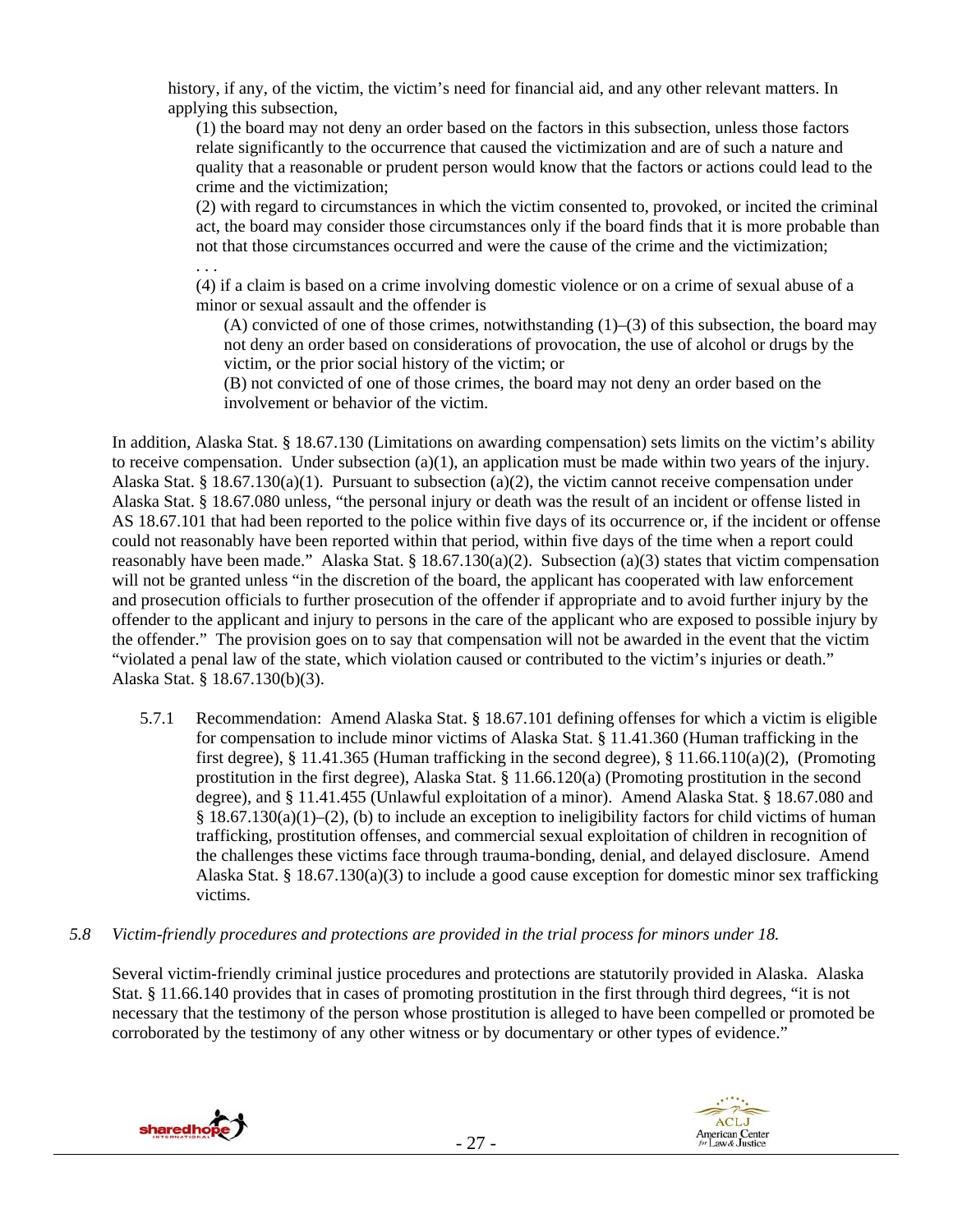In criminal proceedings, Alaska Stat. § 12.45.046(a) (Testimony of children in criminal proceedings) provides victim-sensitive protections for victims and witnesses under 16. The court may appoint a guardian ad litem and "may order that the testimony of the child be taken by closed circuit television or through one-way mirrors if the court determines that the testimony by the child victim or witness under normal court procedures would result in the child's inability to effectively communicate."<sup>57</sup> If the court determines that one-way mirrors should be used, "[t]he attorneys may pose questions to the child and have visual contact with the child during questioning, but the mirrors shall be placed to provide a physical shield so that the child does not have visual contact with the defendant and jurors." Alaska Stat. § 12.45.046(e). Further, pursuant to Alaska Stat. § 12.45.046(f), if the court determines that the child victim should proceed under relatively normal courtroom procedures, the court may still do the following:

(1) allow the child to testify while sitting on the floor or on an appropriately sized chair; (2) schedule the procedure in a room that provides adequate privacy, freedom from distraction, informality, and comfort appropriate to the child's developmental age; and (3) order a recess when the energy, comfort, or attention span of the child warrants

Alaska Stat. § 12.45.045 (Evidence of past sexual conduct in trials of certain sexual offenses) states in part,

(a) In prosecutions for the crimes of sexual assault in any degree, sexual abuse of a minor in any degree, or unlawful exploitation of a minor, or an attempt to commit any of these crimes, evidence of the complaining witness<sup>58</sup> previous sexual conduct may not be admitted nor may reference be made to it in the presence of the jury except as provided in this section. When the defendant seeks to admit the evidence for any purpose, the defendant shall apply for an order of the court at any time before or during the trial or preliminary hearing. After the application is made, the court shall conduct a hearing in camera to determine the admissibility of the evidence. If the court finds that evidence offered by the defendant regarding the sexual conduct of the complaining witness is relevant, and that the probative value of the evidence offered is not outweighed by the probability that its admission will create undue prejudice, confusion of the issues, or unwarranted invasion of the privacy of the complaining witness, the court shall make an order stating what evidence may be introduced and the nature of the questions that may be permitted. The defendant may then offer evidence under the order of the court. (b) In the absence of a persuasive showing to the contrary, evidence of the complaining witness' sexual conduct occurring more than one year before the date of the offense charged is presumed to be inadmissible under this section.

This provision does not apply to the state human trafficking statutes, Alaska Stat. §§ 11.41.360 and 11.41.365, nor to the promoting prostitution statutes, Alaska Stat. §§ 11.66.110–11.66.135. Therefore, victims of these crimes may be subjected to traumatic cross-examinations in the trials of their traffickers, buyer-exploiters, or both.

section." Alaska Stat. § 12.45.045(c).





 $\overline{a}$  $57$  Alaska Stat. § 12.45.046(b) states that in determining whether the child's testimony will be taken by closed circuit television or one-way mirrors, the court is to consider factors it determines to be relevant, including,

<sup>(1)</sup> the child's chronological age;

<sup>(2)</sup> the child's level of development;

<sup>(3)</sup> the child's general physical health;

<sup>(4)</sup> any physical, emotional, or psychological injury experienced by the child; and

<sup>(5)</sup> the mental or emotional strain that will be caused by requiring the child to testify under normal courtroom procedures.<br><sup>58</sup> "Complaining witness" is defined as "the alleged victim of the crime charged, the prosecution of which is subject to this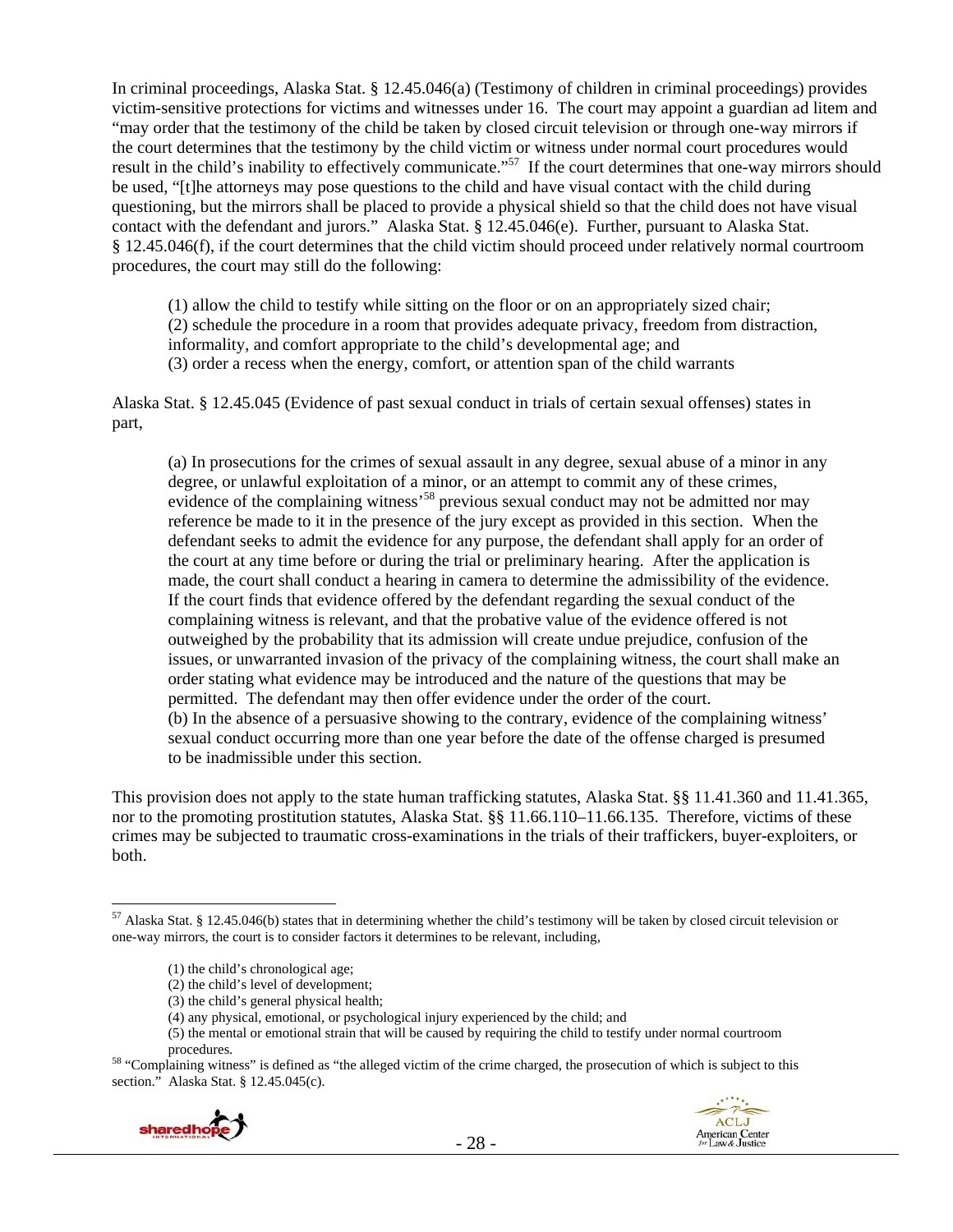When a court finds that a child is a "child-in-need-of-aid," additional victim-friendly provisions may apply, including the appointment of a guardian ad litem or attorney in proceedings under the "children in need of aid" chapter.<sup>59</sup> Alaska Stat. § 47.10.050(a). Further, Alaska Stat. § 47.10.070(c) (Hearings) provides that in "childin-need-of-aid" cases, the following hearings are closed to the public:

(1) the initial court hearing after the filing of a petition to commence the child-in-need-of-aid case;

(2) a hearing following the initial hearing in which a parent, child, or other party to the case is present but has not had an opportunity to obtain legal representation;

(3) a hearing, or a part of a hearing, for which the court issues a written order finding that allowing the hearing, or part of the hearing, to be open to the public would reasonably be expected to

(A) stigmatize or be emotionally damaging to a child;

(B) inhibit a child's testimony in that hearing;

(C) disclose matters otherwise required to be kept confidential by state or federal statute or regulation, court order, or court rule; or

(D) interfere with a criminal investigation or proceeding or a criminal defendant's right to a fair trial in a criminal proceeding . . . .

- 5.8.1 Recommendation: Expressly state that the sex offense shield law applies to cases of testifying victims of sex trafficking or prostitution.
- 5.8.2 Recommendation: Raise the age of victim friendly procedures in Alaska Stat. § 12.45.046 (Testimony of children in criminal proceedings) to apply to minors under the age of 18 at the time of the offense.

## *5.9 Expungement or sealing of juvenile arrest or criminal records resulting from arrests or adjudications for prostitution-related offenses committed as a result of, or in the course of, the commercial sexual exploitation of a minor is available within a reasonable time after turning 18.*

Alaska Stat. § 47.12.300(d) (Court records) provides that the court shall order a minor's records sealed "within 30 days of the date of a minor's 18th birthday or, if the court retains jurisdiction of a minor past the minor's 18th birthday, within 30 days of the date on which the court releases jurisdiction over the minor." This extends to all "records pertaining to that minor in a proceeding under this chapter [Delinquent minors] sealed, as well as records of all . . . criminal proceedings against the minor, and punishments assessed against the minor." Alaska Stat. § 47.12.300(d). This provision does not apply if the minor was tried as an adult or if the records were made public. Alaska Stat. § 47.12.300(d), (f).

*5.10 Victim restitution and civil remedies are authorized by law for victims of sex trafficking or CSEC.* 

Alaska Stat. § 12.55.045(a) (Restitution and compensation) provides that a court shall order a convicted defendant to make restitution to the victim of the offense, including "to a public, private, or private nonprofit organization that has provided or is or will be providing counseling, medical, or shelter services to the victim." Furthermore, the statute states that restitution does not limit the defendant's civil liability and that it may be ordered by means other than a monetary payment. Alaska Stat. § 12.55.045(b), (h).

 $\overline{a}$ <sup>59</sup> A court may determine that a child is a "child-in-need-of-aid" if it makes a finding by a preponderance of the evidence that the child has been subjected to one of several situations, including the following: "the child has suffered sexual abuse, or there is a substantial risk that the child will suffer sexual abuse, as a result of conduct by or conditions created by the child's parent, guardian, or custodian or by the failure of the parent, guardian, or custodian to adequately supervise the child . . . ." Alaska Stat. § 47.10.011.

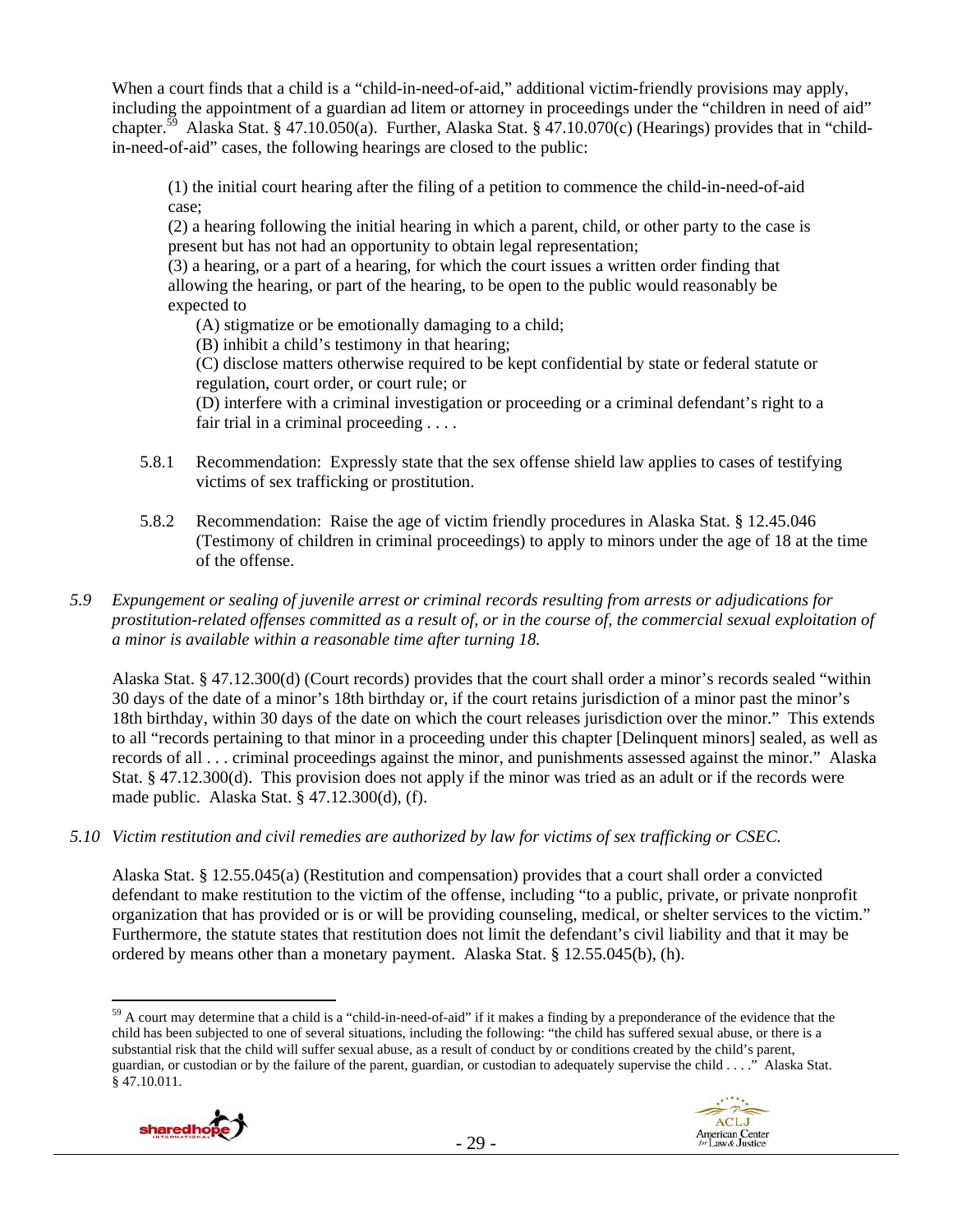If a civil claim is based on the sexual abuse of a minor who is under the age of 16 at the time of the offense, Alaska Stat. § 09.55.650(a) (Claim based on sexual abuse to a minor under 16 years of age) states that the victim "may maintain an action for recovery of damages against the perpetrator of the act or acts of sexual abuse based on the perpetrator's intentional conduct for an injury or condition suffered as a result of the sexual abuse."<sup>60</sup>

- 5.10.1 Recommendation: Amend the definition of "sexual abuse" in Alaska Stat. § 09.55.650 to include the offenses of Alaska Stat. § 11.41.360 (Human trafficking in the first degree), § 11.41.365 (Human Trafficking in the second degree), and  $\S 11.66.110(a)(2)$  (Promoting prostitution in the first degree).
- *5.11 Statutes of limitations for civil and criminal actions for child sex trafficking or CSEC offenses are eliminated or lengthened sufficiently to allow prosecutors and victims a realistic opportunity to pursue criminal action and legal remedies.*

Alaska Stat. § 12.10.010 outlines the statutes of limitations for criminal procedures.<sup>61</sup> Prosecutions for "felony sexual abuse of a minor" and for violations of Alaska Stat. §§ 11.66.110–11.66.130 (Promoting prostitution in the first through fourth degrees) and § 11.41.452<sup>62</sup> (Online enticement of a minor) or § 11.41.455 (Unlawful exploitation of a minor) may be brought at any time if the victim was younger than 18 when the offense was committed. Alaska Stat. § 12.10.010(a)(3), (5). However, for the crime of human trafficking, pursuant to Alaska Stat. §§ 11.41.360–11.41.365, the statute of limitations is "10 years after the commission" of the offense. Alaska Stat. § 12.10.010(b)(1).

In the Code of Civil Procedure, Alaska Stat. § 09.10.065(a) (Commencement of actions for acts constituting sexual offenses) provides that "(a) A person may bring an action at any time for conduct that would have, at the time the conduct occurred, violated provisions of any of the following offenses: (1) felony sexual abuse of a minor; (2) felony sexual assault; or (3) unlawful exploitation of a minor." Under Alaska Stat. § 09.10.065(b), "Unless the action is commenced within three years of the accrual of the claim for relief, a person may not bring an action for conduct that would have, at the time the conduct occurred, violated the provisions of any of the following offenses: (1) misdemeanor sexual abuse of a minor; (2) misdemeanor sexual assault; (3) incest; or (4) felony indecent exposure."

Pursuant to Alaska Stat. § 09.10.140(a)<sup>63</sup> (Disabilities of minority and incompetency), "Except as provided under (c) of this section, if a person entitled to bring an action mentioned in this chapter is at the time the cause of action accrues either (1) under the age of majority, or (2) incompetent by reason of mental illness or mental disability, the time of a disability identified in (1) or (2) of this subsection is not a part of the time limit for the commencement of the action. Except as provided in  $(b)$ <sup>64</sup> of this section, the period within which the action may be brought is not extended in any case longer than two years after the disability ceases."

 $\overline{a}$ 

- 30 -

<sup>(</sup>b) An action based on a claim of sexual abuse under AS 09.55.650 that is subject to AS 09.10.065(b) may be brought more than three years after the plaintiff reaches the age of majority if it is brought under the following circumstances:





<sup>&</sup>lt;sup>60</sup> "Sexual abuse" is defined in Alaska Stat. § 09.55.650(c) as "an act committed by the defendant against the plaintiff maintaining the cause of action if the defendant's conduct would have violated a provision of AS 11.41.410–11.41.440 [sexual assault in the first through fourth degrees; Sexual abuse of a minor in the first through fourth degrees] or 11.41.450–11.41.458 [Incest; Online enticement of a minor; Unlawful exploitation of a minor; and Indecent exposure in the first degree] . . . at the time it was committed."

 $61$  The cited and quoted text of Alaska Stat. § 12.10.010 is the current version of the statute and reflects the amendments made by the passage of House Bill 127. 2011 Alaska Sess. Laws 20 (effective July 1, 2011).  $62$  See supra note 18.

<sup>&</sup>lt;sup>63</sup> Alaska Stat. § 09.10.140(c) was found unconstitutional by the Supreme Court of Alaska in *Sands v. Green*, 156 P.3d 1130, 1136 (Alas. 2007) because it "violates the due process rights of minors to access the court." *Id.* 64 Alaska Stat. § 09.10.140(b) states,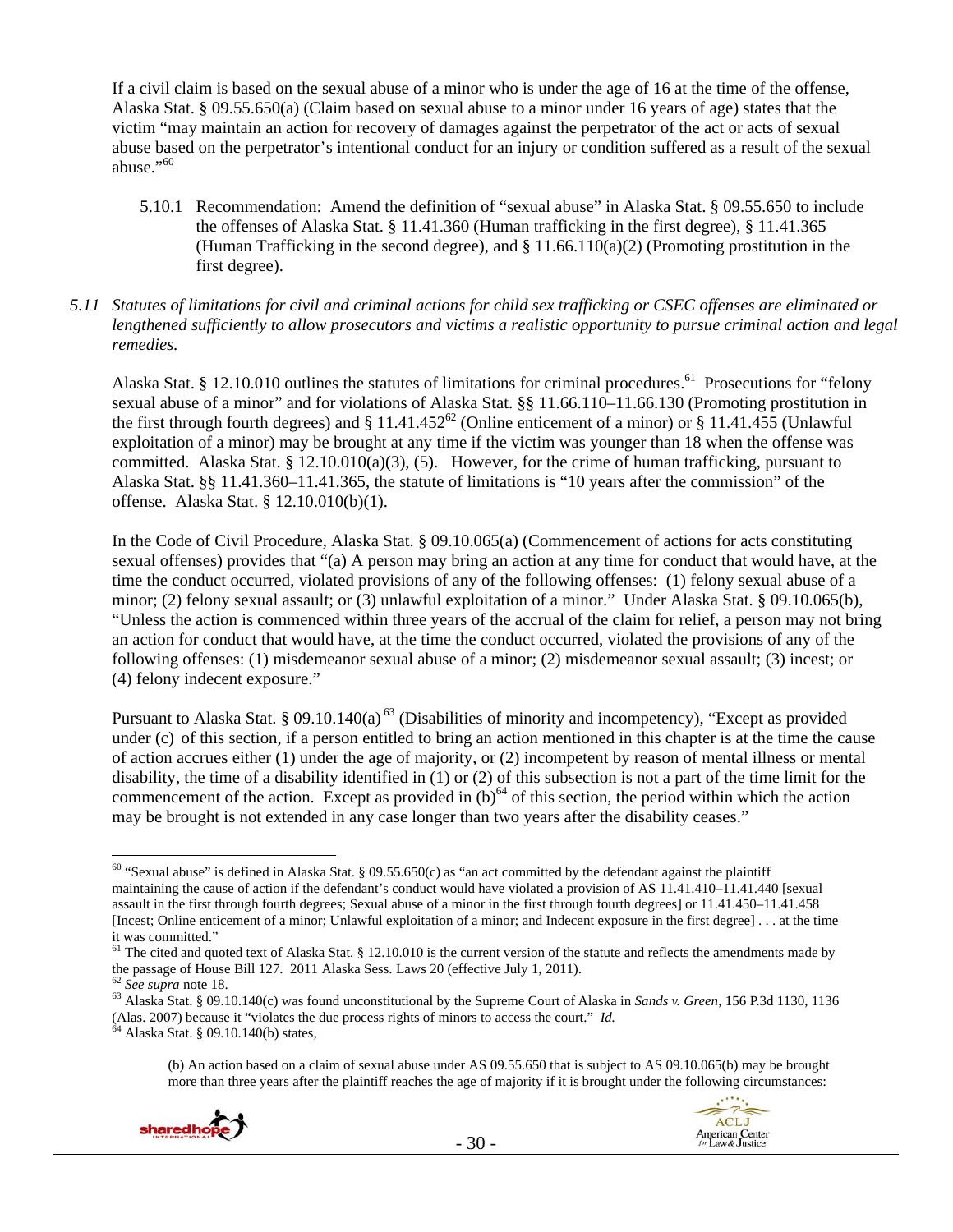Under Alaska Stat. § 09.10.070, "Except as otherwise provided by law, a person may not bring an action (1) for libel, slander, assault, battery, seduction, or false imprisonment, (2) for personal injury or death, or injury to the rights of another not arising on contract and not specifically provided otherwise; (3) for taking, detaining, or injuring personal property, including an action for its specific recovery; (4) upon a statute for a forfeiture or penalty to the state; or (5) upon a liability created by statute, other than a penalty or forfeiture; unless the action is commenced within two years of the accrual of the cause of action." All other actions that do not fall under any of the categories above must be commenced within 10 years after the cause of action pursuant to Alaska Stat. § 09.10.100.

5.11.1 Recommendation: Amend Alaska Stat. § 12.10.010 (General time limitations) to include human trafficking in the list of offenses for which there is no statute of limitations if the victim of the offense was a minor at the time of the crime.

# **Framework Issue 6: Criminal justice tools for investigation and prosecutions**

#### *Legal Components:*

- *6.1 Training on human trafficking and domestic minor sex trafficking for law enforcement is statutorily mandated.*
- *6.2 Single party consent to audiotaping is permitted in law enforcement investigations.*
- *6.3 Domestic minor sex trafficking investigations may use wiretapping to investigate the crime.*
- *6.4 Using a law enforcement decoy posing as a minor to investigate buying or selling of commercial sex acts is not a defense to soliciting, purchasing, or selling sex with a minor.*
- *6.5 Using the Internet to investigate buyers and traffickers is a permissible investigative technique.*
- *6.6 Law enforcement and child welfare agencies are mandated to promptly report missing and recovered children. \_\_\_\_\_\_\_\_\_\_\_\_\_\_\_\_\_\_\_\_\_\_\_\_\_\_\_\_\_\_\_\_\_\_\_\_\_\_\_\_\_\_\_\_\_\_\_\_\_\_\_\_\_\_\_\_\_\_\_\_\_\_\_\_\_\_\_\_\_\_\_\_\_\_\_\_\_\_\_\_\_\_\_\_\_\_\_\_\_\_\_\_\_\_*

## *Legal Analysis:*

*6.1 Training on human trafficking and domestic minor sex trafficking for law enforcement is statutorily mandated.* 

No Alaska statute mandates training on human trafficking. However, Alaska Stat. § 47.17.020(a)(3) provides that "peace officers and officers of the Department of Corrections" are required to report immediately if, in the course of their employment duties, they "have reasonable cause to suspect that a child has suffered harm as a result of child abuse or neglect . . . . "<sup>65</sup> Alaska Stat. § 47.17.022(a) states, "A person employed by the state or

> (1) if the claim asserts that the defendant committed one act of sexual abuse on the plaintiff, the plaintiff shall commence the action within three years after the plaintiff discovered or through use of reasonable diligence should have discovered that the act caused the injury or condition;

> (2) if the claim asserts that the defendant committed more than one act of sexual abuse on the plaintiff, the plaintiff shall commence the action within three years after the plaintiff discovered or through use of reasonable diligence should have discovered the effect of the injury or condition attributable to the series of acts; a claim based on an assertion of more than one act of sexual abuse is not limited to plaintiff's first discovery of the relationship between any one of those acts and the injury or condition, but may be based on plaintiff's discovery of

the effect of the series of acts.<br><sup>65</sup> Alaska Stat. § 47.17.290(2) defines "child abuse or neglect" as "the physical injury or neglect, mental injury, sexual abuse, sexual exploitation, or maltreatment of a child under the age of 18 by a person under circumstances that indicate that the child's health or welfare is harmed or threatened thereby; in this paragraph, 'mental injury' means an injury to the emotional well-being, or intellectual or psychological capacity of a child, as evidenced by an observable and substantial impairment in the child's ability to function." Alaska Stat. § 47.17.290(16) defines "sexual exploitation" as including "(A) allowing, permitting, or encouraging a child to engage in prostitution prohibited by AS 11.66.100–11.66.150, by a person responsible for the child's welfare; (B) allowing, permitting, encouraging, or engaging in activity prohibited by AS 11.41.455(a) [Unlawful exploitation of a minor], by a person responsible for the child's welfare."



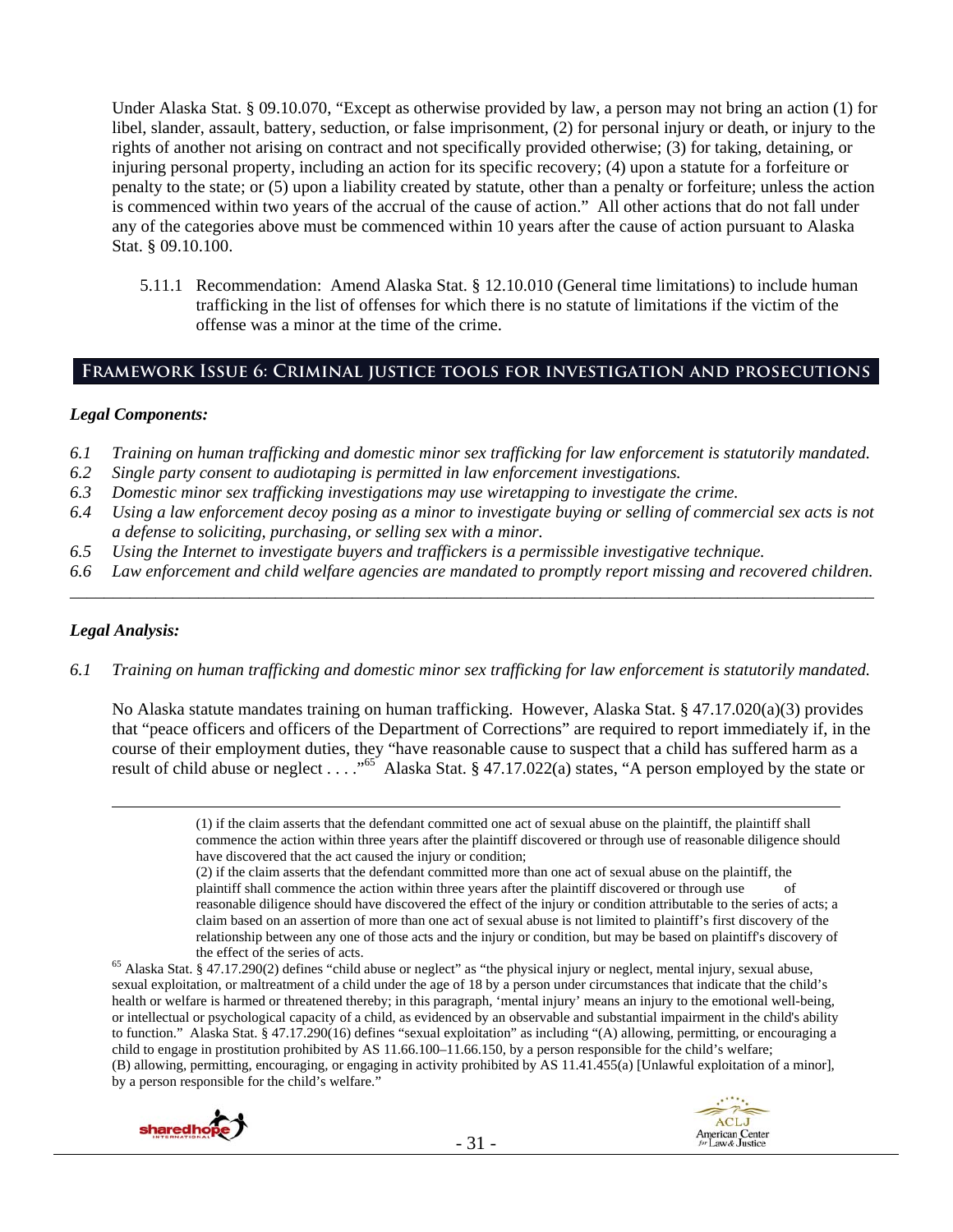by a school district who is required under this chapter to report abuse or neglect of children shall receive training on the recognition and reporting of child abuse and neglect." Additionally, each department of the state that employs people who are required to report abuse must "file a current copy of its training curriculum and materials with the Council on Domestic Violence and Sexual Assault. A department or school district may seek the technical assistance of the council or the Department of Health and Social Services in the development of its training program." Alaska Stat. §47.17.022(d).

Alaska also directs the creation and implementation of training for peace officers and law enforcement agencies in the use of protocols and sexual assault examination kits. Alaska Stat. § 18.68.030.

6.1.1 Recommendation: Mandate training on domestic minor sex trafficking for law enforcement.

## *6.2 Single party consent to audiotaping is permitted in law enforcement investigations.*

Alaska Stat. § 42.20.310(a)(1) (Eavesdropping) prohibits the use of an eavesdropping device "to hear or record all or any part of an oral conversation without the consent of a party to the conversation.<sup>66</sup> The requirement for consent "of a party" indicates that audio-recording with a single party's consent is legal.

Alaska Stat. § 12.37.400 (Police use of body wire) states,

(a) A peace officer may intercept an oral communication by use of an electronic, mechanical, or other eavesdropping device that is concealed on or carried on the person of the peace officer and that transmits that oral communication by means of radio to a receiving unit that is monitored by other peace officers, if

(1) the interception and monitoring occurs

- (A) during the investigation of a crime or the arrest of a person for a crime; and
- (B) for the purpose of ensuring the safety of the peace officer conducting the investigation or making the arrest;

(2) the peace officer intercepting the conversation is a party to the oral communication and has consented to the interception; and

(3) the communication intercepted is not recorded.

(b) A peace officer monitoring a receiving unit under (a) of this section, or any other person intercepting an oral communication transmitted under (a) of this section, is not competent to testify in a criminal proceeding involving a party to the oral communication about the contents of the oral communication that was intercepted or the fact that the communication occurred.

*6.3 Domestic minor sex trafficking investigations may use wiretapping to investigate the crime.* 

Alaska Stat. § 12.37.010 (Authorization to intercept communications) states,

The attorney general, or a person designated in writing or by law to act for the attorney general, may authorize, in writing, an ex parte application to a court of competent jurisdiction for an order authorizing the interception of a private communication if the interception may provide evidence of, or may assist in the apprehension of persons who have committed, are committing, or are planning to commit, the following offenses:

 $\overline{a}$ 66 Alaska Stat. § 42.20.310(b) defines "eavesdropping device" as "any device capable of being used to hear or record oral conversation whether the conversation is conducted in person, by telephone, or by any other means; provided that this definition does not include devices used for the restoration of the deaf or hard-of-hearing to normal or partial hearing."

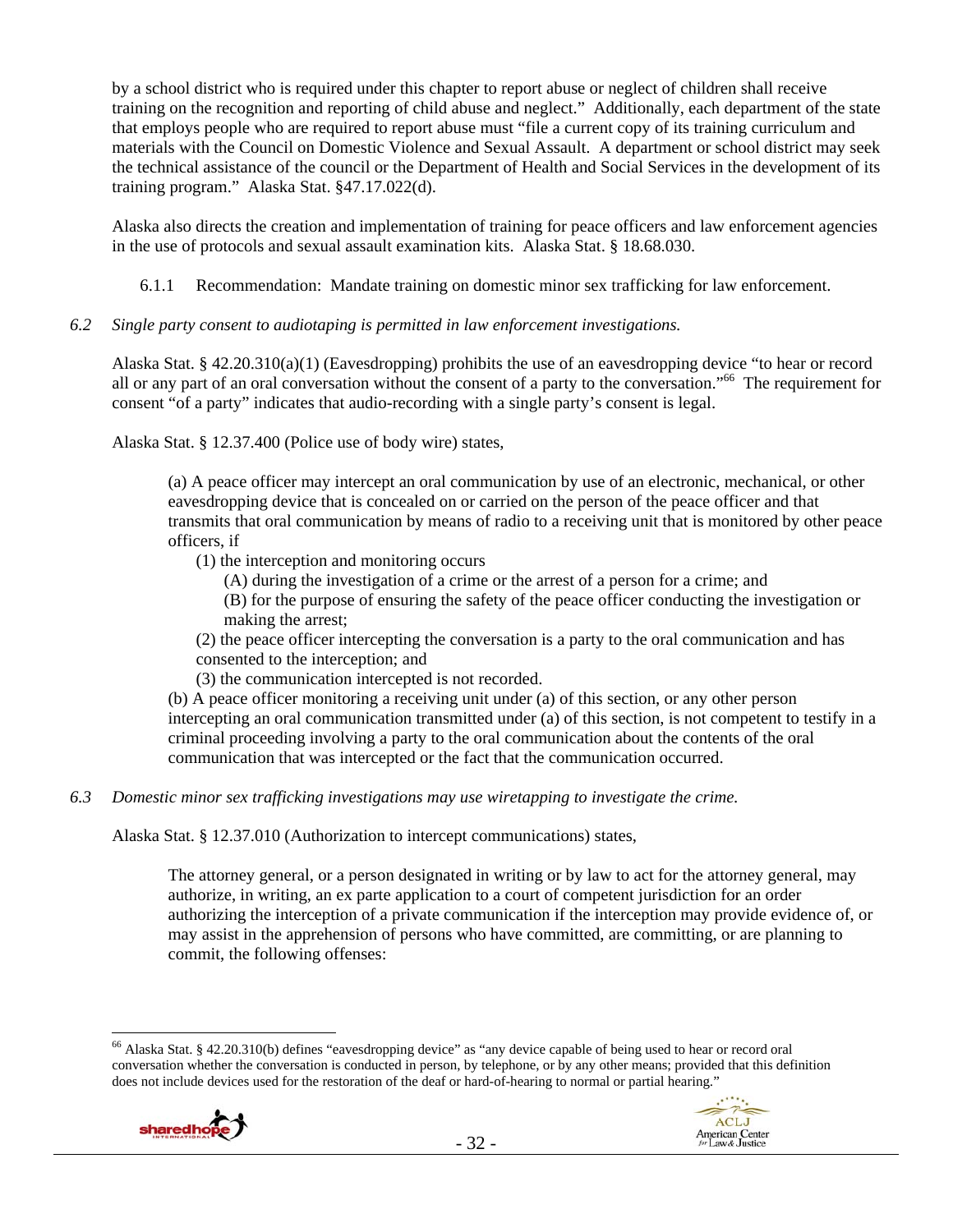(1) murder in the first or second degree under AS 11.41.100–11.41.110;

(2) kidnapping under AS 11.41.300; or

(3) a class A or unclassified felony drug offense under AS 11.71.

Under Alaska Stat. § 12.37.030(b) (Requirements for an order authorizing a communications interception),

(b) In addition to exercising authority under (a) of this section, on consideration of an application relating to a private communication of a minor, the court may enter an ex parte order authorizing the interception of the private communication. The court may enter the order only if the court determines, after making appropriate findings of fact and on the basis of the application, that there is probable cause to believe that

- (1) a party to the private communication
	- (A) has committed, is committing, or is about to commit a felony or misdemeanor;
	- (B) has been, is, or is about to be a victim of a felony or misdemeanor; or
	- (C) has been, is, or is about to be a witness to a felony or misdemeanor;

(2) the health or safety of a minor is in danger; or

(3) a parent of a minor has consented in good faith to the interception of a communication of the minor based on the parent's objectively reasonable belief that it is necessary for the welfare of the minor and is in the best interest of the minor. $67$ 

This provision would permit the use of wiretapping in some domestic minor sex trafficking investigations.

*6.4 Using a law enforcement decoy posing as a minor to investigate buying or selling of commercial sex acts is not a defense to soliciting, purchasing, or selling sex with a minor.* 

There is no law in place that explicitly permits law enforcement to use a decoy to investigate prostitution or sex trafficking cases. However, Alaska Stat. § 11.41.452(b)<sup>68</sup> (Online enticement of a minor) states, "In a prosecution under (a)(2) of this section, it is not a defense that the person enticed, solicited, or encouraged was not actually a child under 16 years of age."

This is distinguished from the affirmative defense of entrapment in Alaska Stat. § 11.81.450, which provides that "it is an affirmative defense that, in order to obtain evidence of the commission of an offense, a public law enforcement official or a person working in cooperation with the official induced the defendant to commit the offense by persuasion or inducement as would be effective to persuade an average person, other than one who is ready and willing, to commit the offense. Inducement or persuasion which would induce only a person engaged in an habitual course of unlawful conduct for gain or profit does not constitute entrapment."

- 6.4.1 Recommendation: Enact a law explicitly permitting the use of a decoy to investigate domestic minor sex trafficking related crimes.
- 6.4.2 Recommendation: Amend Alaska Stat. §§ 11.41.360–11.41.365 (Human trafficking in the first and second degrees), § 11.41.455 (Unlawful exploitation of a minor), and § 11.66.100 (Prostitution) to include a provision preventing a defense based on a supposed minor actually being law enforcement or someone acting on behalf of law enforcement.

<sup>&</sup>lt;sup>67</sup> Alaska Stat. § 42.20.390(8) (Definitions) defines "minor" as "a child under 18 years of age who has not had the disabilities of a minor removed as described in AS 09.55.590 [Removal of disabilities of minority]." <sup>68</sup> *See supra* note 18.